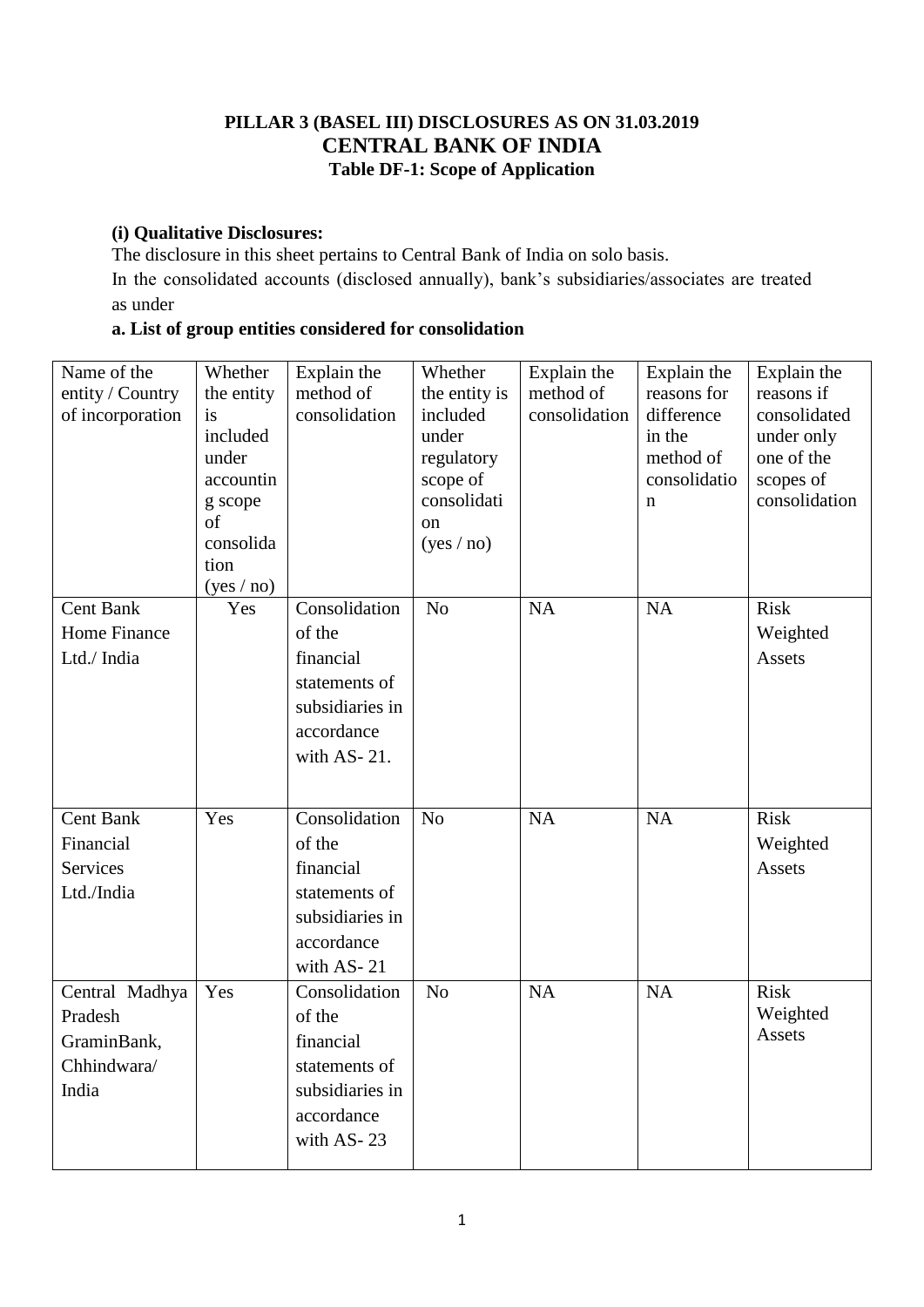| Bihar<br>Uttar<br>Bank,<br>Gramin<br>Muzzaffarpur/<br>India                | Yes | Consolidation<br>of the<br>financial<br>statements of<br>subsidiaries in<br>accordance<br>with AS-23 | N <sub>o</sub> | <b>NA</b> | NA        | <b>Risk</b><br>Weighted<br>Assets |
|----------------------------------------------------------------------------|-----|------------------------------------------------------------------------------------------------------|----------------|-----------|-----------|-----------------------------------|
| Banga<br>Uttar<br>Kshetriya<br>Gramin<br>Bank,<br>Cooch<br>Bihar/<br>India | Yes | Consolidation<br>of the<br>financial<br>statements of<br>subsidiaries in<br>accordance<br>with AS-23 | No             | <b>NA</b> | NA        | Risk<br>Weighted<br>Assets        |
| Indo-Zambia<br>Bank Ltd.<br>/Zambia.                                       | Yes | Consolidation<br>of the<br>financial<br>statements of<br>subsidiaries in<br>accordance<br>with AS-23 | N <sub>o</sub> | <b>NA</b> | <b>NA</b> | Risk<br>Weighted<br>Assets        |

## **b. List of group entities not considered for consolidation both under the accounting and regulatory scope of consolidation**

| Name of the       | Principle       | Total balance  | $%$ of bank's         | Regulatory     | Total balance  |
|-------------------|-----------------|----------------|-----------------------|----------------|----------------|
| entity $\sqrt{ }$ | activity of the | sheet equity   | holding in the        | treatment of   | sheet assets   |
| country of        | entity          | (as stated in  | total equity          | bank's         | (as stated in  |
| incorporation     |                 | the accounting |                       | investments in | the accounting |
|                   |                 | balance sheet  |                       | the capital    | balance sheet  |
|                   |                 | of the legal   |                       | instruments of | of the legal   |
|                   |                 | entity)        |                       | the entity     | entity)        |
|                   |                 |                |                       |                |                |
|                   |                 |                | <b>NO SUCH ENTITY</b> |                |                |
|                   |                 |                |                       |                |                |
|                   |                 |                |                       |                |                |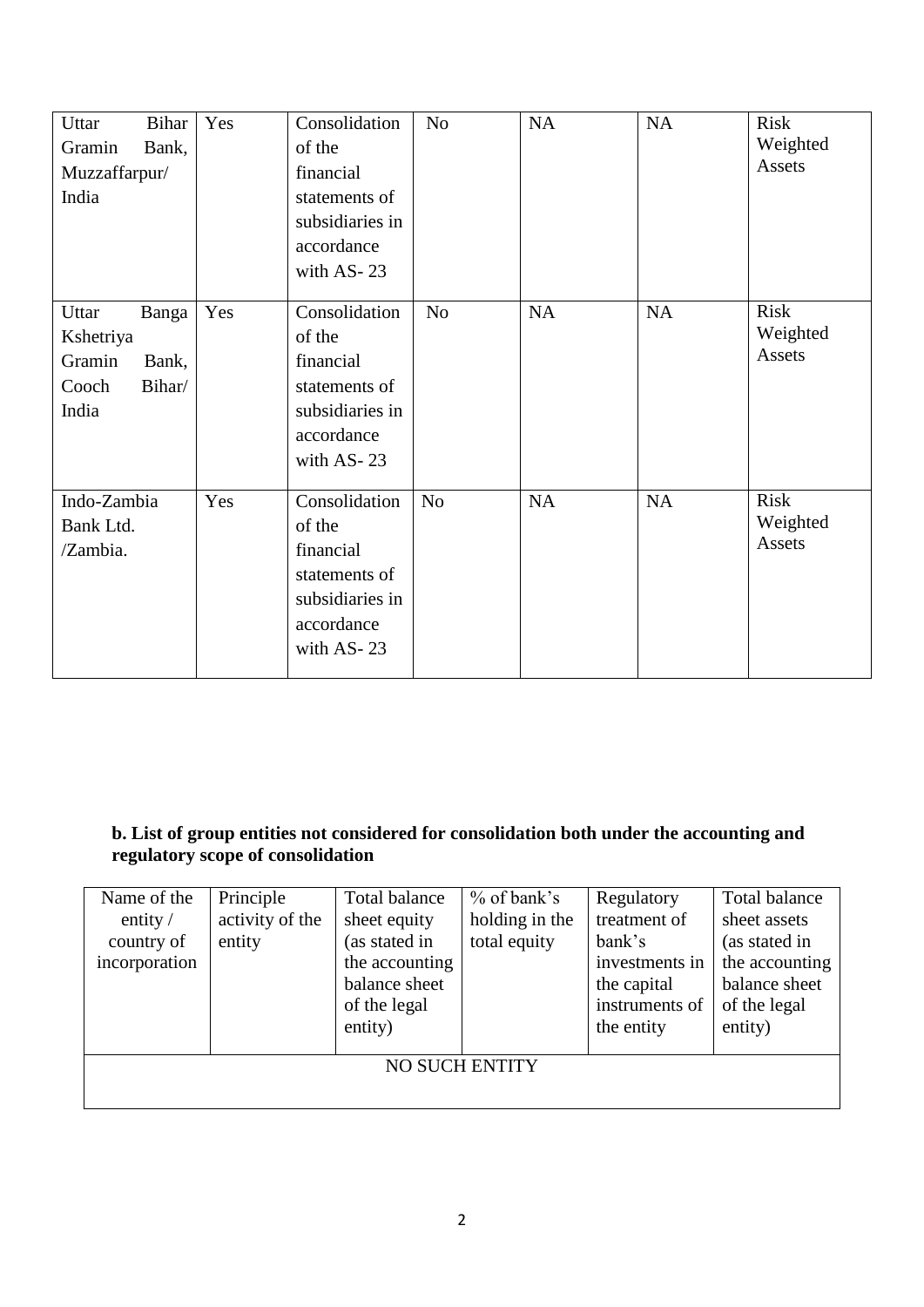#### **(ii) Quantitative Disclosures:**

| Name of the entity /            | Principle activity of                       | Total balance sheet      | Total balance sheet       |
|---------------------------------|---------------------------------------------|--------------------------|---------------------------|
| country of                      | the entity                                  | equity (as stated in the | assets (as stated in the  |
| incorporation                   |                                             | accounting balance       | <i>accounting balance</i> |
| (as indicated in $(i)a$ .       |                                             | sheet of the legal       | sheet of the legal        |
| above)                          |                                             | entity) $Rs.$ in Mn      | entity) $Rs.$ in $Mn$     |
| <b>Cent Bank Home</b>           | The main objective of                       | 250                      | 14001                     |
| Finance Ltd./ India             | the Company is to                           |                          |                           |
|                                 | provide housing                             |                          |                           |
|                                 | finance                                     |                          |                           |
| <b>Cent Financial</b>           |                                             | 50                       | 428                       |
|                                 | Providing investment                        |                          |                           |
| Services Ltd./India             | banking products /<br>services to corporate |                          |                           |
|                                 | clients                                     |                          |                           |
|                                 |                                             |                          |                           |
| Central<br>Madhya               | <b>Regional Rural Bank</b>                  | 2464                     | 81453                     |
| Pradesh Gramin Bank,            |                                             |                          |                           |
| Chhindwara/India                |                                             |                          |                           |
|                                 |                                             |                          |                           |
|                                 |                                             |                          |                           |
| Gramin<br>Uttar<br><b>Bihar</b> | <b>Regional Rural Bank</b>                  | 4545                     | 178876                    |
| Muzzaffarpur/<br>Bank,          |                                             |                          |                           |
| India                           |                                             |                          |                           |
|                                 |                                             |                          |                           |
| UttarBangaKshetriya             | <b>Regional Rural Bank</b>                  | 908                      | 34892                     |
| Gramin Bank, Cooch              |                                             |                          |                           |
| Bihar/India                     |                                             |                          |                           |
|                                 |                                             |                          |                           |
|                                 |                                             |                          |                           |

#### **c. List of group entities considered for consolidation**

\*Uttar BangakshetriyaGramin Bank and Uttar Bihar Gramin Bank data is unaudited for March 2019.

#### **d. The aggregate amount of capital deficiencies in all subsidiaries which are not included in the regulatory scope of consolidation i.e. that are deducted:** NIL

**e. The aggregate amounts (e.g. current book value) of the bank's total interests in insurance entities, which are risk-weighted:** NIL

**f. Any restrictions or impediments on transfer of funds or regulatory capital within the banking group:** NIL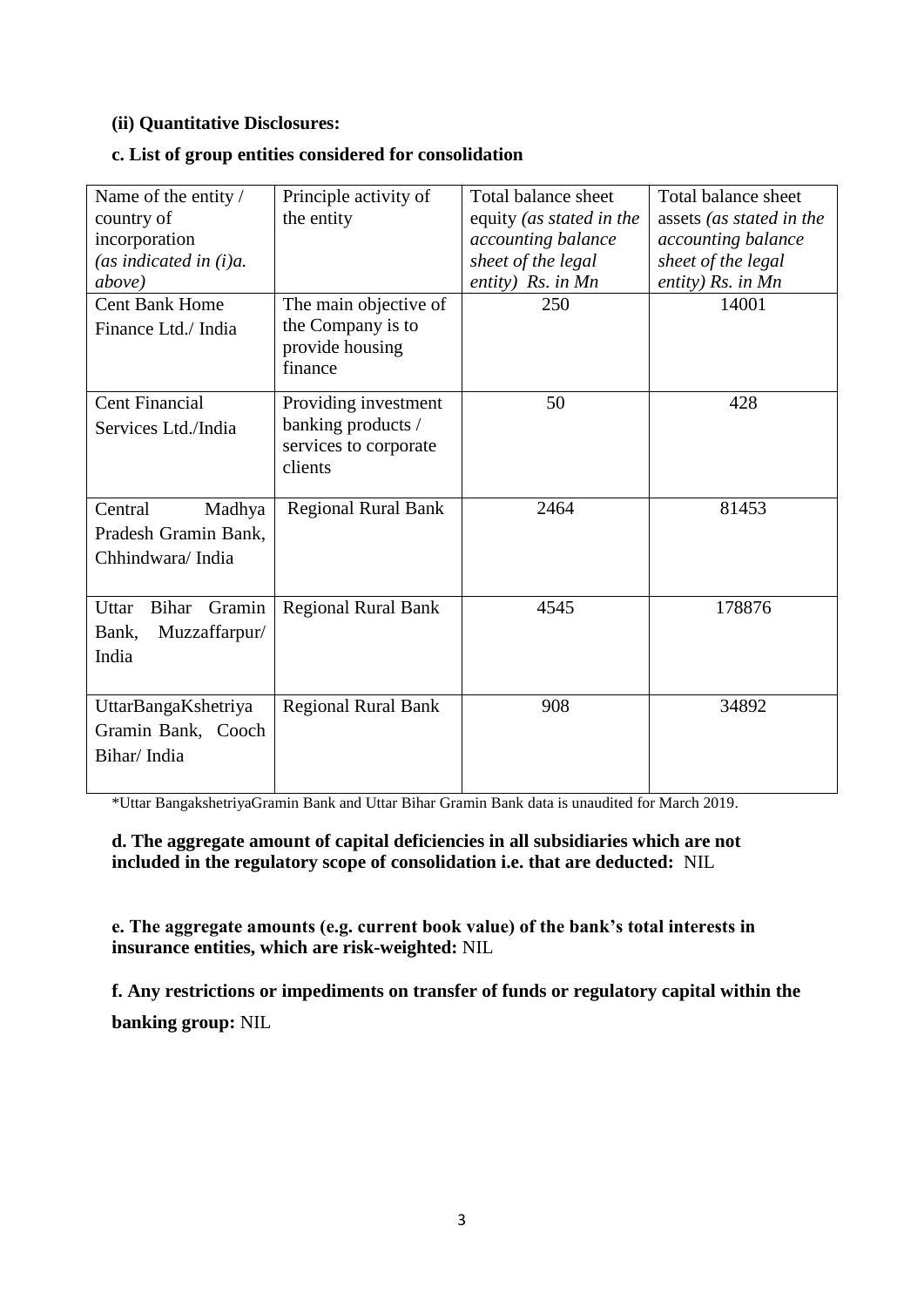## **Table DF-2: Capital Adequacy**

#### **Qualitative disclosures**

(a) A summary discussion of the bank's approach to assess the adequacy of its capital to support current and future activities

The bank carries out regular assessment of its capital requirement from time to time to maintain the capital to Risk Weight Assets Ratio (CRAR) at desired level. The capital plan is reviewed on annual basis to take care of business growth and CRAR.

The bank has adopted standardized approach for credit risk, basic indicator approach for operational risk and standardized duration approach for market risk.

The bank has put in place a well laid down Internal Capital Adequacy Assessment Process to enable the bank to plan its capital requirements in relation to its business projections and to meet the risks inherent in the business. The main objective of ICAAP exercise is to identify and measure the risks that are not fully captured by the minimum capital ratio prescribed under Pillar I; the risks that are not at all taken into account by the pillar I; and the factors external to the bank and to provide capital for such additional risks and to measure an appropriate level of internal capital as per the risk appetite. The bank has also put in place the stress testing policy to measure impact of adverse stress scenario on its CRAR.

The bank reviews the ICAAP on quarterly basis.

Bank has taken initiatives to migrate to advanced approaches for Capital Adequacy Computation, Bank has already appointed a consultant & a system integrator vendor for moving to advanced approach.

| <b>Quantitative disclosures</b><br>(b) Capital requirements for credit risk:<br>• Portfolios subject to standardized approach @9%<br>• Securitization exposures : | Rs. 108555 mn<br>NIL |
|-------------------------------------------------------------------------------------------------------------------------------------------------------------------|----------------------|
| (c) Capital requirements for market risk:<br>• Standardized duration approach;                                                                                    |                      |
| - Interest rate risk                                                                                                                                              | Rs. 9043 mn          |
| - Foreign exchange risk (including gold)                                                                                                                          | $Rs.41$ mn           |
| - Equity risk                                                                                                                                                     | Rs.3679 mn           |
| (d) Capital requirements for operational risk:                                                                                                                    |                      |
| • Basic Indicator Approach                                                                                                                                        | Rs. 9222 mn          |
| (e) Common Equity Tier 1, Tier 1 and Total Capital                                                                                                                |                      |
| ratios:                                                                                                                                                           |                      |
| • Common Equity Tier 1                                                                                                                                            | 7.49%                |
| $\bullet$ Tier 1                                                                                                                                                  | 7.49%                |
| • Total Capital ratio                                                                                                                                             | 9.61%                |
|                                                                                                                                                                   |                      |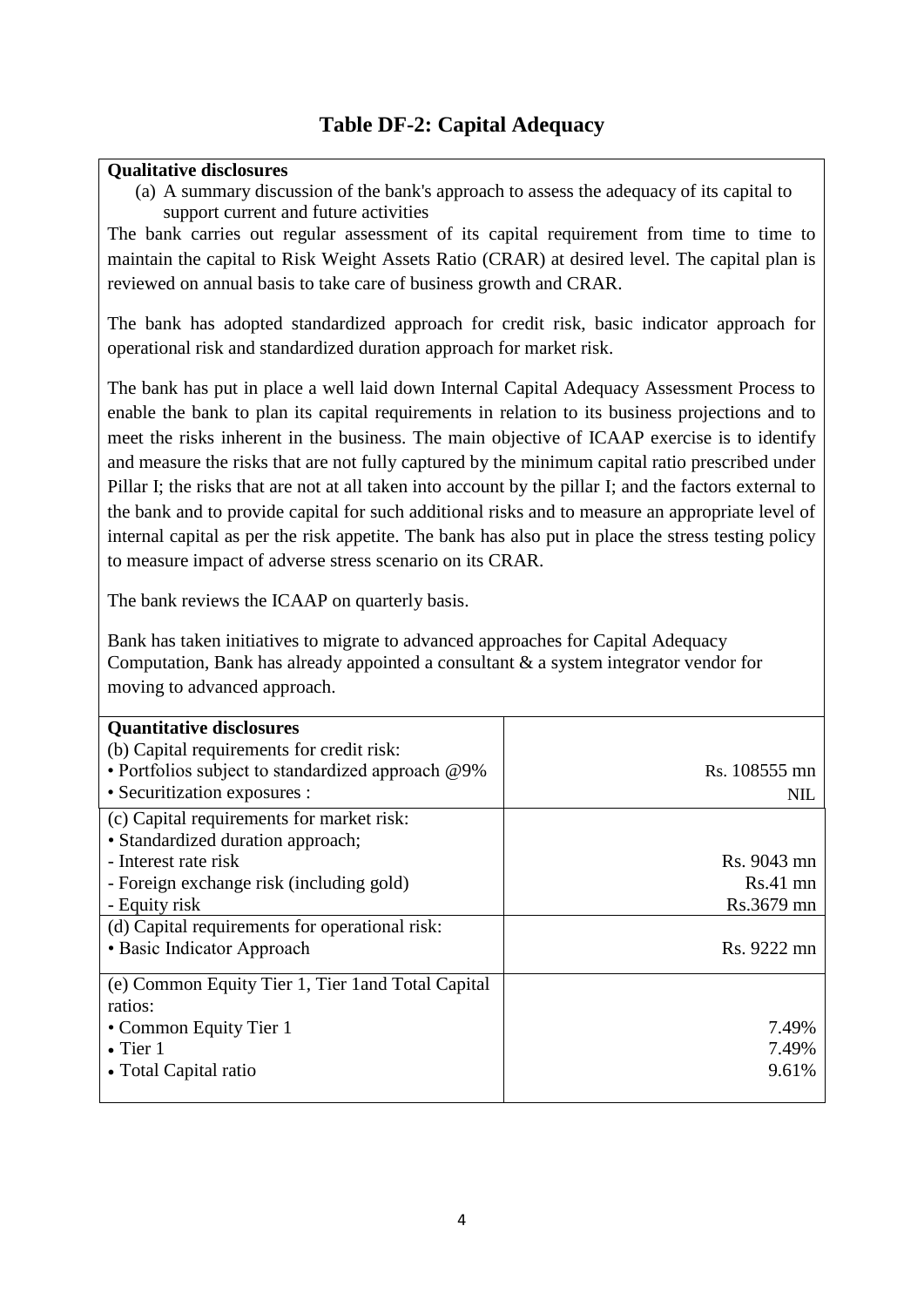## **General qualitative disclosure requirement**

A committee of board of Directors regularly oversee the Bank"s Risk Management policies/practices under various risks viz. credit, operational, market etc. The bank also has separate committees for each risk comprising of top executives of bank headed by Managing Director & CEO and Executive Directors such as Asset Liability Management committee, Credit Risk Management Committee, Operational Risk committee. These committees meet at regular intervals throughout the year to assess and monitor the level of risk under various bank operations and initiate appropriate mitigation measures wherever necessary.

The Risk Management Department at central office level which is headed by Chief Risk Officer (General Manager); measures, control and manages risk within the limits set by the Board and enforces compliance with risk parameters set by various committees. The General Manager is assisted by Deputy General Manager and a team of Assistant General Managers, Chief Managers, Senior Managers and Managers.

At all Zonal offices and Regional office, Risk Managers are posted who act as an extended arm of the Risk Management Department of Central Office.

The bank has in place various policies such as Credit Risk Management Policy, Credit Risk Mitigation and Collateral Management Policy, ICAAP and Stress testing policy, Market Discipline & Disclosure policy, Operational risk policy, ALM policy, Market risk management Policy etc.

Besides these, the Loan Policy prescribing broad parameters governing loan functions, guidelines on appraisal and evaluation of credit proposals, lending powers of delegated authorities' exposure norms, prudential limits and measures, monitoring and controlling the credit portfolio is also in place.

The Credit Monitoring Department headed by General Manager monitors the loan portfolio, identify special mention accounts and take corrective measures. Loan review mechanism is also carried out by the department apart from processing and monitoring of accounts under CDR mechanism.

The bank has introduced rating models for various segments of borrowers including retail lending schemes which measures the risk associated with counterparties and helps in credit and pricing decisions. In case of large borrowers, credit risk assessment models evaluate financial risk, Industry risk, Management risk and business risk of the counter party and each of these risks are scored separately then overall rating is accorded to the counter party. Facility rating module is also available in the rating tool. Where parental support is available the same is also factored in rating, if corporate guarantee is available to the borrower.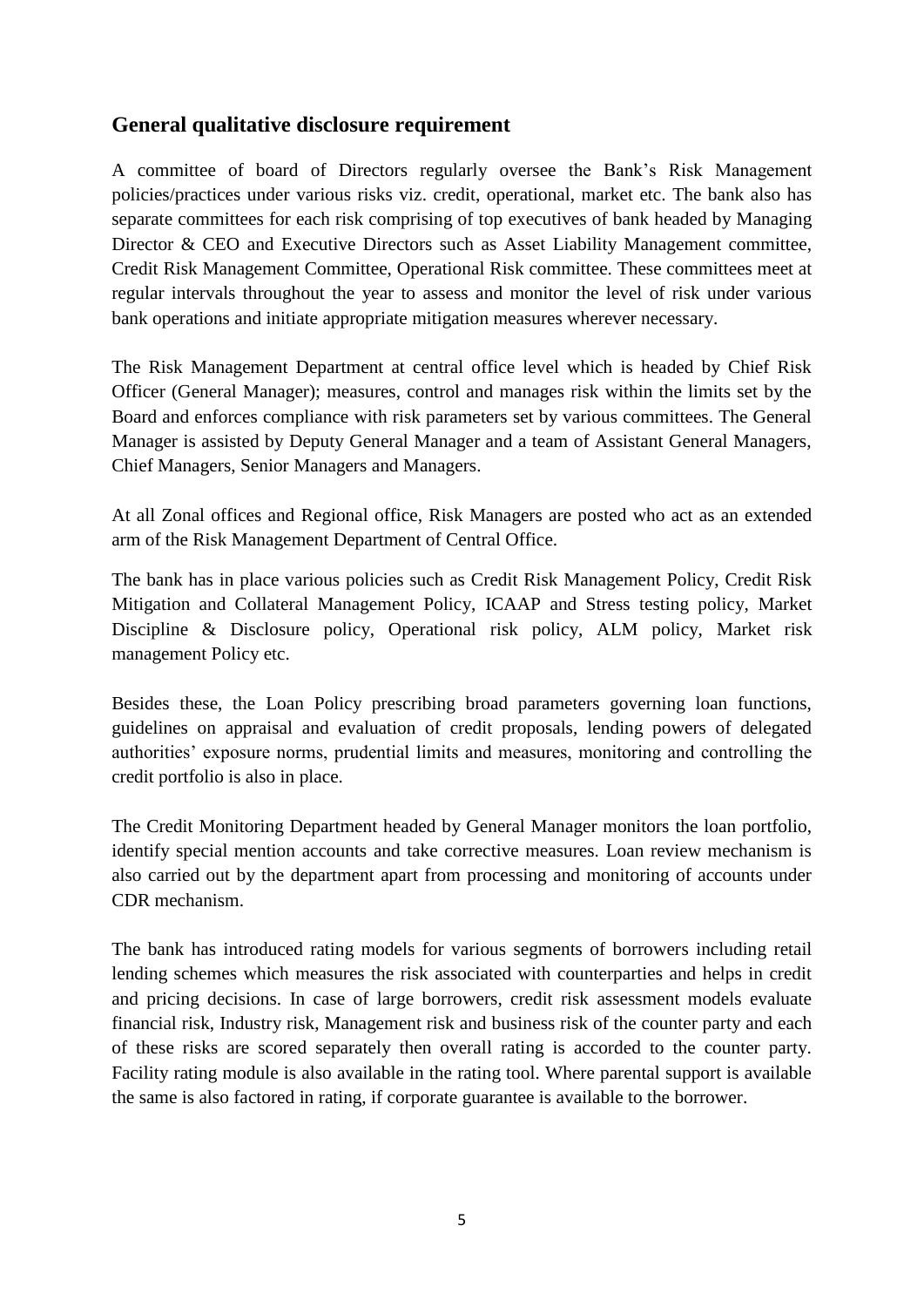#### **Table DF-3 Credit risk: General disclosures for all banks**

## **Qualitative Disclosures**

## **Credit risk**

## **Impaired :**

The Working Group to review the existing prudential guidelines on restructuring of advances by banks/financial institutions in its report dated 20.07.2012 has observed that as per international accounting standards, accounts are generally treated as impaired on restructuring and recommended that similar practice should be followed in India. Ind AS 109 Financial Instruments contains guidance on the recognition, derecognition, classification and measurement of financial instruments including impairment and hedge accounting

A Non-Performing Asset shall be a loan or an advance where-

- (i) Interest and/or installment of principal remain overdue for a period of more than 90days in respect of a Term Loan;
- (ii) The account remains out of order for 90 days
- (iii) The bill remains overdue for a period of more than 90days in the case of bills Purchased and Discounted
- (iv) In case of advances granted for Agricultural purposes
	- a) The installment of principal or interest thereon remains overdue for two crop seasons for short duration crops
	- b) The installment of principal or interest thereon remains overdue for one crop seasons for long duration crops
- (v) The amount of liquidity facility remains outstanding for more than 90 days, in respect of a securitization transaction undertaken in terms of guidelines on securitization dated February 1, 2006.
- (vi) in respect of derivative transactions, the overdue receivables representing positive mark to- market value of a derivative contract, if these remain unpaid for a period of 90 days from the specified due date for payment.

RBI vide its circular dated February 12, 2018 has issued revised framework for the resolution of stressed assets on in view of enactment of the Insolvency and Bankruptcy Code, 2016.

## **Out of Order:**

An account should be treated as "out of Order" if the outstanding balance remains continuously in excess of the sanctioned limit/drawing power. In cases where the outstanding balance in the principal operating accounts less than the sanctioned limit/drawing power, but there are no credits continuously for 90 days as on the date of balance sheet or credit are not enough to cover the interest debited in the account during the same period.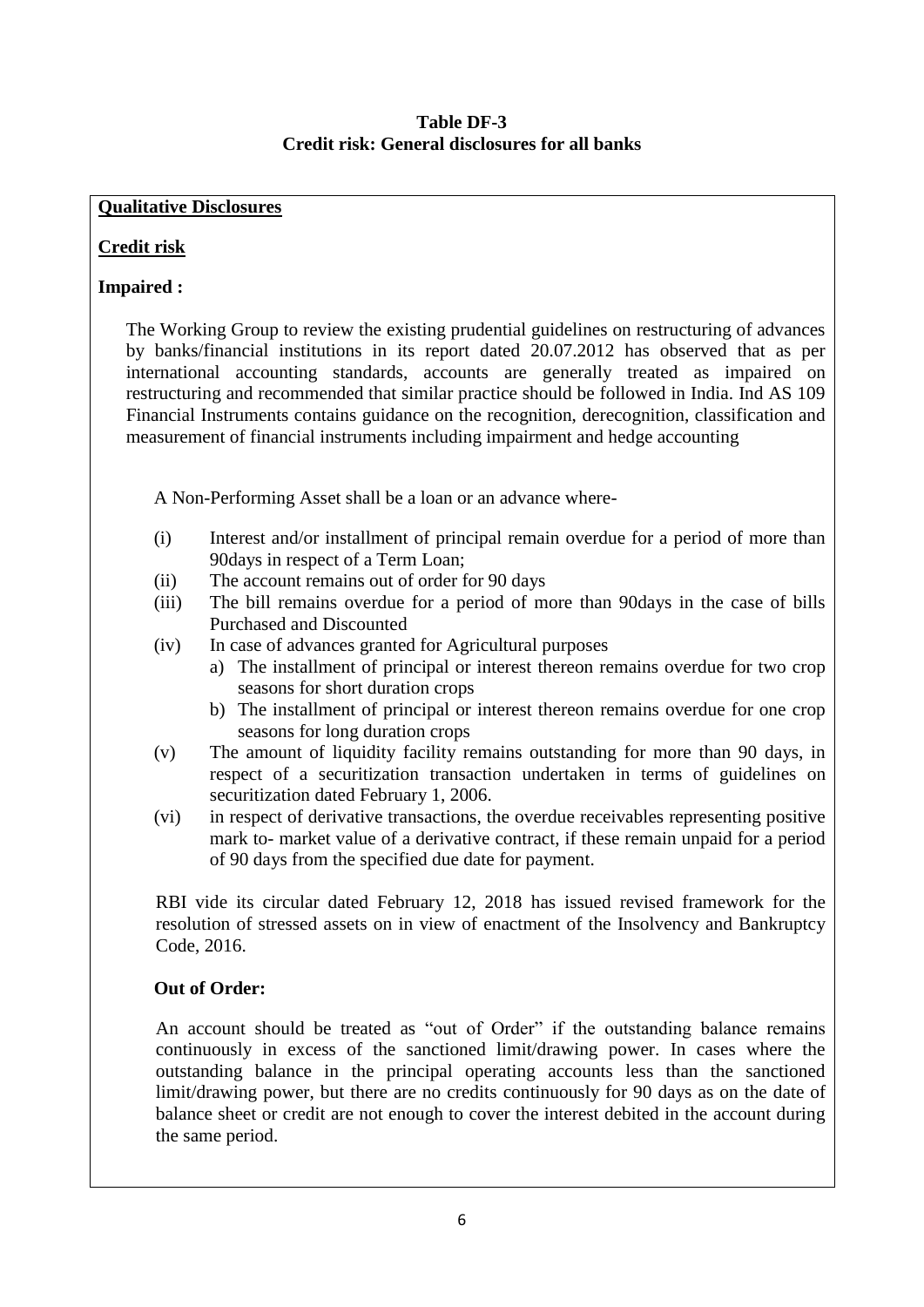## **Overdue:**

Any amount due to the bank under any credit facility is overdue if it is not paid on due date fixed by the bank.

#### **Credit Risk Management Policy**

Bank has put in place a well-articulated Board approved Credit Risk Policy which is reviewed annually. The policy deals with the following areas:

- Credit risk- definition, Policy and strategy
- Risk identification & measurement,
- Risk grading and aggregation,
- Credit risk rating framework and reporting,
- Risk control and portfolio management,
- Mitigation techniques,
- Target markets and type of economic activity,
- Credit approval authority,
- Country and currency exposure,
- Maturity patterns, level of diversification,
- Cyclical aspect of the economy,
- Credit risk in off balance sheet exposure,
- Credit risk monitoring procedures
- Managing of credit risk in inter Bank Exposure,
- Country risk and other operational matters

#### **(Rs. in Mn)**

| <b>Quantitative Disclosures:</b> |         |
|----------------------------------|---------|
| (a) Total gross credit risk      |         |
| exposures:                       |         |
| Fund based*:                     | 2799270 |
| Non-fund based:                  | 257201  |
| *includes cash, balances with    |         |
| banks, investments etc           |         |
| (b) Geographic distribution      |         |
| of exposures:                    |         |
|                                  | 70      |
| Overseas                         | 3056401 |
| Domestic                         |         |
|                                  |         |
|                                  |         |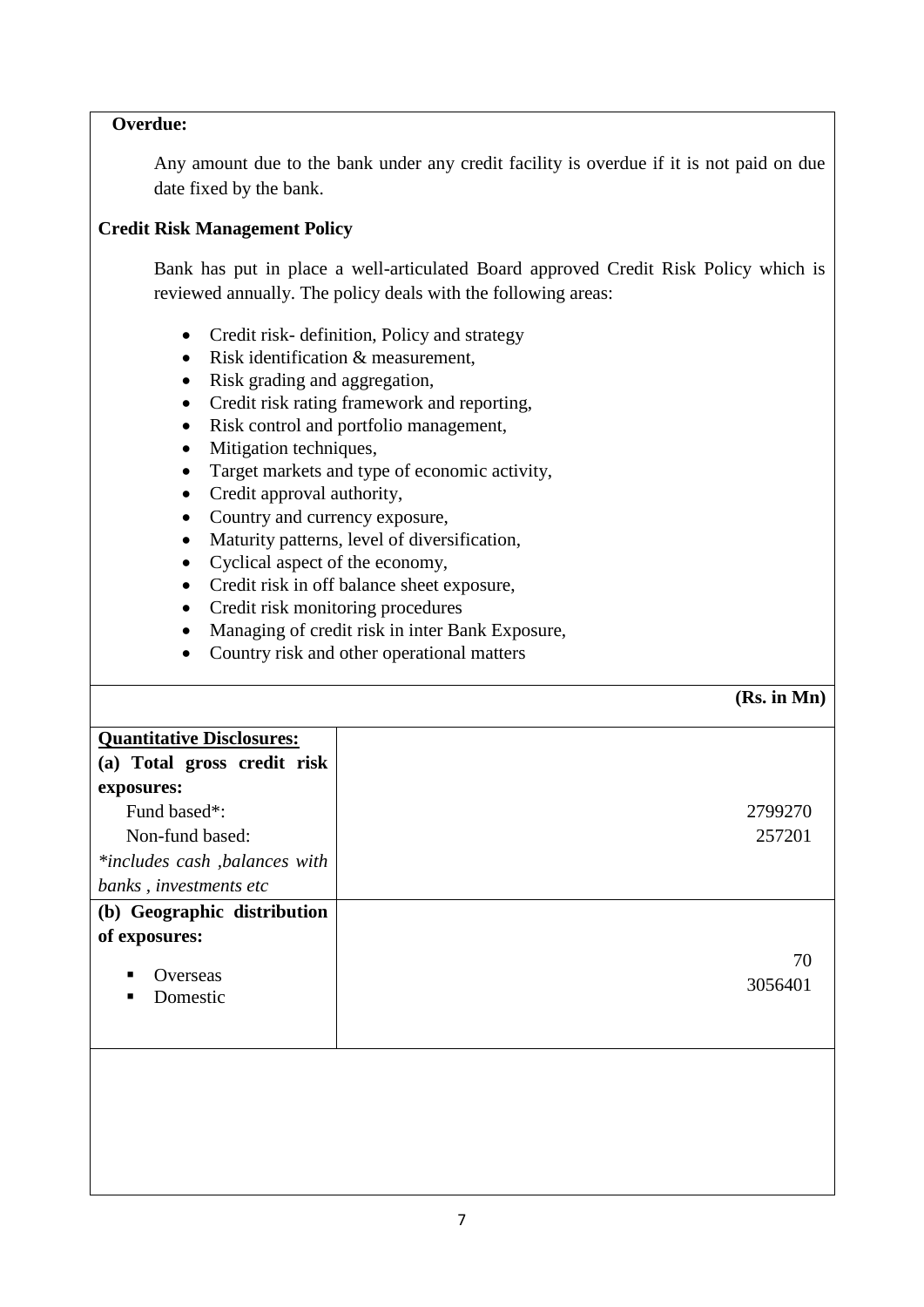| (c)                                                                       |               |                              |                  |
|---------------------------------------------------------------------------|---------------|------------------------------|------------------|
| <b>Industry Name</b>                                                      | Rs. in Mn     | Rs. in Mn                    | Rs. in Mn        |
|                                                                           | <b>Funded</b> | <b>Non-Funded Investment</b> |                  |
| A. Mining and Quarrying $(A.1 + A.2)$                                     | 4,889         | 1,135                        | $\mathbf{0}$     |
| A.1 Coal                                                                  | 1,629         | 905                          | $\overline{0}$   |
| A.2 Others                                                                | 3,260         | 230                          | $\theta$         |
| B. Food Processing (B.1 to B.5)                                           | 65,507        | 6,695                        | 4,954            |
| <b>B.1 Sugar</b>                                                          | 20,213        | 1,177                        | 4,344            |
| B.2 Edible Oils and Vanaspati                                             | 18,392        | 2,818                        | $\overline{0}$   |
| B.3 Tea                                                                   | 1,155         | 15                           | I.               |
| <b>B.4 Coffee</b>                                                         | 87            | $\overline{0}$               | $\overline{0}$   |
| <b>B.5 Others</b>                                                         | 25,660        | 2,685                        | 610              |
| C. Beverages (excluding Tea & Coffee) and Tobacco                         | 3,748         | 52                           | $\boldsymbol{0}$ |
| C.1 Tobacco and tobacco products                                          | 1,158         | 47                           | $\overline{0}$   |
| C.2 Others                                                                | 2,590         | 5                            | $\overline{0}$   |
| D. Textiles                                                               | 51,763        | 15,081                       | 2,108            |
| D.1 Cotton                                                                | 20,545        | 344                          | 1,839            |
| D.2 Jute                                                                  | 2,150         | 210                          | $\boldsymbol{0}$ |
| D.3 Man-made, of which                                                    | 1,226         | $\boldsymbol{0}$             | $\overline{0}$   |
| D.4 Others                                                                | 27,843        | 14,527                       | 269              |
| Out of D (i.e., Total Textiles) to Spinning Mills                         | 11,315        | 609                          | $\overline{0}$   |
| E. Leather and Leather products                                           | 1,663         | 104                          | $\overline{0}$   |
| F. Wood and Wood Products                                                 | 1,745         | 105                          | $\overline{0}$   |
| G. Paper and Paper Products                                               | 6,098         | 2,525                        | 531              |
| H. Petroleum (non-infra), Coal Products (non-mining)<br>and Nuclear Fuels | 5,422         | 3,138                        | 186              |
| I. Chemicals and Chemical Products (Dyes, Paints,                         | 24,406        | 4,145                        | 115              |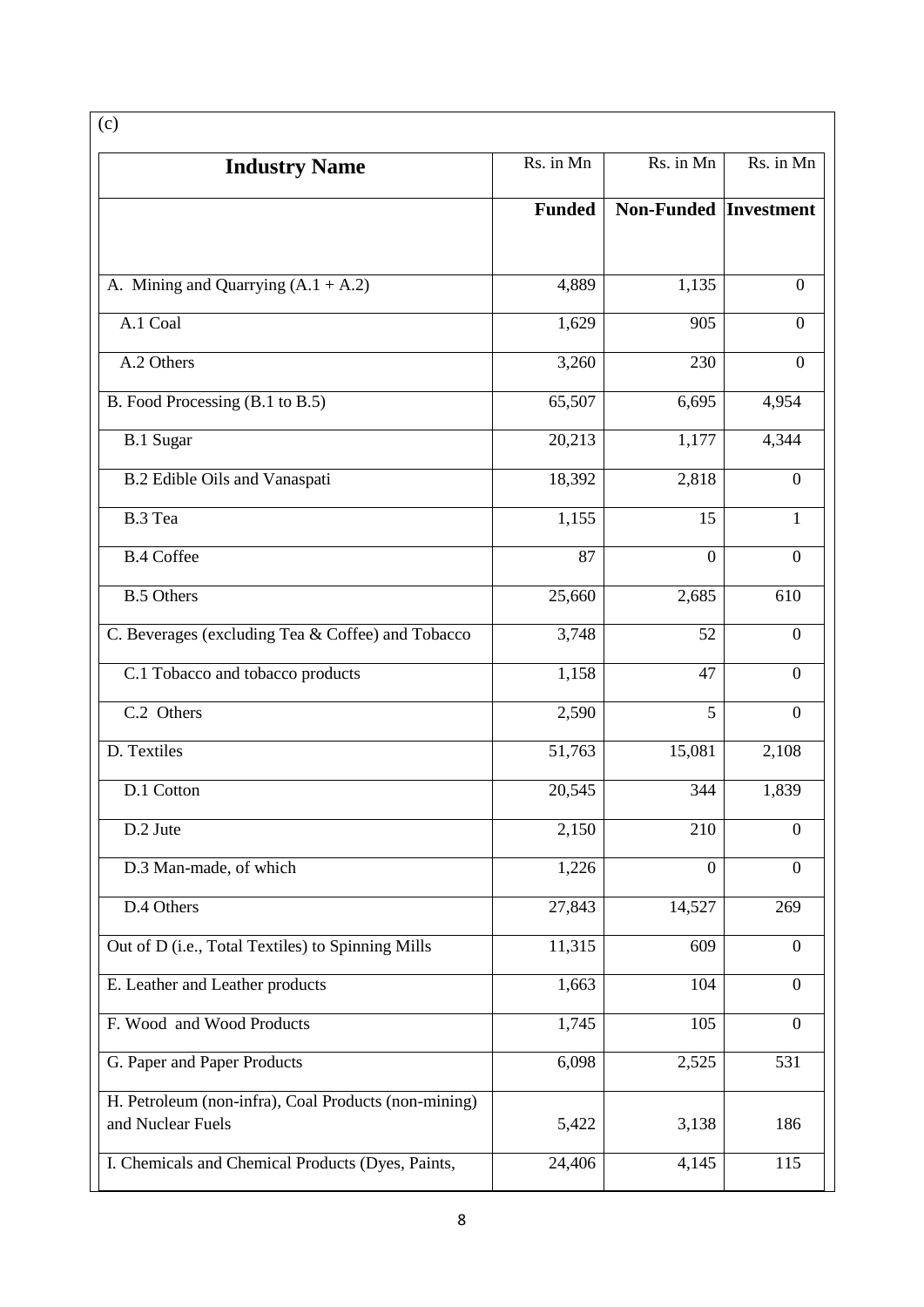| etc.) (I.1 to I.4)                                                                     |         |                |                  |
|----------------------------------------------------------------------------------------|---------|----------------|------------------|
| <b>I.1 Fertilizers</b>                                                                 | 5,276   | 49             | $\Omega$         |
| <b>I.2 Drugs and Pharmaceuticals</b>                                                   | 7,424   | 760            | 94               |
| I.3 Petro-chemicals (excluding under                                                   |         |                |                  |
| Infrastructure)                                                                        | 787     | 73             | $\Omega$         |
| I.4 Others                                                                             | 10,919  | 3,262          | 20               |
| J. Rubber, Plastic and their Products                                                  | 6,450   | 640            | $\Omega$         |
| K. Glass & Glassware                                                                   | 317     | 23             | $\theta$         |
| L. Cement and Cement Products                                                          | 16,338  | 1,088          | $\theta$         |
| M. Basic Metal and Metal Products $(M.1 + M.2)$                                        | 62,552  | 21,423         | 1,830            |
| M.1 Iron and Steel                                                                     | 40,776  | 10,049         | 1,089            |
| M.2 Other Metal and Metal Products                                                     | 21,776  | 11,374         | $\overline{7}40$ |
| N. All Engineering $(N.1 + N.2)$                                                       | 68,655  | 18,237         | 550              |
| N.1 Electronics                                                                        | 36,846  | 833            | 202              |
| N.2 Others                                                                             | 31,810  | 17,404         | 347              |
| O. Vehicles, Vehicle Parts and Transport Equipments                                    | 17,851  | 3,193          | 173              |
| P. Gems and Jewellery                                                                  | 23,093  | 4,260          | $\overline{0}$   |
| Q. Construction                                                                        | 48,746  | 11,513         | 2,812            |
| R. Infrastructure (a to d)                                                             | 280,357 | 64,763         | 68,189           |
| R.a Transport (a.1 to a.6)                                                             | 97,059  | 12,476         | 13,811           |
| R.a.1 Roads and Bridges                                                                | 64,746  | 10,998         | 11,211           |
| R.a.2 Ports                                                                            | 8,460   | 600            | $\mathbf{0}$     |
| R.a.3 Inland Waterways                                                                 | 1,078   | $\overline{0}$ | 2,600            |
| R.a.4 Airport                                                                          | 6,663   | $\overline{0}$ | $\overline{0}$   |
| R.a.5 Railway Track, tunnels, viaducts, bridges                                        | 12,944  | 800            | $\boldsymbol{0}$ |
| R.a.6 Urban Public Transport (except rolling<br>stock in case of urban road transport) |         |                |                  |
|                                                                                        | 3,168   | 78             | $\boldsymbol{0}$ |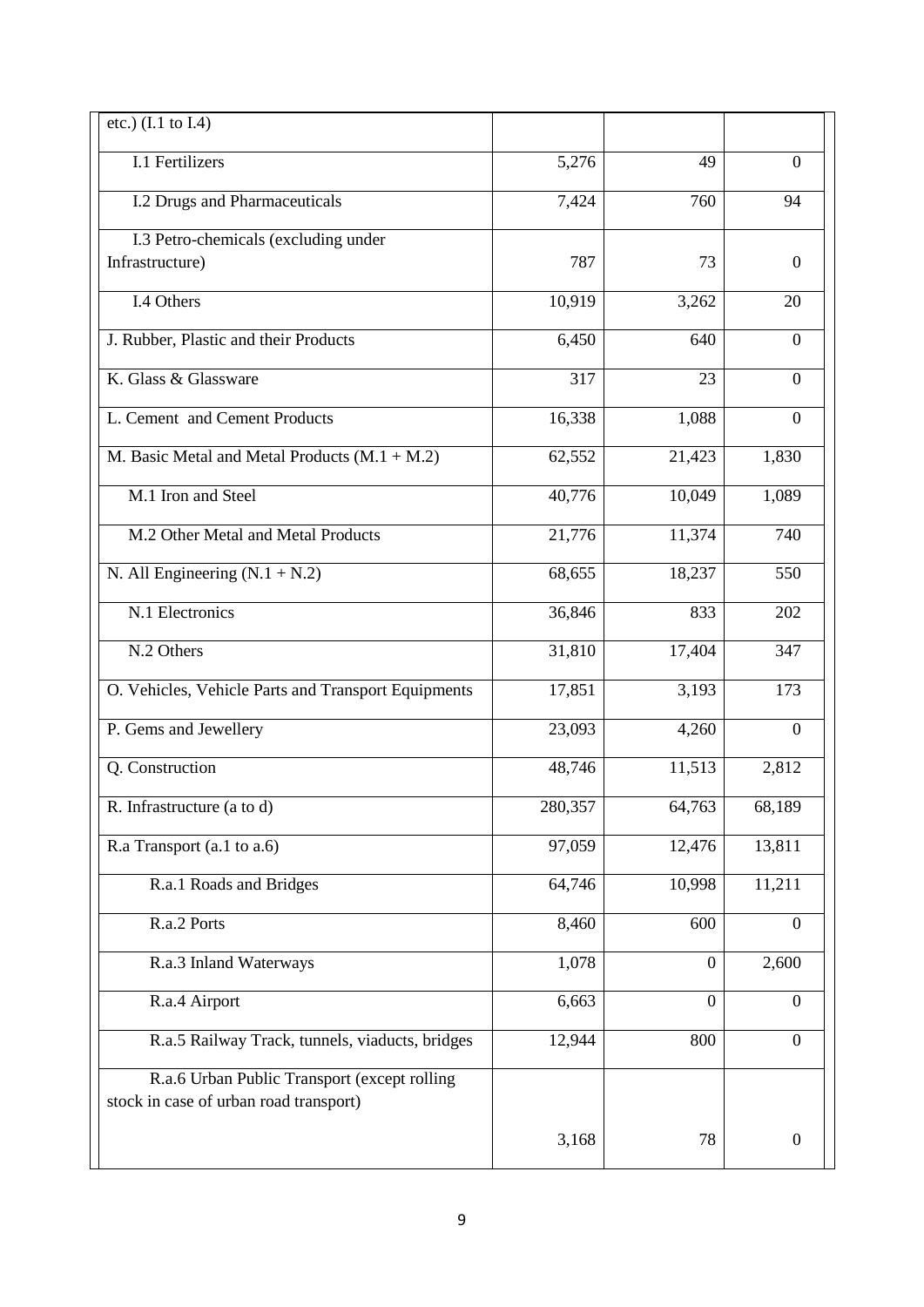| b. Energy $(b.1 to b.6)$                                  | 115,964          | 9,175            | 50,545           |
|-----------------------------------------------------------|------------------|------------------|------------------|
| b.1 Electricity (Generation)                              | 84,205           | 5,760            | 6,943            |
| b.1.1 Central Govt PSUs                                   | 13,988           | 78               | 2,247            |
| b.1.2 State Govt PSUs (incl. SEBs)                        | 16,824           | $\mathbf{0}$     | $\overline{0}$   |
| b.1.3 Private Sector                                      | 53,393           | 5,682            | 4,696            |
| b.2 Electricity (Transmission)                            | 1,986            | 2,700            | 4,908            |
| b.2.1 Central Govt PSUs                                   | 884              | 2,700            | 4,908            |
| b.2.2 State Govt PSUs (incl. SEBs)                        | $\overline{0}$   | $\overline{0}$   | $\overline{0}$   |
| b.2.3 Private Sector                                      | 1,102            | $\theta$         | $\theta$         |
| b.3 Electricity (Distribution)                            | 6,635            | 715              | 38,694           |
| b.3.1 Central Govt PSUs                                   | 683              | $\mathbf{0}$     | $\mathbf{0}$     |
| b.3.2 State Govt PSUs (incl. SEBs)                        | 5,550            | $\mathbf{0}$     | 38,692           |
| b.3.3 Private Sector                                      | 403              | 715              | $\overline{2}$   |
| R.b.4 Oil Pipelines                                       | $\boldsymbol{0}$ | $\mathbf{0}$     | $\overline{0}$   |
| R.b.5 Oil/Gas/Liquefied Natural Gas (LNG)                 |                  |                  |                  |
| storage facility                                          | 23,138           | $\overline{0}$   | $\boldsymbol{0}$ |
| R.b.6 Gas Pipelines                                       | $\mathbf{0}$     | $\overline{0}$   | $\theta$         |
| R.c. Water and Sanitation (c.1 to c.7)                    | 10,577           | $\overline{0}$   | $\overline{0}$   |
| R.c.1 Solid Waste Management                              | 114              | $\boldsymbol{0}$ | $\boldsymbol{0}$ |
| R.c.2 Water supply pipelines                              | $\mathbf{0}$     | $\boldsymbol{0}$ | $\overline{0}$   |
| R.c.3 Water treatment plants                              | 1,674            | $\mathbf{0}$     | $\overline{0}$   |
| R.c.4 Sewage collection, treatment and disposal<br>system | 6,290            | $\boldsymbol{0}$ | $\boldsymbol{0}$ |
| R.c.5 Irrigation (dams, channels, embankments<br>etc)     | 2,500            | $\boldsymbol{0}$ | $\theta$         |
| R.c.6 Storm Water Drainage System                         | $\theta$         | $\overline{0}$   | $\Omega$         |
| R.c.7 Slurry Pipelines                                    | $\boldsymbol{0}$ | $\mathbf{0}$     | $\boldsymbol{0}$ |
| R.d. Communication (d.1 to d.3)                           | 10,263           | 31,732           | 542              |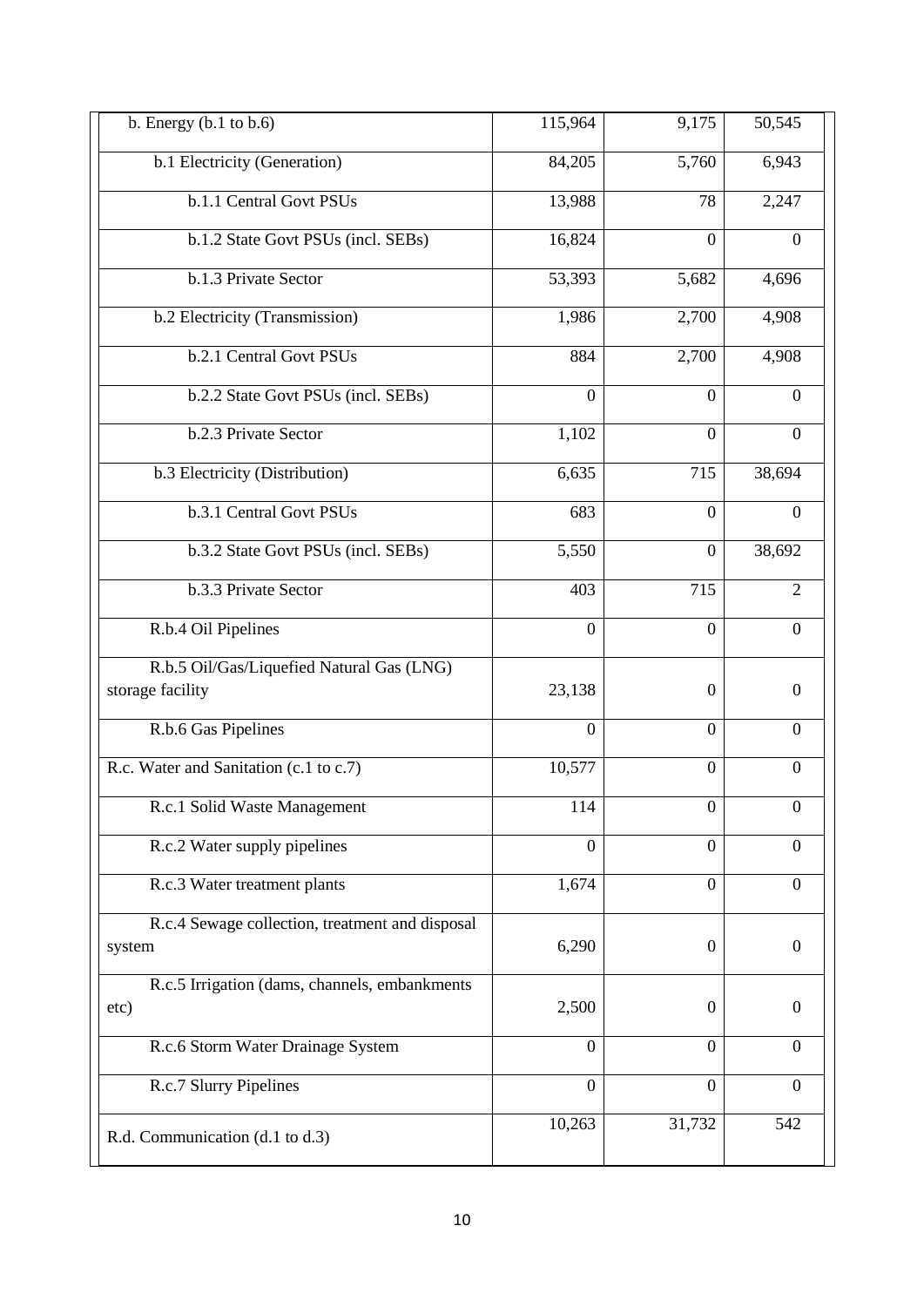| R.d.1 Telecommunication (Fixed network)                                                                                   | 6,304            | 2,335    | 542              |
|---------------------------------------------------------------------------------------------------------------------------|------------------|----------|------------------|
| R.d.2 Telecommunication towers                                                                                            | $\boldsymbol{0}$ | $\Omega$ | $\boldsymbol{0}$ |
| R.d.3 Telecommunication and Telecom Services                                                                              | 3,959            | 29,397   | $\overline{0}$   |
| R.e. Social and Commercial Infrastructure (e.1 to e.9)                                                                    | 24,087           | 100      | $\overline{0}$   |
| R.e.1 Education Institutions (capital stock)                                                                              | 3,647            | 55       | $\theta$         |
| R.e.2 Hospitals (capital stock)                                                                                           | 1,152            | $\theta$ | $\Omega$         |
| R.e.3 Three-star or higher category classified<br>hotels located outside cities with population of more<br>than 1 million | 2,150            | $\Omega$ | $\boldsymbol{0}$ |
| R.e.4 Common infrastructure for industrial<br>parks, SEZ, tourism facilities and agriculture markets                      | 16,711           | 45       | $\mathbf{0}$     |
| R.e.5 Fertilizer (Capital investment)                                                                                     | $\theta$         | $\theta$ | $\overline{0}$   |
| R.e.6 Post harvest storage infrastructure for                                                                             |                  |          |                  |
| agriculture and horticultural produce including cold                                                                      |                  |          |                  |
| storage                                                                                                                   | 426              | $\theta$ | $\overline{0}$   |
| R.e.7 Terminal markets                                                                                                    | $\overline{0}$   | $\theta$ | $\Omega$         |
| R.e.8 Soil-testing laboratories                                                                                           | $\boldsymbol{0}$ | $\theta$ | $\overline{0}$   |
| R.e.9 Cold Chain                                                                                                          | $\overline{0}$   | $\theta$ | $\overline{0}$   |
| R.f. Others, if any, please specify                                                                                       | 22,407           | 11,279   | 3,291            |
| S. Other Industries, pl. specify                                                                                          | 201,216          | 33,741   | 415              |
| All Industries (A to S)                                                                                                   | 890,819          | 191,862  | 81,863           |
| Residuary other advances (to tally with gross                                                                             |                  |          |                  |
| advances)                                                                                                                 | 1,183,839        | 98,675   | 102,304          |
| <b>Total</b>                                                                                                              | 2,074,657        | 290,537  | 184,167          |

## Industry exposure is more than 5% gross exposure

|                                             | <b>Funded</b> | <b>Non-Funded</b> | Investment      |
|---------------------------------------------|---------------|-------------------|-----------------|
| Infrastructure                              | 280,357       |                   | $64,763$ 68,189 |
| Energy (also included<br>in Infrastructure) | 115,964       |                   | $9,175$ 50,545  |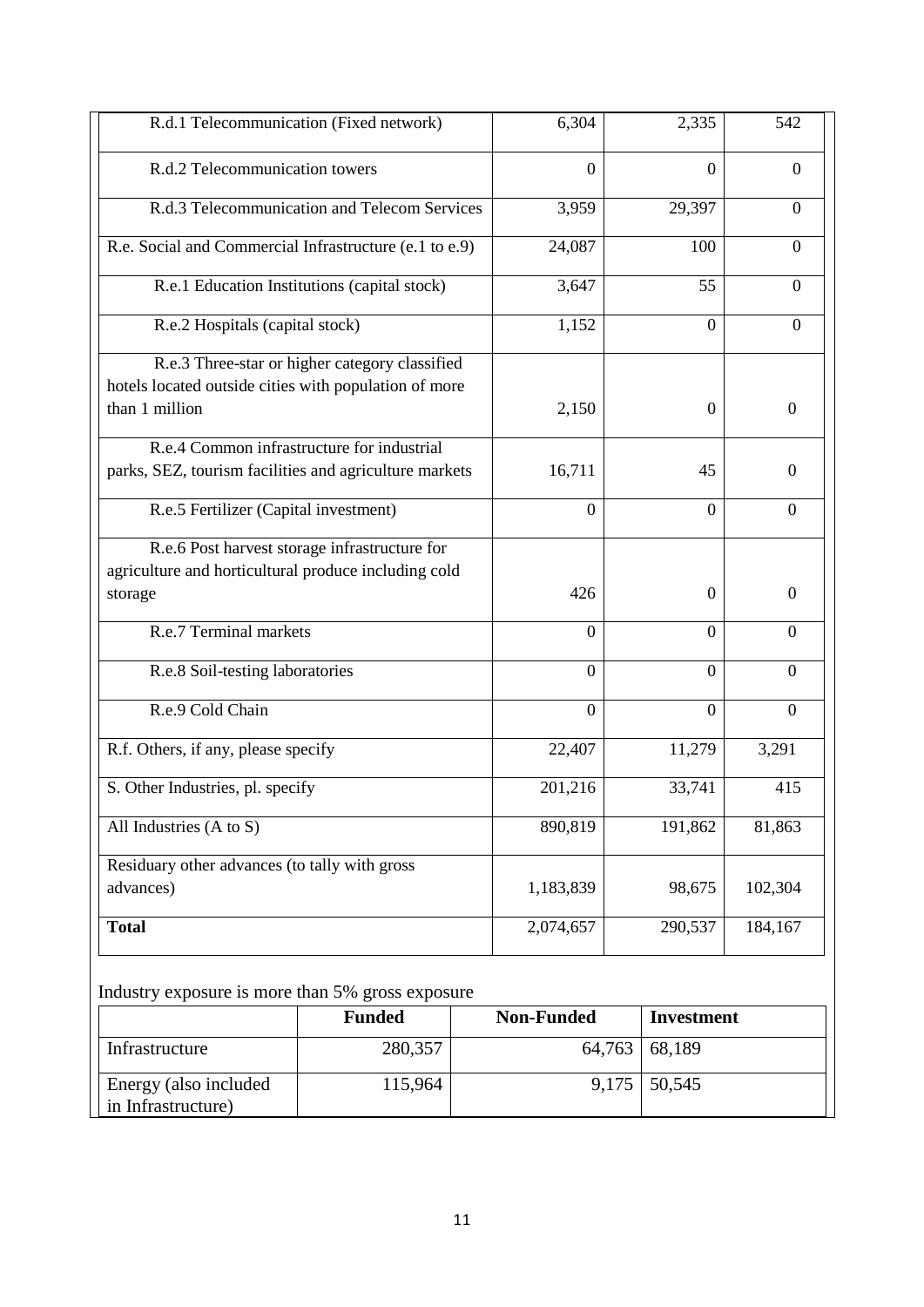| (d) Residual maturity breakdown of Performing Assets:                                                                         |                                           |
|-------------------------------------------------------------------------------------------------------------------------------|-------------------------------------------|
| Day 1                                                                                                                         | 556991                                    |
| 02days to 07days:                                                                                                             | 34928                                     |
| 08days to 14days:                                                                                                             | 15470                                     |
| 15days to 30days:                                                                                                             | 75802                                     |
| 31 days to 3months:                                                                                                           | 41633                                     |
| Above 2 months to 3months:                                                                                                    | 68264                                     |
| Above 3 months to 6 months                                                                                                    | 80676                                     |
| Above 6 months to 12 months:                                                                                                  | 122890                                    |
| Above 1 year to 3year                                                                                                         | 788570                                    |
| Above 3 years to 5 years                                                                                                      | 203718                                    |
| Over 5 Years                                                                                                                  | 600491                                    |
| Total                                                                                                                         | 2589433                                   |
|                                                                                                                               |                                           |
| (e) Amount of NPAs (Gross)<br>Substandard<br>٠<br>Doubtful 1<br>٠<br>Doubtful 2<br>■<br>Doubtful 3<br>Loss                    | 59231<br>77052<br>99752<br>61205<br>26320 |
| (f) Net NPAs                                                                                                                  | 113332                                    |
| (g) NPA Ratios<br>Gross NPAs to gross<br>п<br>advances<br>Net NPAs<br>to<br>п<br>net<br>advances                              | 19.29%<br>7.73%                           |
| <b>Movement</b><br>of NPAs<br>(h)<br>(Gross)<br>Opening balance<br>п<br>Additions<br>٠<br>Reductions<br>п<br>NPA (Gross)<br>٠ | 381307<br>103286<br>161033<br>323560      |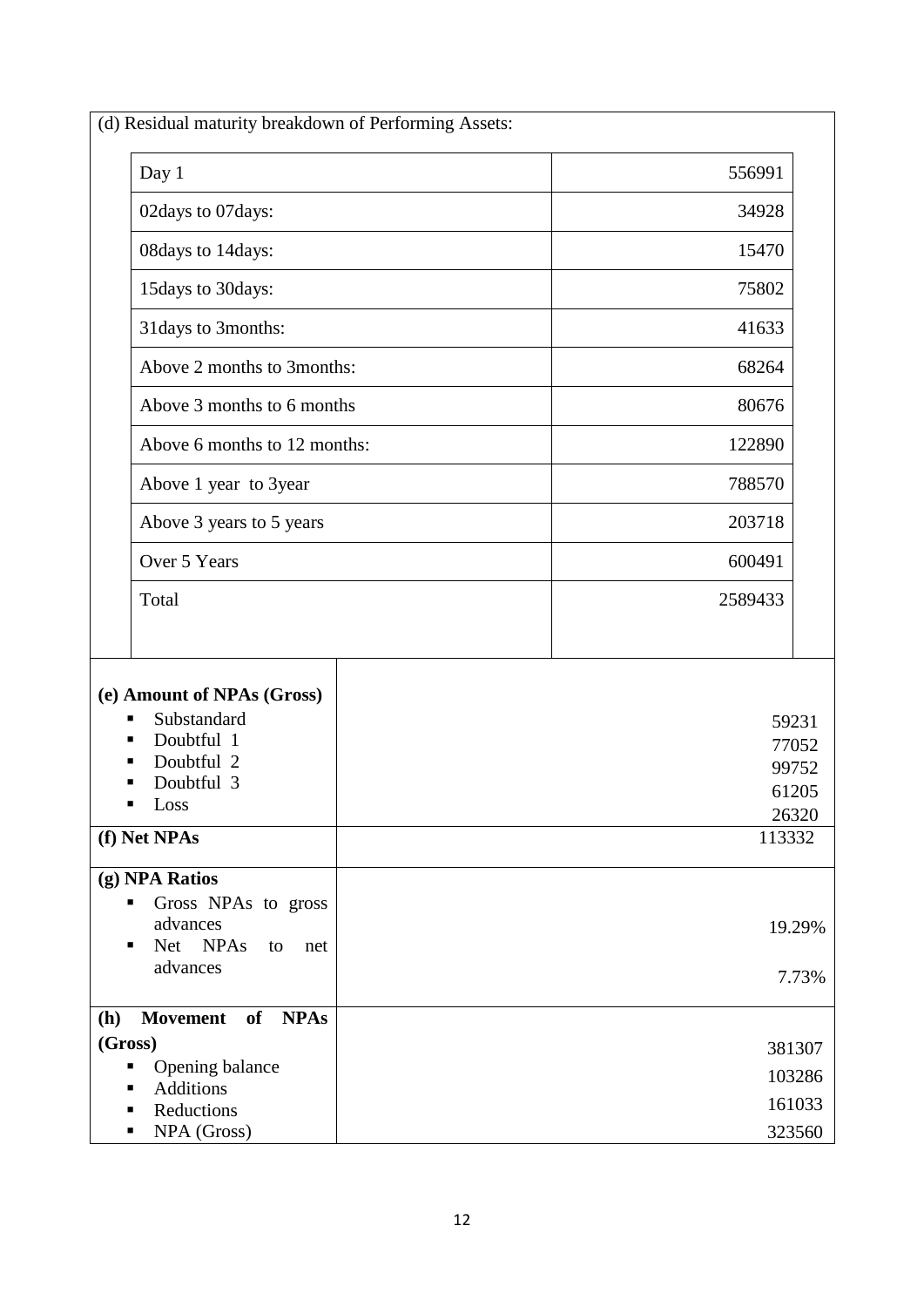| (i) Movement of provisions<br>for NPAs         |            |
|------------------------------------------------|------------|
| Opening balance<br>п                           | 196013     |
| Provisions made during<br>$\blacksquare$       | 124716     |
| the period<br>Write-off<br>٠                   |            |
| Write-back of excess<br>٠                      | 121393     |
| provisions                                     |            |
| Closing balance<br>Ξ                           | 199336     |
| of<br>Non-<br>(j)<br><b>Amount</b>             | 15469      |
| <b>Performing Investments</b>                  |            |
| (k) Amount of provisions                       | 13336      |
| held for<br>non-performing                     |            |
| investments                                    |            |
| <b>Movement</b><br><sub>of</sub><br><b>(I)</b> |            |
| provisions/depreciation<br><b>on</b>           |            |
| investments:                                   |            |
|                                                |            |
|                                                |            |
| Opening balance                                | 26631      |
| Provisions<br>made                             | 25616      |
| during the period<br>Write-off                 | <b>NIL</b> |
| Write back of excess<br>٠                      |            |
| provision                                      | 13035      |
| Closing balance<br>▪                           | 39212      |
|                                                |            |
|                                                |            |

## **Table DF-4**

## **Credit risk: disclosures for portfolios subject to the standardized approach**

# **Qualitative Disclosures** a. The Bank has adopted Standardized approach for computation of capital charge for Credit risk as per RBI guidelines. These guidelines envisage different risk weights for different asset classes, which have been duly applied. b. The Bank has recognized the ratings issued by seven External Credit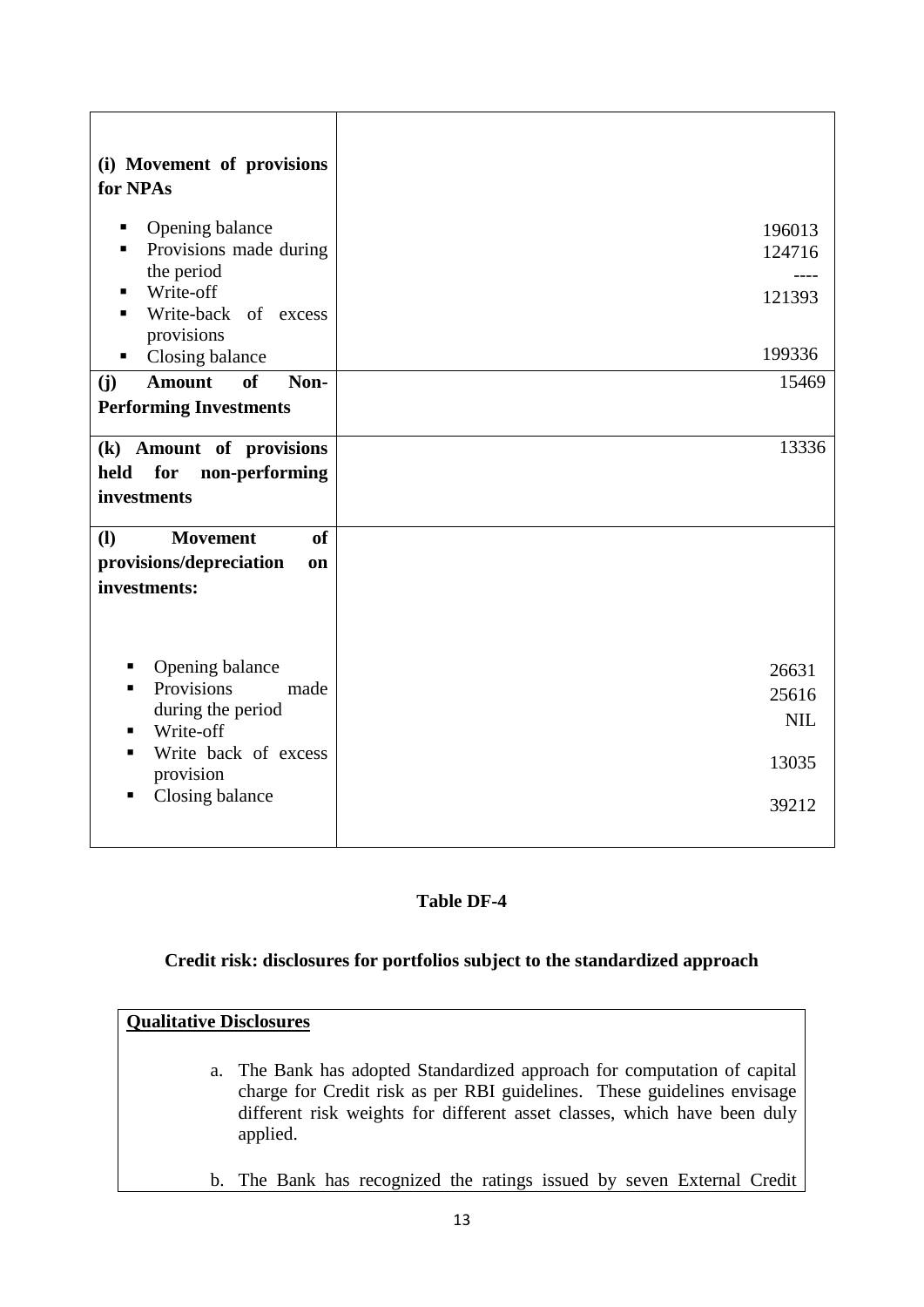|                                                                | Rating Agencies identified by RBI viz., CRISIL Ltd., CARE, ICRA Ltd.,<br>India ratings and research Pvt. ltd, SMERA rating Ltd, BRICKWORK and<br>INFOMERICS to rate the exposures of its clients. |           |  |
|----------------------------------------------------------------|---------------------------------------------------------------------------------------------------------------------------------------------------------------------------------------------------|-----------|--|
|                                                                |                                                                                                                                                                                                   |           |  |
|                                                                | c. These agencies rate all fund and non-fund based exposures. The ratings<br>awarded by these agencies to the bank's clients are adopted for assigning<br>risk-weights.                           |           |  |
| d.                                                             | In case of bank's investment in particular issues of Corporate, the issue<br>specific rating of the rating agency is reckoned to assign the risk weight.                                          |           |  |
|                                                                |                                                                                                                                                                                                   | Rs. in Mn |  |
| <b>Quantitative Disclosures:</b>                               |                                                                                                                                                                                                   |           |  |
|                                                                | (b) For exposure amounts after risk mitigation subject to the                                                                                                                                     |           |  |
| standardized approach, amount of a bank's outstanding (rated   |                                                                                                                                                                                                   |           |  |
| and unrated) in the following three major risk buckets as well |                                                                                                                                                                                                   |           |  |
| as those that are deducted:                                    |                                                                                                                                                                                                   |           |  |
| Below 100 % risk weight:<br>٠                                  |                                                                                                                                                                                                   | 2397017   |  |
| 100 % risk weight<br>٠                                         |                                                                                                                                                                                                   | 322358    |  |
| More than 100 % risk weight<br>٠                               |                                                                                                                                                                                                   | 337097    |  |
| <b>Amount Deducted-CRM</b><br>■                                |                                                                                                                                                                                                   | 129551    |  |
|                                                                |                                                                                                                                                                                                   |           |  |
|                                                                |                                                                                                                                                                                                   |           |  |

## **Table DF-5 Credit risk mitigation: disclosures for standardized approaches**

## **Qualitative Disclosures**

- **Policies and processes for collateral valuation and management;** Bank has well defined credit risk mitigation and collateral management policy. The main types of collaterals accepted by bank are cash and near cash securities, land and building, plant and machinery etc.
- **A description of the main types of collateral taken by the bank;** Bank accepts personal guarantees, corporate guarantees and guarantees issued by sovereigns and banks. Collaterals are valued at fair market value and at regular intervals as per the policy guidelines.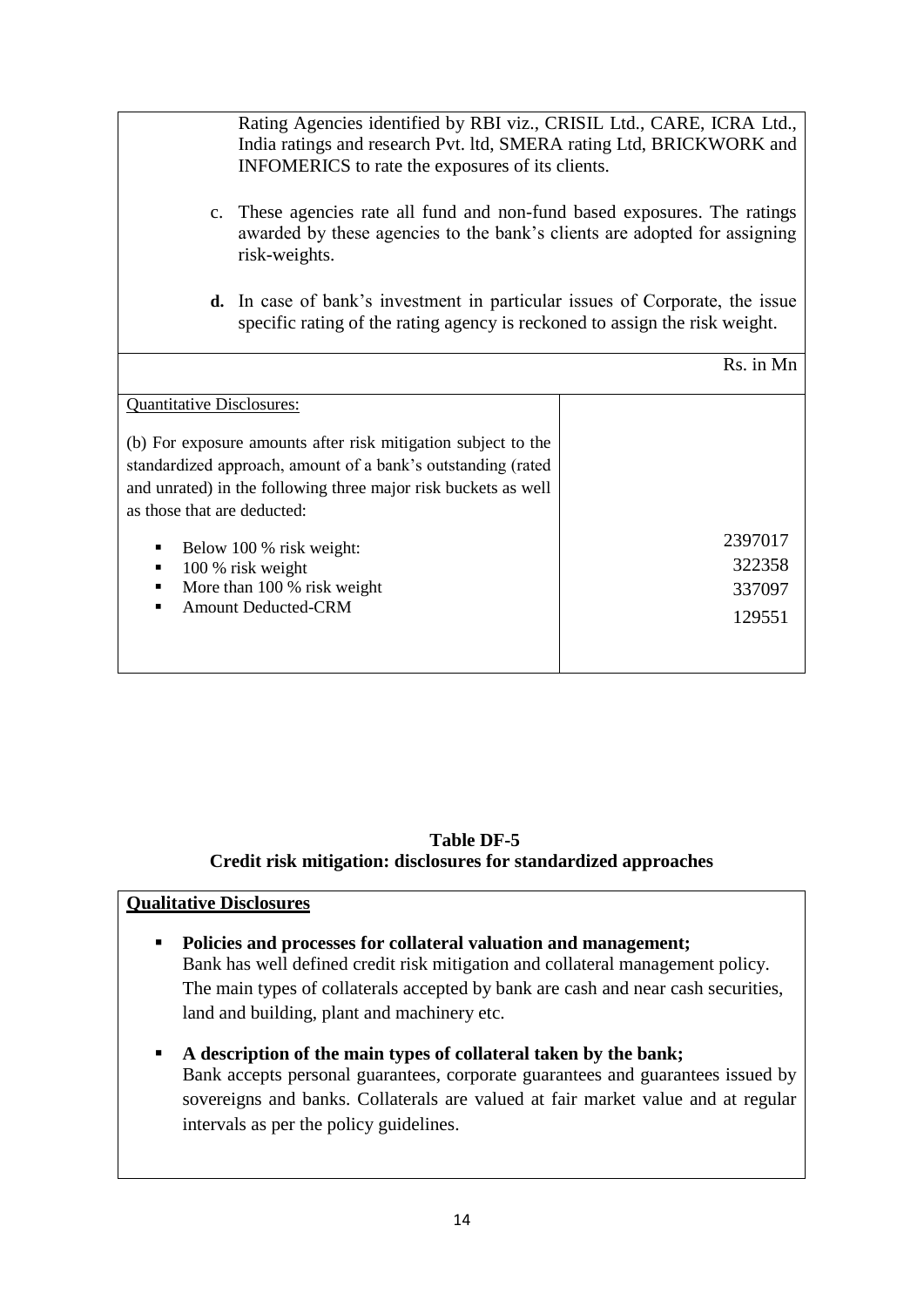RBI guidelines recognize various types of financial collaterals for the purpose of credit risk mitigation. The guidelines further provide recognition of guarantees as one of the credit risk mitigants. Bank has put in place suitable policy measures to capture these elements.

|                                                                | Rs. in Mn.      |
|----------------------------------------------------------------|-----------------|
| <b>Quantitative Disclosures</b>                                |                 |
| (b) For disclosed credit risk portfolio under the standardized |                 |
| approach, the total exposure that is covered by:               |                 |
| eligible financial collateral;                                 |                 |
| Fund based<br>٠<br>Non fund based                              | 108956<br>20595 |
|                                                                |                 |

| <b>Qualitative Disclosures:</b>                             |            |  |  |
|-------------------------------------------------------------|------------|--|--|
| <b>NIL</b>                                                  |            |  |  |
|                                                             |            |  |  |
| Rs. in Mn                                                   |            |  |  |
| <b>Quantitative Disclosures</b>                             |            |  |  |
|                                                             |            |  |  |
| <b>Banking Book</b>                                         |            |  |  |
| (d) The total amount of exposures securitized by the        |            |  |  |
| bank                                                        | <b>NIL</b> |  |  |
| (e) For exposures securitized losses recognized by the      |            |  |  |
| bank during the current period broken down by the           | <b>NIL</b> |  |  |
| exposure type (eg. Credit cards, housing loans, auto        |            |  |  |
| loans etc. detailed by underlying security)                 |            |  |  |
| (f) Amount of assets intended to be securitized within a    |            |  |  |
| year                                                        | <b>NIL</b> |  |  |
| $(g)$ Of (f), the amount of assets originated within a year |            |  |  |
| before securitization                                       | <b>NIL</b> |  |  |
| (h) The total amount of exposures securitized (by           |            |  |  |
| exposure type) and unrecognized gain or losses on sale      |            |  |  |
| by exposure type                                            | <b>NIL</b> |  |  |
| (i) Aggregate amount of :                                   |            |  |  |

**Table DF-6 Securitization: disclosure for standardized approach**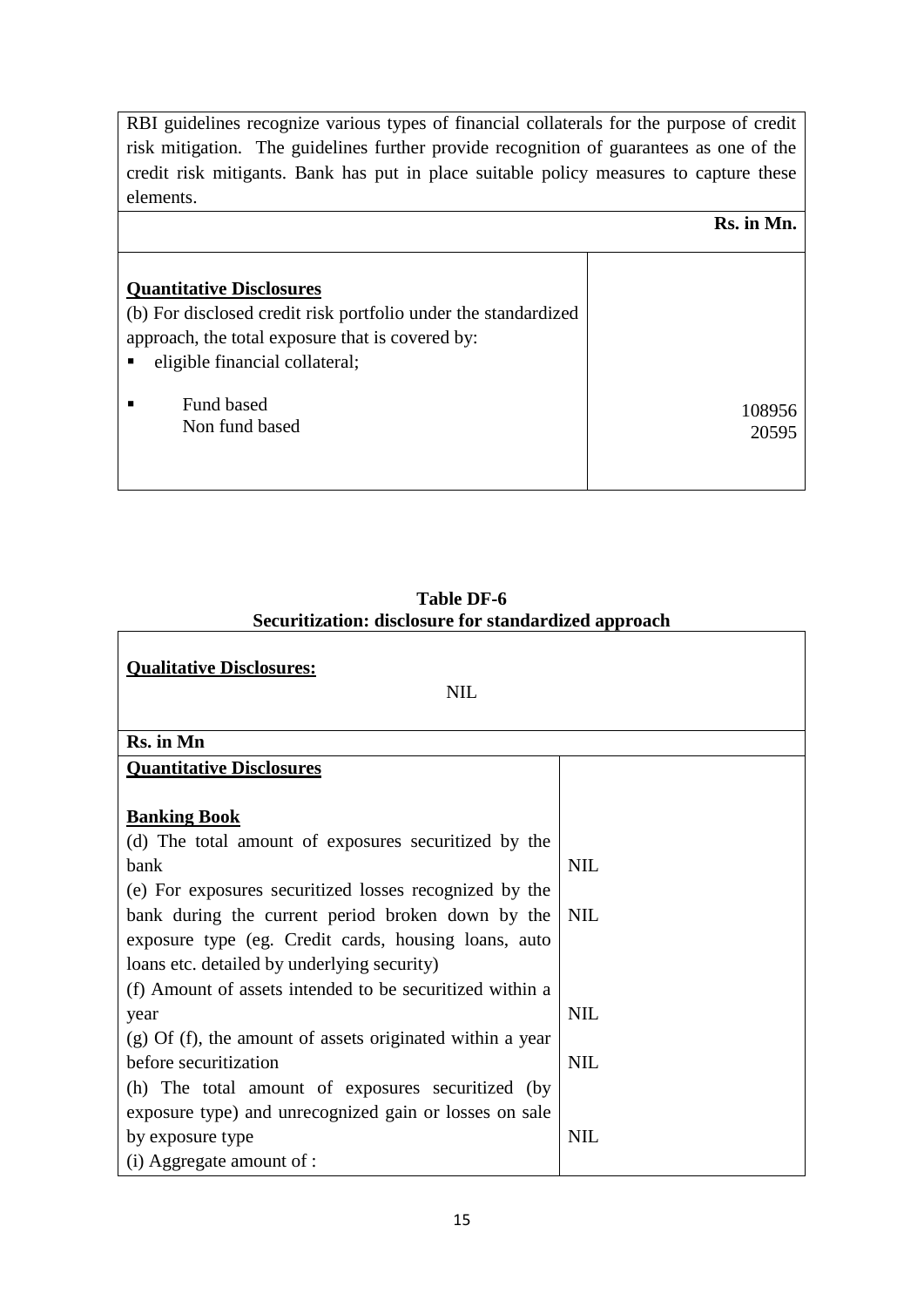| - On balance sheet securitization exposures retained or  |            |
|----------------------------------------------------------|------------|
| purchased broken down by exposure type and-              | <b>NIL</b> |
| Off balance sheet securitization exposures broken        |            |
| down by exposure type                                    | <b>NIL</b> |
| (j) Aggregate amount of securitization exposures         |            |
| retained or purchased and the associated capital charges | <b>NIL</b> |
| broken down between exposures and further broken         |            |
| down into different risk weight bands for each           |            |
| regulatory capital approach.                             |            |
| Exposures that have been deducted entirely from Tier 1   |            |
| capital, credit enhancing I/Os deducted from Total       |            |
| Capital, and other exposures deducted from total capital | NIL        |
| (by exposure type)                                       |            |
|                                                          |            |
| <b>Quantitative Disclosures</b>                          |            |
|                                                          |            |
| <b>Trading Book:</b>                                     |            |
| (k) Aggregate amount of exposures securitized by the     |            |
| bank for which the bank has retained some exposures      | Nil        |
| and which is subject to the market risk approach by      |            |
| exposure type                                            |            |
| (l) Aggregate amount of :                                |            |
| - On balance sheet securitization exposures retained or  | <b>Nil</b> |
| purchased broken down by exposure type and-              |            |
| Off balance sheet securitization exposures broken        |            |
| down by exposure type                                    | <b>Nil</b> |
| Aggregate amount of securitization exposures<br>(m)      |            |
| retained or purchased separately for :                   | <b>Nil</b> |
| - securitization exposures retained or purchased subject |            |
| to comprehensive risk measure risk measure for specific  | Nil        |
| risk: and                                                |            |
| securitization exposures subject to the securitization   |            |
| framework for specific risk broken down into different   | Nil        |
| risk weight bands                                        |            |
| (n) Aggregate amount of :                                |            |
| The capital requirements for the securitization          |            |
| exposures, subject to the securitization framework       | Nil        |
| broken down into different risk weight bands             |            |
| Securitization exposures that are deducted entirely      |            |
| from Tier 1 capital, credit enhancing I/O deducted from  |            |
| total capital, and other exposures deducted from total   | Nil        |
| capital (by exposure type)                               |            |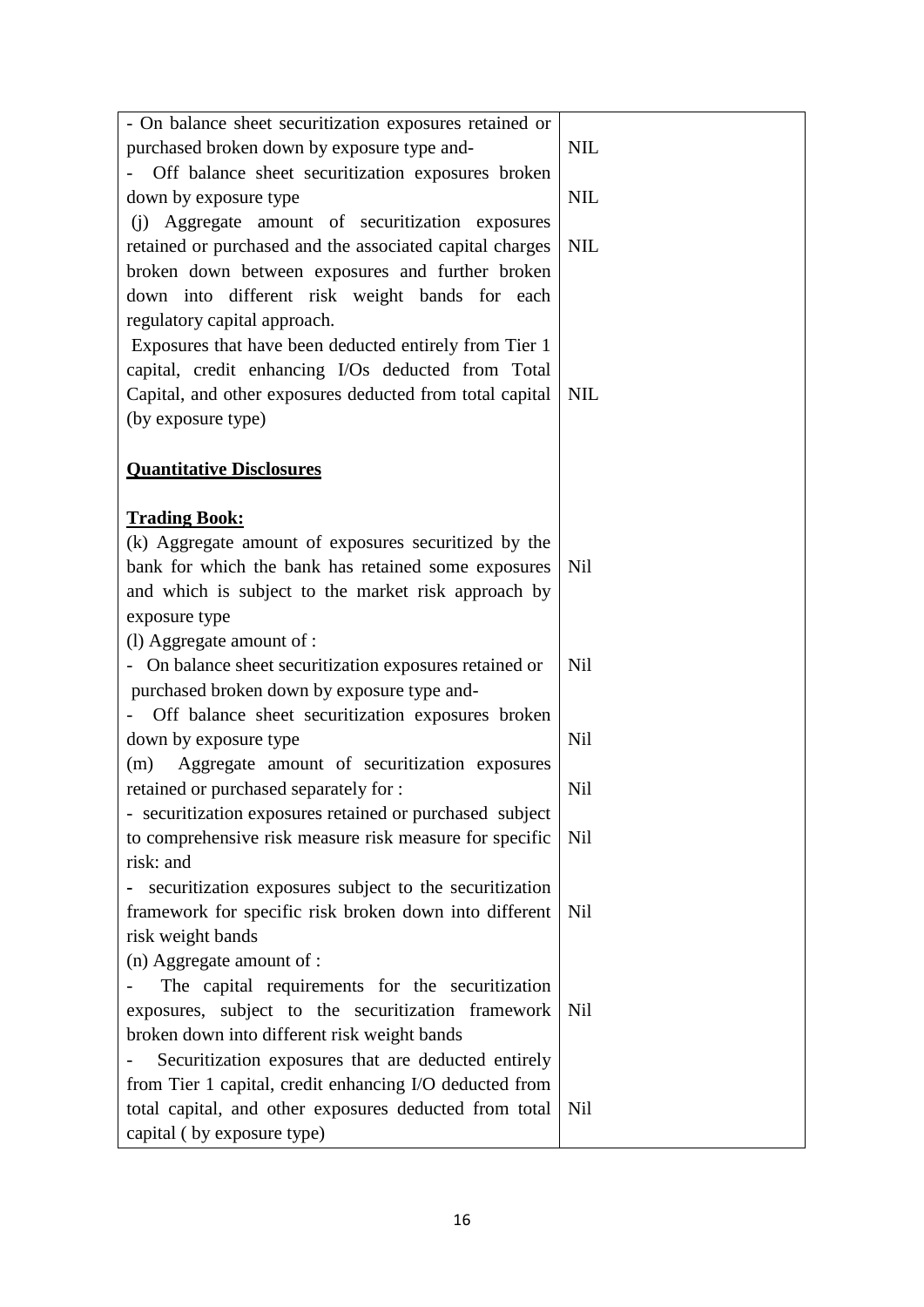#### **Table DF-7 Market risk in trading book**

## **Qualitative disclosures**

The bank has well defined Market Risk Management Policy. This policy covers all important areas of market risk measurement.

Bank defines Market Risk as the risk of loss in on-balance sheet and off-balance sheet positions arising from movements in market rates, in particular, changes in interest rates, exchange rates and equity and commodity prices.

The bank has adopted Standardized Duration Approach for measuring the capital requirements for market risk as prescribed by RBI.

## **Policies for management of Market Risk:**

The bank has put in place board approved Market Risk Management Policy for effective management of Market Risk in the bank. Other policies which also deal with Market Risk Management are integrated treasury policy and Asset Liability Management Policy.

The policies set various prudential exposure limits and risk limits for ensuring that the operations are in line with bank"s expectations of return through proper Market Risk Management and Asset Liability Management.

## **Asset-Liability Management**

The ALM Policy is the framework of the ALM process. Bank"s balance sheet has mixed exposure to different levels of financial risk. The goal of bank is to maximize its profitability, but do so in a manner that does not expose the bank to excessive levels of risk which will ultimately affect the profitability. The Policy defines the limits for key measure of risk limits that have been established to specifically accommodate a bank"s unique balance complexion, strategic direction, and appetite for risk.

## **Liquidity Risk**

Liquidity Risk is managed through GAP analysis, based on residual maturity/behavior pattern of assets and liabilities. Bank is regularly submitting LCR returns and has also put in place contingency funding plan. Prudential limits are prescribed for different residual maturity time buckets for efficient Asset Liability Management. Liquidity profile of the bank is also evaluated through various liquidity ratios.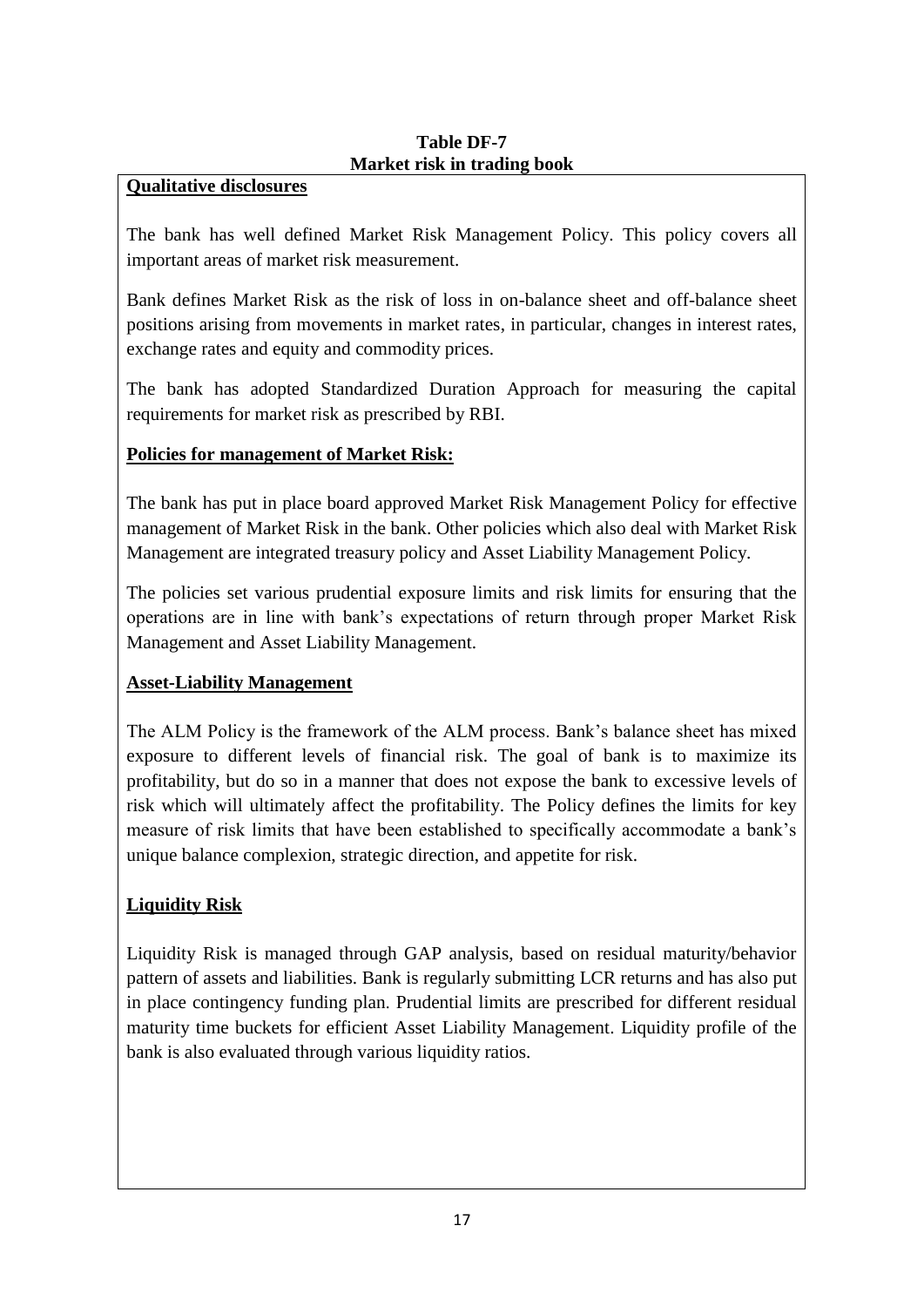#### **Interest rate risk**

Interest rate risk is managed through Gap analysis of rate sensitive assets and liabilities and is monitored through prudential limits. Bank also estimates risk periodically against adverse movements in interest rate for assessing the impact on Net Interest Income and economic Value of Equity.

## **Quantitative disclosures**

| <b>Capital Requirement for Market Risk</b> | Capital Charge (Rs. in Mn) |
|--------------------------------------------|----------------------------|
| <b>Interest Rate Risk</b>                  | Rs.9043                    |
| <b>Equity Position Risk</b>                | Rs.3679                    |
| <b>Foreign Exchange Risk</b>               | Rs. 41                     |
| <b>TOTAL</b>                               | Rs. 12,763                 |
|                                            |                            |

## **Table DF-8 Operational risk**

#### **Qualitative disclosures**

Operational Risk is the risk of losses resulting from inadequate or failed internal processes, people and systems or from external events. Operational Risk includes legal risk but excludes strategic and reputation risks. Operational Risk Management in the Bank is guided by a well-defined Operational Risk Management Policy which is reviewed every year. The bank has initiated pro-active steps to equip itself to migrate to advanced approaches under Operational Risk and has started collation of data pertaining to Operational Risk loss events through Loss Data Management, Risk & control Self-Assessment (RCSA), Key Risk Indicators (KRI) & Scenario Analysis. Bank is also a member of loss data consortium 'CORDEx' for external loss data base.

The Bank has appointed consultant and system integrator for moving to Advance Measurement Approach.

The bank has provided capital for operational risk as per Basic Indicator Approach. Accordingly the capital requirement for operational risk as on 31.03.2019 is Rs. 9222 mn.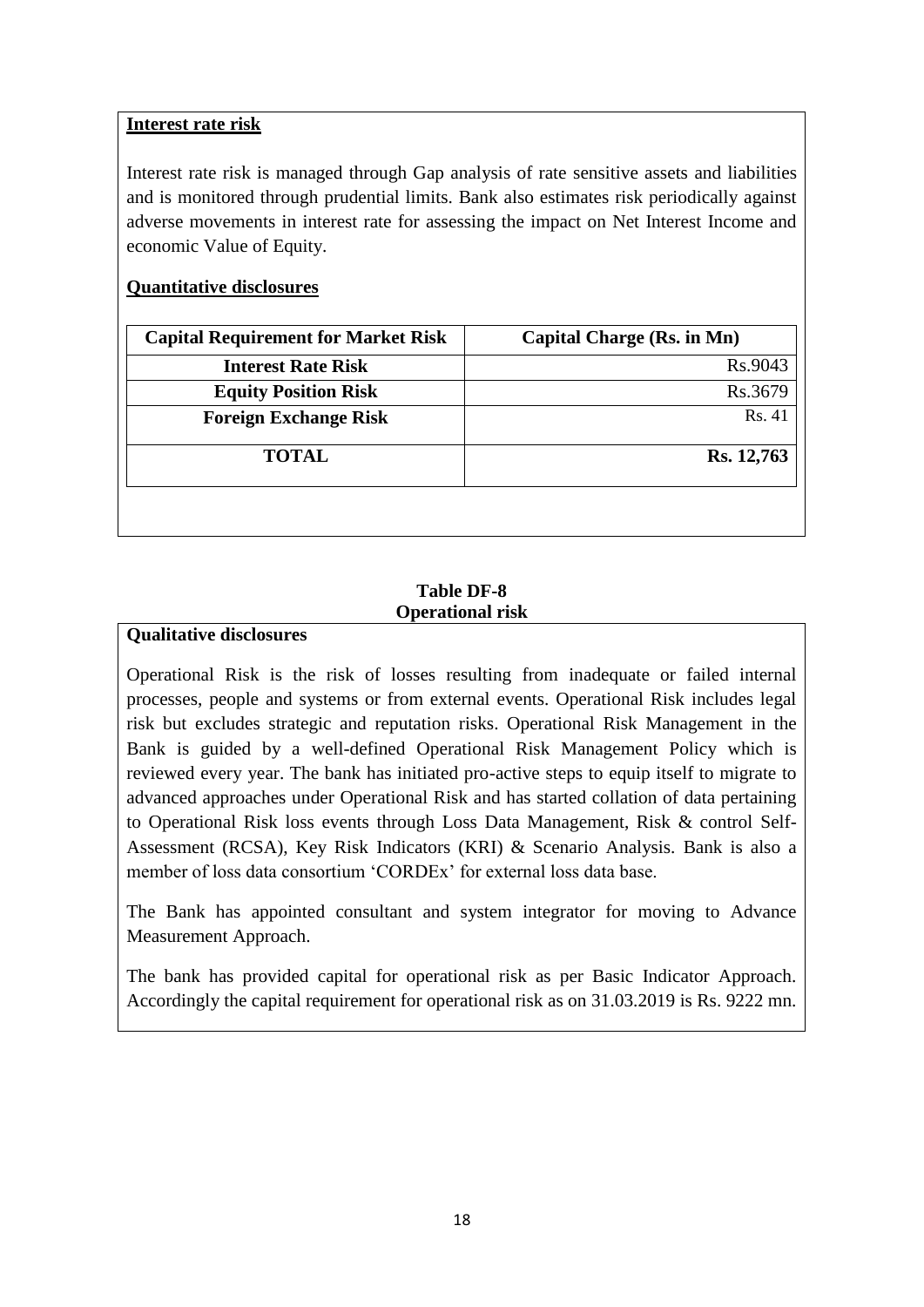## **Table DF-9 Interest rate risk in the banking book (IRRBB)**

## **Qualitative Disclosure:**

The interest rate risk is measured and monitored through two approaches:

- 1) Earning at risk (Traditional Gap Analysis) The impact of change in interest rates on net interest income is analyzed under this approach and calculated under yield curve approach. Under this approach a parallel shift of 1% is assumed both in assets and liabilities.
- 2) Economic Value of Equity:

Modified duration of assets and liabilities is computed separately to arrive at modified duration of equity. A parallel shift in yield curve by 200 basis point is assumed for calculating the economic value of equity.

## **Quantitative Disclosure**

| <b>Parameter of Change</b>                                                                | Rs. in Mn |
|-------------------------------------------------------------------------------------------|-----------|
|                                                                                           |           |
| 1. Impact on Earnings at 100 bps increase in<br>interest rate across assets and liability | 2601      |
| 2. Market value of Equity: 200 bps change                                                 | 7563      |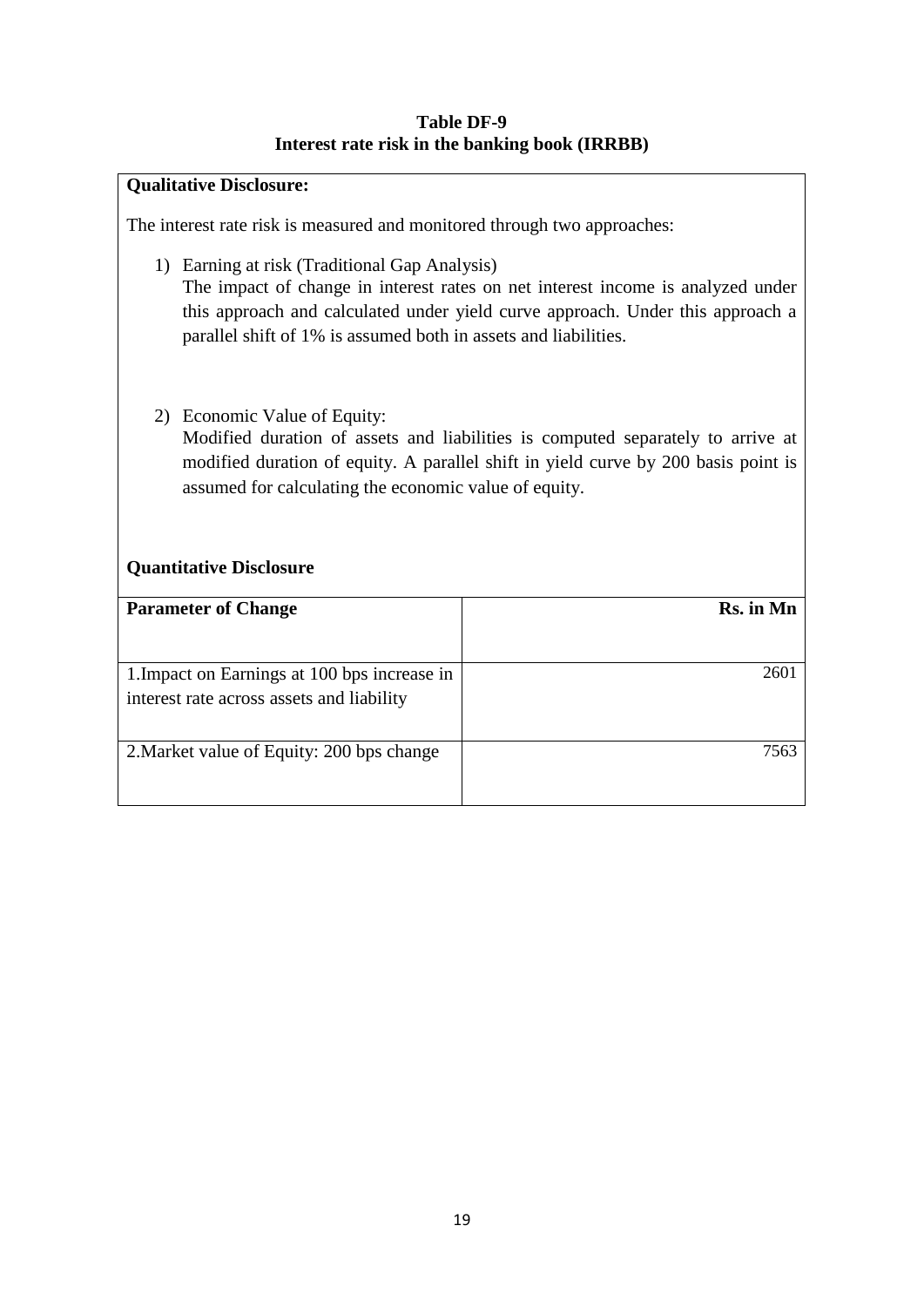## **Table DF-10**

## **General Disclosure for Exposures Related to Counterparty Credit Risk**

| Qualitative<br><b>Disclosures</b><br>Quantitative | (a)<br>(b) | The bank assigns credit limits for counterparty exposure on<br>the basis of capital adequacy, asset quality, earnings,<br>liquidity and management quality.<br>The bank has well defined market risk management policy.<br>The Bank deals in various derivative products and interest<br>Rate Swaps. The bank used derivative products for hedging<br>its own balance sheet items as well as for trading purposes. |                                  |                                             |
|---------------------------------------------------|------------|--------------------------------------------------------------------------------------------------------------------------------------------------------------------------------------------------------------------------------------------------------------------------------------------------------------------------------------------------------------------------------------------------------------------|----------------------------------|---------------------------------------------|
| <b>Disclosures</b>                                |            |                                                                                                                                                                                                                                                                                                                                                                                                                    |                                  | Rs. in Mn                                   |
|                                                   |            | <b>Particulars</b>                                                                                                                                                                                                                                                                                                                                                                                                 |                                  | <b>Amount</b>                               |
|                                                   |            | Gross positive value of contracts                                                                                                                                                                                                                                                                                                                                                                                  |                                  | 450                                         |
|                                                   |            | <b>Netting Benefits</b>                                                                                                                                                                                                                                                                                                                                                                                            |                                  | 0                                           |
|                                                   |            | Netted current credit exposure                                                                                                                                                                                                                                                                                                                                                                                     |                                  | 450                                         |
|                                                   |            | Collateral held                                                                                                                                                                                                                                                                                                                                                                                                    | $\Omega$                         |                                             |
|                                                   |            | Net Derivative Credit Exposure                                                                                                                                                                                                                                                                                                                                                                                     |                                  | 1516                                        |
|                                                   |            |                                                                                                                                                                                                                                                                                                                                                                                                                    |                                  |                                             |
|                                                   | (c)        |                                                                                                                                                                                                                                                                                                                                                                                                                    |                                  | Rs. in Mn                                   |
|                                                   |            | <b>Item</b>                                                                                                                                                                                                                                                                                                                                                                                                        | <b>Notional</b><br><b>Amount</b> | <b>Current</b><br>credit<br><b>Exposure</b> |
|                                                   |            | <b>Forward Forex contracts</b>                                                                                                                                                                                                                                                                                                                                                                                     | 35851                            | 1122                                        |
|                                                   |            | <b>Cross Currency Swaps</b><br>including cross currency<br>interest rate swaps<br><b>Interest rate Contracts</b>                                                                                                                                                                                                                                                                                                   | 3442<br>500                      | 381<br>13                                   |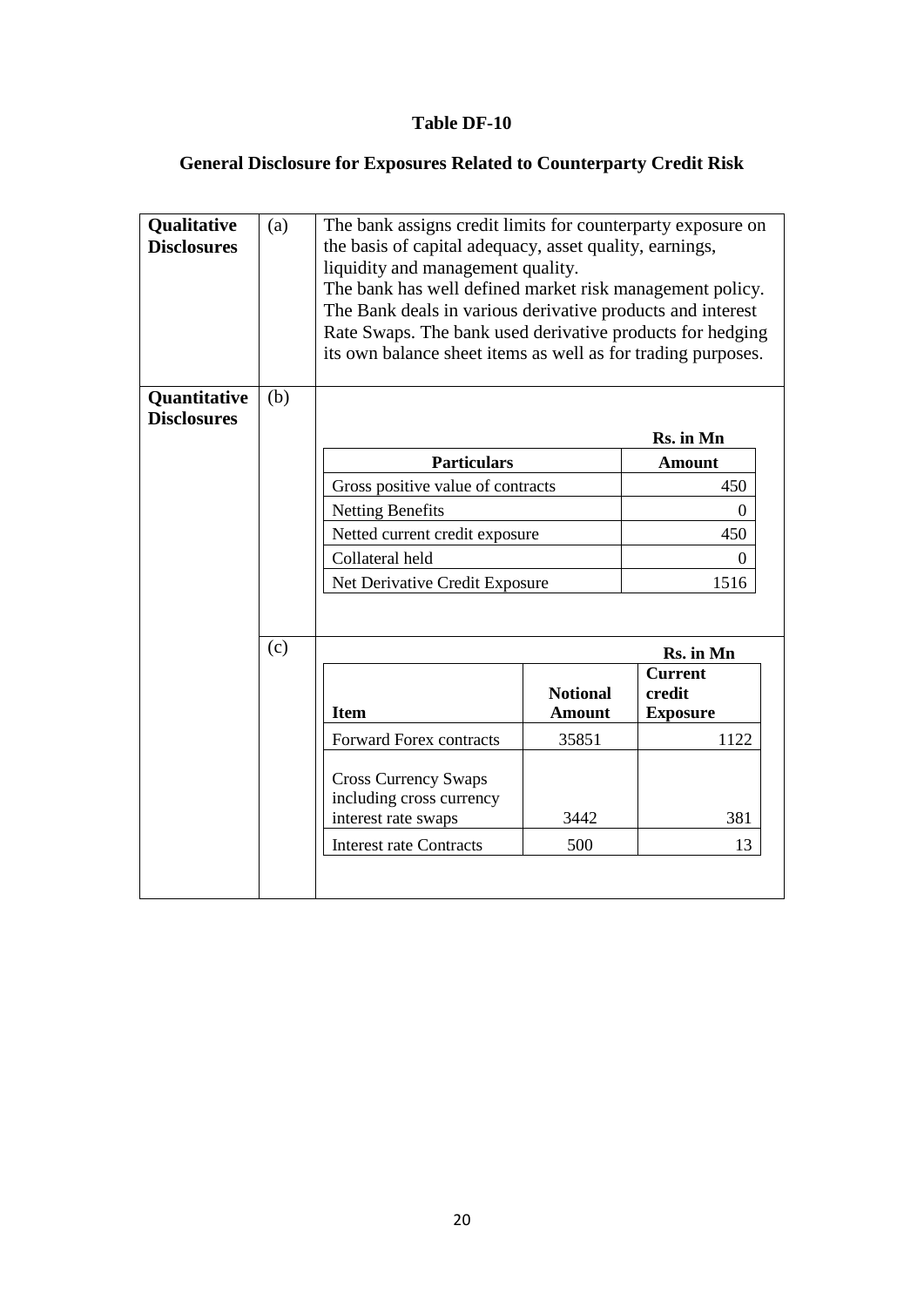# **Table DF-11: Composition of Capital**

# **Part I: Template to be used only from March 31, 2019**

|                | Basel III common disclosure template to be used from March 31, 2019                                                                                                                                                                                                          |                | Ref No.        |
|----------------|------------------------------------------------------------------------------------------------------------------------------------------------------------------------------------------------------------------------------------------------------------------------------|----------------|----------------|
|                |                                                                                                                                                                                                                                                                              |                |                |
|                |                                                                                                                                                                                                                                                                              |                |                |
|                | <b>Common Equity Tier 1 capital: instruments and reserves</b>                                                                                                                                                                                                                | Rs. in Mn      |                |
| $\mathbf{1}$   | Directly issued qualifying common share capital plus related stock<br>surplus (share premium)                                                                                                                                                                                | 40472          | A <sub>1</sub> |
| $\overline{2}$ | Retained earnings                                                                                                                                                                                                                                                            | $-161946$      |                |
| 3              | Accumulated other comprehensive income (and other reserves)                                                                                                                                                                                                                  | 295825         |                |
| 4              | Directly issued capital subject to phase out from CET1 (only<br>applicable to non-joint stock companies1)                                                                                                                                                                    | $^{(1)}$       |                |
| 5              | Common share capital issued by subsidiaries and held by third parties<br>(amount allowed in group CET1)                                                                                                                                                                      | $\theta$       |                |
| 6              | Common Equity Tier 1 capital before regulatory adjustments                                                                                                                                                                                                                   | 174351         |                |
|                | <b>Common Equity Tier 1 capital: regulatory adjustments</b>                                                                                                                                                                                                                  |                |                |
| 7              | Prudential valuation adjustments                                                                                                                                                                                                                                             | $\theta$       |                |
| 8              | Goodwill (net of related tax liability)                                                                                                                                                                                                                                      | $\theta$       |                |
| 9              | Intangibles (net of related tax liability)                                                                                                                                                                                                                                   | $\overline{0}$ |                |
| 10             | Deferred tax assets                                                                                                                                                                                                                                                          | $\theta$       |                |
| 11             | Cash-flow hedge reserve                                                                                                                                                                                                                                                      | $\theta$       |                |
| 12             | Shortfall of provisions to expected losses                                                                                                                                                                                                                                   | $\overline{0}$ |                |
| 13             | Securitisation gain on sale                                                                                                                                                                                                                                                  | $\overline{0}$ |                |
| 14             | Gains and losses due to changes in own credit risk on fair valued<br>liabilities                                                                                                                                                                                             | $\Omega$       |                |
| 15             | Defined-benefit pension fund net assets                                                                                                                                                                                                                                      | $\Omega$       |                |
| 16             | Investments in own shares (if not already netted off paid-in capital on<br>reported balance sheet)                                                                                                                                                                           | 0              |                |
| 17             | Reciprocal cross-holdings in common equity                                                                                                                                                                                                                                   | 65             |                |
| 18             | Investments in the capital of banking, financial and insurance entities<br>that are outside the scope of regulatory consolidation, net of eligible<br>short positions, where the bank does not own more than 10% of the<br>issued share capital (amount above 10% threshold) | $\theta$       |                |
| 19             | Significant investments in the common stock of banking, financial<br>and insurance entities that are outside the scope of regulatory<br>consolidation, net of eligible short positions (amount above 10%<br>threshold)                                                       | $\theta$       |                |
| 20             | Mortgage servicing rights(amount above 10% threshold)                                                                                                                                                                                                                        | $\Omega$       |                |
| 21             | Deferred tax assets arising from temporary differences (amount<br>above 10% threshold, net of related tax liability)                                                                                                                                                         | 63299          |                |
| 22             | Amount exceeding the 15% threshold                                                                                                                                                                                                                                           | $\theta$       |                |
| 23             | of which: significant investments in the common stock of financial<br>entities                                                                                                                                                                                               | $\theta$       |                |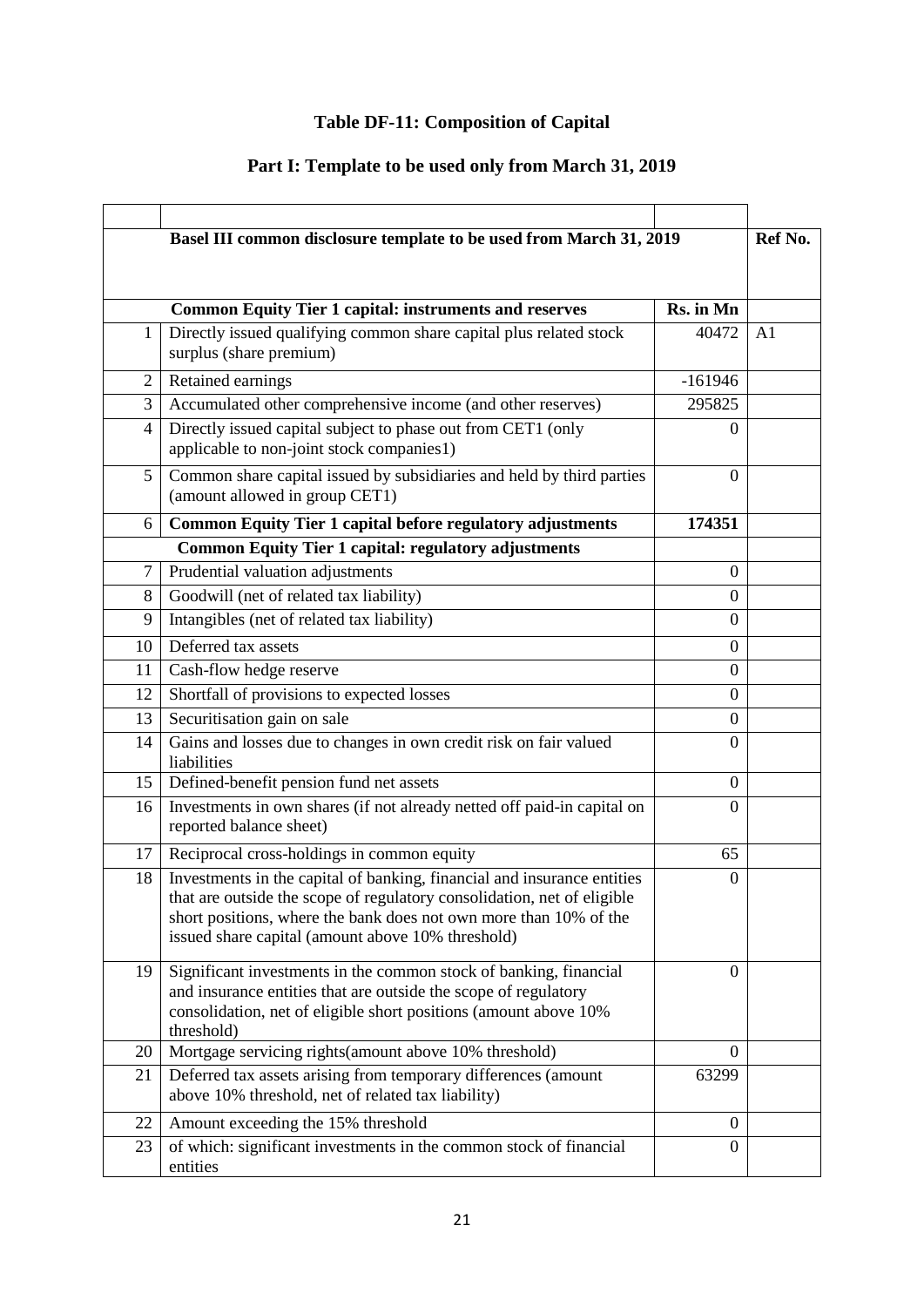| 24              | of which: mortgage servicing rights                                                                                                                                                                                                                                                                  | $\boldsymbol{0}$ |         |
|-----------------|------------------------------------------------------------------------------------------------------------------------------------------------------------------------------------------------------------------------------------------------------------------------------------------------------|------------------|---------|
| 25              | of which: deferred tax assets arising from temporary differences                                                                                                                                                                                                                                     | $\mathbf{0}$     |         |
| 26              | National specific regulatory adjustments7 (26a+26b+26c+26d)                                                                                                                                                                                                                                          | $\overline{0}$   |         |
| 26a             | of which: Investments in the equity capital of the unconsolidated<br>insurance subsidiaries                                                                                                                                                                                                          | $\overline{0}$   |         |
| 26 <sub>b</sub> | of which: Investments in the equity capital of unconsolidated non-<br>financial subsidiaries                                                                                                                                                                                                         | $\boldsymbol{0}$ |         |
| 26c             | of which: Shortfall in the equity capital of majority owned financial<br>entities which have not been consolidated with the bank                                                                                                                                                                     | $\theta$         |         |
| 26d             | of which: Unamortised pension funds expenditures                                                                                                                                                                                                                                                     | $\theta$         |         |
| 27              | Regulatory adjustments applied to Common Equity Tier 1 due to<br>insufficient Additional Tier 1 and Tier 2 to cover deductions                                                                                                                                                                       | $\Omega$         |         |
| 28              | Total regulatory adjustments to Common equity Tier 1                                                                                                                                                                                                                                                 | $\bf{0}$         |         |
| 29              | <b>Common Equity Tier 1 capital (CET1)</b>                                                                                                                                                                                                                                                           | 110986           |         |
|                 | <b>Additional Tier 1 capital: instruments</b>                                                                                                                                                                                                                                                        |                  |         |
| 30              | Directly issued qualifying Additional Tier 1 instruments plus related<br>stock surplus $(31+32)$                                                                                                                                                                                                     | $\Omega$         |         |
| 31              | of which: classified as equity under applicable accounting standards<br>(Perpetual Non-Cumulative Preference Shares)                                                                                                                                                                                 |                  |         |
| 32              | of which: classified as liabilities under applicable accounting<br>standards (Perpetual debt Instruments)                                                                                                                                                                                            |                  |         |
| 33              | Directly issued capital instruments subject to phase out from<br><b>Additional Tier 1</b>                                                                                                                                                                                                            | $\overline{0}$   | $B1+B2$ |
| 34              | Additional Tier 1 instruments (and CET1 instruments not included in<br>row 5) issued by subsidiaries and held by third parties (amount<br>allowed in group AT1)                                                                                                                                      |                  |         |
| 35              | of which: instruments issued by subsidiaries subject to phase out                                                                                                                                                                                                                                    |                  |         |
| 36              | Additional Tier 1 capital before regulatory adjustments                                                                                                                                                                                                                                              | $\theta$         |         |
|                 | Additional Tier 1 capital: regulatory adjustments                                                                                                                                                                                                                                                    |                  |         |
| 37              | Investments in own Additional Tier 1 instruments                                                                                                                                                                                                                                                     | $\mathbf{0}$     |         |
| 38              | Reciprocal cross-holdings in Additional Tier 1 instruments                                                                                                                                                                                                                                           | $\overline{0}$   |         |
| 39              | Investments in the capital of banking, financial and insurance entities<br>that are outside the scope of regulatory consolidation, net of eligible<br>short positions, where the bank does not own more than 10% of the<br>issued common share capital of the entity (amount above 10%<br>threshold) | $\Omega$         |         |
| 40              | Significant investments in the capital of banking, financial and<br>insurance entities that are outside the scope of regulatory<br>consolidation (net of eligible short positions)                                                                                                                   | $\theta$         |         |
| 41              | National specific regulatory adjustments (41a+41b)                                                                                                                                                                                                                                                   | $\Omega$         |         |
| 41a             | Investments in the Additional Tier 1 capital of unconsolidated<br>insurance subsidiaries                                                                                                                                                                                                             |                  |         |
| 41 <sub>b</sub> |                                                                                                                                                                                                                                                                                                      |                  |         |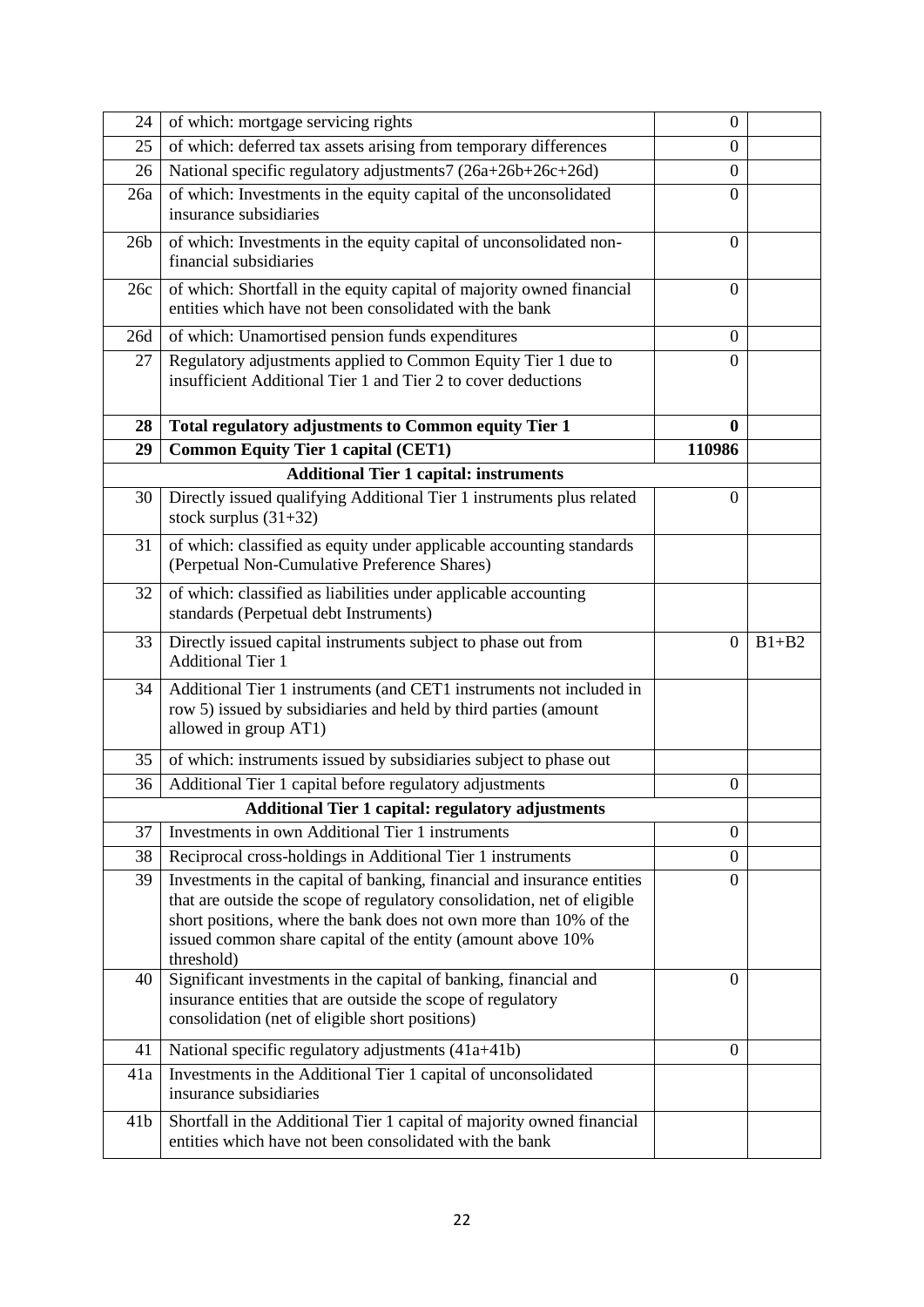| 42                    | Regulatory adjustments applied to Additional Tier 1 due to<br>insufficient Tier 2 to cover deductions                                                                                                                                                                                                    |                  |                |
|-----------------------|----------------------------------------------------------------------------------------------------------------------------------------------------------------------------------------------------------------------------------------------------------------------------------------------------------|------------------|----------------|
| 43                    | Total regulatory adjustments to Additional Tier 1 capital                                                                                                                                                                                                                                                | $\bf{0}$         |                |
| 44                    | <b>Additional Tier 1 capital (AT1)</b>                                                                                                                                                                                                                                                                   | $\mathbf{0}$     |                |
| 45                    | Tier 1 capital $(T1 = CET1 + AT1) (29 + 44a)$                                                                                                                                                                                                                                                            | 110986           |                |
|                       | Tier 2 capital: instruments and provisions                                                                                                                                                                                                                                                               |                  |                |
| 46                    | Directly issued qualifying Tier 2 instruments plus related stock<br>surplus                                                                                                                                                                                                                              | 18000            | C <sub>3</sub> |
| 47                    | Directly issued capital instruments subject to phase out from Tier 2                                                                                                                                                                                                                                     | 8400             | $C1+C2$        |
| 48                    | Tier 2 instruments (and CET1 and AT1 instruments not included in<br>rows 5 or 34) issued by subsidiaries and held by third parties (amount<br>allowed in group Tier 2)                                                                                                                                   | $\theta$         |                |
| 49                    | of which: instruments issued by subsidiaries subject to phase out                                                                                                                                                                                                                                        | $\boldsymbol{0}$ |                |
| 50                    | Provisions (Revaluation reserves, Provision on Standard assets, sale<br>of NPAetc)                                                                                                                                                                                                                       | 5017             |                |
| 51                    | Tier 2 capital before regulatory adjustments                                                                                                                                                                                                                                                             | 31417            |                |
| 52                    | Investments in own Tier 2 instruments                                                                                                                                                                                                                                                                    |                  |                |
| 53                    | Reciprocal cross-holdings in Tier 2 instruments                                                                                                                                                                                                                                                          | 50               |                |
| 54                    | Investments in the capital of banking, financial and insurance entities<br>that are outside the scope of regulatory consolidation, net of eligible<br>short positions, where the bank does not own more than 10% of the<br>issued common share capital of the entity (amount above the 10%<br>threshold) |                  |                |
| 55                    | Significant investments in the capital banking, financial and<br>insurance entities that are outside the scope of regulatory<br>consolidation (net of eligible short positions)                                                                                                                          |                  |                |
| 56                    | National specific regulatory adjustments (56a+56b)                                                                                                                                                                                                                                                       |                  |                |
| 56a                   | of which: Investments in the Tier 2 capital of unconsolidated<br>subsidiaries                                                                                                                                                                                                                            |                  |                |
| 56b                   | of which: Shortfall in the Tier 2 capital of majority owned financial<br>entities which have not been consolidated with the bank                                                                                                                                                                         |                  |                |
| 57                    | Total regulatory adjustments to Tier 2 capital                                                                                                                                                                                                                                                           | 50               |                |
| <b>58a</b>            | <b>Tier 2 capital</b>                                                                                                                                                                                                                                                                                    | 31367            |                |
| 58b                   | Tier 2 capital (T2) admissible for regulatory capital purposes                                                                                                                                                                                                                                           | 31367            |                |
| 59                    | Total capital $(TC = T1 + T2) (45 + 58)$                                                                                                                                                                                                                                                                 | 142354           |                |
| 60                    | Total risk weighted assets $(60a + 60b + 60c)$                                                                                                                                                                                                                                                           | 1480978          |                |
| <b>60a</b>            | of which: total credit risk weighted assets                                                                                                                                                                                                                                                              | 1206167          |                |
| 60b                   | of which: total market risk weighted assets                                                                                                                                                                                                                                                              | 159531           |                |
| <b>60c</b>            | of which: total operational risk weighted assets                                                                                                                                                                                                                                                         | 115280           |                |
| <b>Capital ratios</b> |                                                                                                                                                                                                                                                                                                          |                  |                |
| 61                    | Common Equity Tier 1 (as a percentage of risk weighted assets)                                                                                                                                                                                                                                           | 7.49%            |                |
| 62                    | Tier 1 (as a percentage of risk weighted assets)                                                                                                                                                                                                                                                         | 7.49%            |                |
| 63                    | Total capital (as a percentage of risk weighted assets)                                                                                                                                                                                                                                                  | 9.61%            |                |
| 64                    | Institution specific buffer requirement (minimum CET1<br>requirement plus capital conservation and countercyclical buffer<br>requirements, expressed as a percentage of risk weighted assets)                                                                                                            | 7.375%           |                |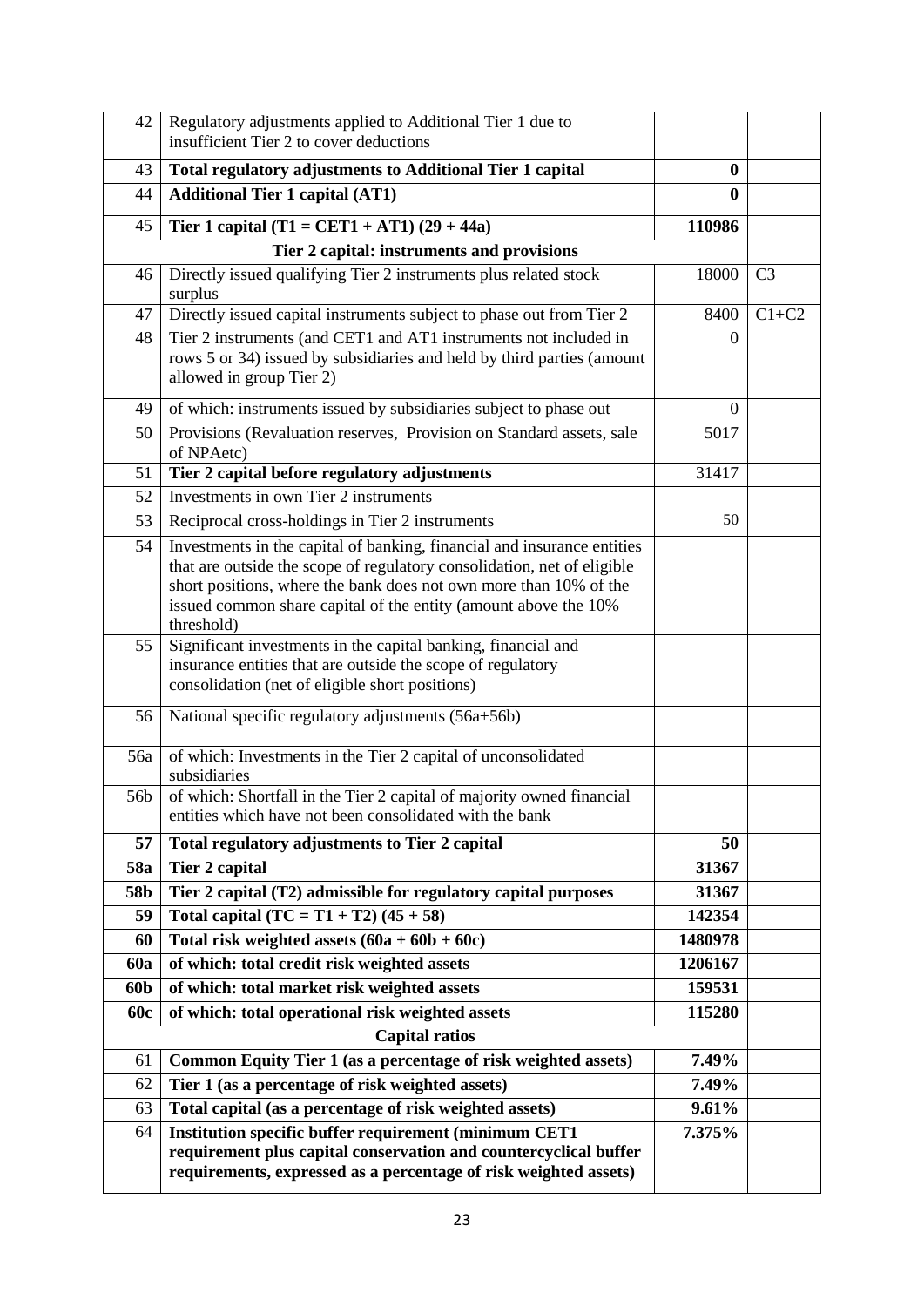| 65                                                                                                                   | of which: capital conservation buffer requirement                                                                                                                                                 | 1.875%    |  |
|----------------------------------------------------------------------------------------------------------------------|---------------------------------------------------------------------------------------------------------------------------------------------------------------------------------------------------|-----------|--|
| 66                                                                                                                   | of which: bank specific countercyclical buffer requirement                                                                                                                                        | $0.00\%$  |  |
| 67                                                                                                                   | of which: G-SIB buffer requirement                                                                                                                                                                | $0.00\%$  |  |
| 68                                                                                                                   | Common Equity Tier 1 available to meet buffers (as a percentage<br>of risk weighted assets)                                                                                                       | $0.00\%$  |  |
|                                                                                                                      | Notional minima (if different from Basel III)                                                                                                                                                     |           |  |
| 69                                                                                                                   | Notional Common Equity Tier 1 minimum ratio (if different from<br>Basel III minimum)                                                                                                              | 7.375%    |  |
| 70                                                                                                                   | Notional Tier 1 minimum ratio (if different from Basel III minimum)                                                                                                                               | 8.875%    |  |
| 71                                                                                                                   | Notional total capital minimum ratio (if different from Basel III<br>minimum)                                                                                                                     | 10.875%   |  |
|                                                                                                                      | Amounts below the thresholds for deduction (before risk weighting)                                                                                                                                |           |  |
| 72                                                                                                                   | Non-significant investments in the capital of other financial entities                                                                                                                            | <b>NA</b> |  |
| 73                                                                                                                   | Significant investments in the common stock of financial entities                                                                                                                                 | <b>NA</b> |  |
| 74                                                                                                                   | Mortgage servicing rights (net of related tax liability)                                                                                                                                          | NA        |  |
| 75                                                                                                                   | Deferred tax assets arising from temporary differences (net of related<br>tax liability)                                                                                                          | <b>NA</b> |  |
| 76                                                                                                                   | Applicable caps on the inclusion of provisions in Tier 2<br>Provisions eligible for inclusion in Tier 2 in respect of exposures<br>subject to standardised approach (prior to application of cap) | <b>NA</b> |  |
| $77\,$                                                                                                               | Cap on inclusion of provisions in Tier 2 under standardised approach                                                                                                                              | <b>NA</b> |  |
| 78                                                                                                                   | Provisions eligible for inclusion in Tier 2 in respect of exposures<br>subject to internal ratings-based approach (prior to application of<br>cap)                                                | NA        |  |
| 79                                                                                                                   | Cap for inclusion of provisions in Tier 2 under internal ratings-based<br>approach                                                                                                                | <b>NA</b> |  |
| Capital instruments subject to phase-out arrangements (only applicable between March<br>31, 2017 and March 31, 2022) |                                                                                                                                                                                                   |           |  |
| 80                                                                                                                   | Current cap on CET1 instruments subject to phase out arrangements                                                                                                                                 | <b>NA</b> |  |
| 81                                                                                                                   | Amount excluded from CET1 due to cap (excess over cap after<br>redemptions and maturities)                                                                                                        | NA        |  |
| 82                                                                                                                   | Current cap on AT1 instruments subject to phase out arrangements                                                                                                                                  | NA        |  |
| 83                                                                                                                   | Amount excluded from AT1 due to cap (excess over cap after<br>redemptions and maturities)                                                                                                         | NA        |  |
| 84                                                                                                                   | Current cap on T2 instruments subject to phase out arrangements                                                                                                                                   | 28000     |  |
| 85                                                                                                                   | Amount excluded from T2 due to cap (excess over cap after<br>redemptions and maturities)                                                                                                          | 19600     |  |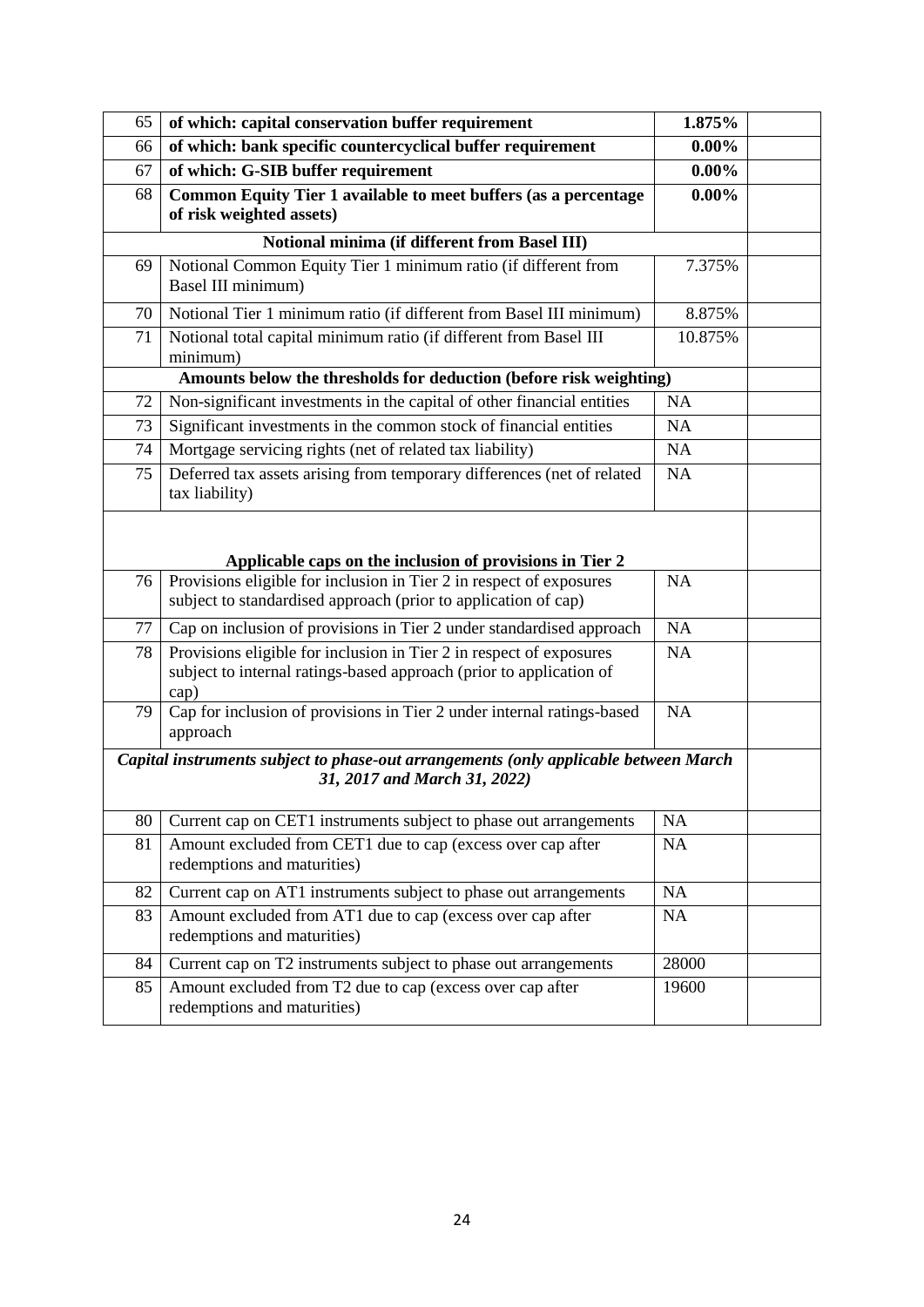|                 |                                                       |                                                       | (Rs. in Millions) |
|-----------------|-------------------------------------------------------|-------------------------------------------------------|-------------------|
|                 |                                                       | <b>Balance sheet as in</b><br>financial<br>statements | <b>Reference</b>  |
|                 |                                                       | As on 31.03.2019                                      |                   |
| A               | <b>Capital &amp; Liabilities</b>                      |                                                       |                   |
| $\mathbf{i}$    | Paid-up Capital                                       | 40472                                                 |                   |
|                 | of which: Amount eligible for CET 1                   | 40472                                                 | A <sub>1</sub>    |
|                 | of which: Amount eligible for AT 1                    | $\overline{0}$                                        | B1                |
|                 | Reserves & Surplus                                    | 148877                                                |                   |
|                 | Share application Money pending allotment             | 2125                                                  |                   |
|                 | <b>Minority Interest</b>                              | $\Omega$                                              |                   |
|                 | <b>Total Capital</b>                                  | 191474                                                |                   |
| $\overline{ii}$ | <b>Deposits</b>                                       | 2998554                                               |                   |
|                 | of which: Deposits from banks                         | 40220                                                 |                   |
|                 | of which: Customer deposits                           | 2958334                                               |                   |
|                 | of which: Other deposits (pl. specify)                |                                                       |                   |
| iii             | <b>Borrowings</b>                                     | 52391                                                 |                   |
|                 | of which: From RBI                                    |                                                       |                   |
|                 | of which: From banks                                  | 44                                                    |                   |
|                 | of which: From other institutions & agencies          | 2955                                                  |                   |
|                 | of which: Others (Outside India)                      | $\overline{0}$                                        |                   |
|                 | of which: Subordinated Debt                           | 5000                                                  | C1                |
|                 | of which: Upper Tier 2                                | 23000                                                 | C <sub>2</sub>    |
|                 | of which: Unsecreedem NC Basel III Bonds (Tier 2)     | 20000                                                 | C <sub>3</sub>    |
|                 | of which: Innovative Perpetual Debt Instrument        | 1391                                                  |                   |
| iv              | Other liabilities & provisions                        | 64758                                                 |                   |
|                 | <b>Total</b>                                          | 3307177                                               |                   |
|                 |                                                       |                                                       |                   |
| B               | <b>Assets</b>                                         |                                                       |                   |
| $\mathbf{i}$    | Cash and balances with Reserve Bank of India          | 207791                                                |                   |
|                 | Balance with banks and money at call and short notice | 104208                                                |                   |
| $\mathbf{ii}$   | Investments:                                          | 1252981                                               |                   |
| iii             | Loans and advances                                    | 1465254                                               |                   |
|                 | of which: Loans and advances to banks                 | 11                                                    |                   |
|                 | of which: Loans and advances to customers             | 1465243                                               |                   |
| iv              | Fixed assets                                          | 43102                                                 |                   |
| $\mathbf{V}$    | Other assets                                          | 233841                                                |                   |
|                 | of which: Goodwill and intangible assets              | $\Omega$                                              |                   |
|                 | of which: Deferred tax assets                         | 78940                                                 |                   |
| $\overline{vi}$ | Goodwill on consolidation                             | $\theta$                                              |                   |
| vii             | Debit balance in Profit & Loss account                | $\Omega$                                              |                   |
|                 | <b>Total Assets</b>                                   | 3307177                                               |                   |

# **Table DF-12: Composition of Capital- Reconciliation Requirements**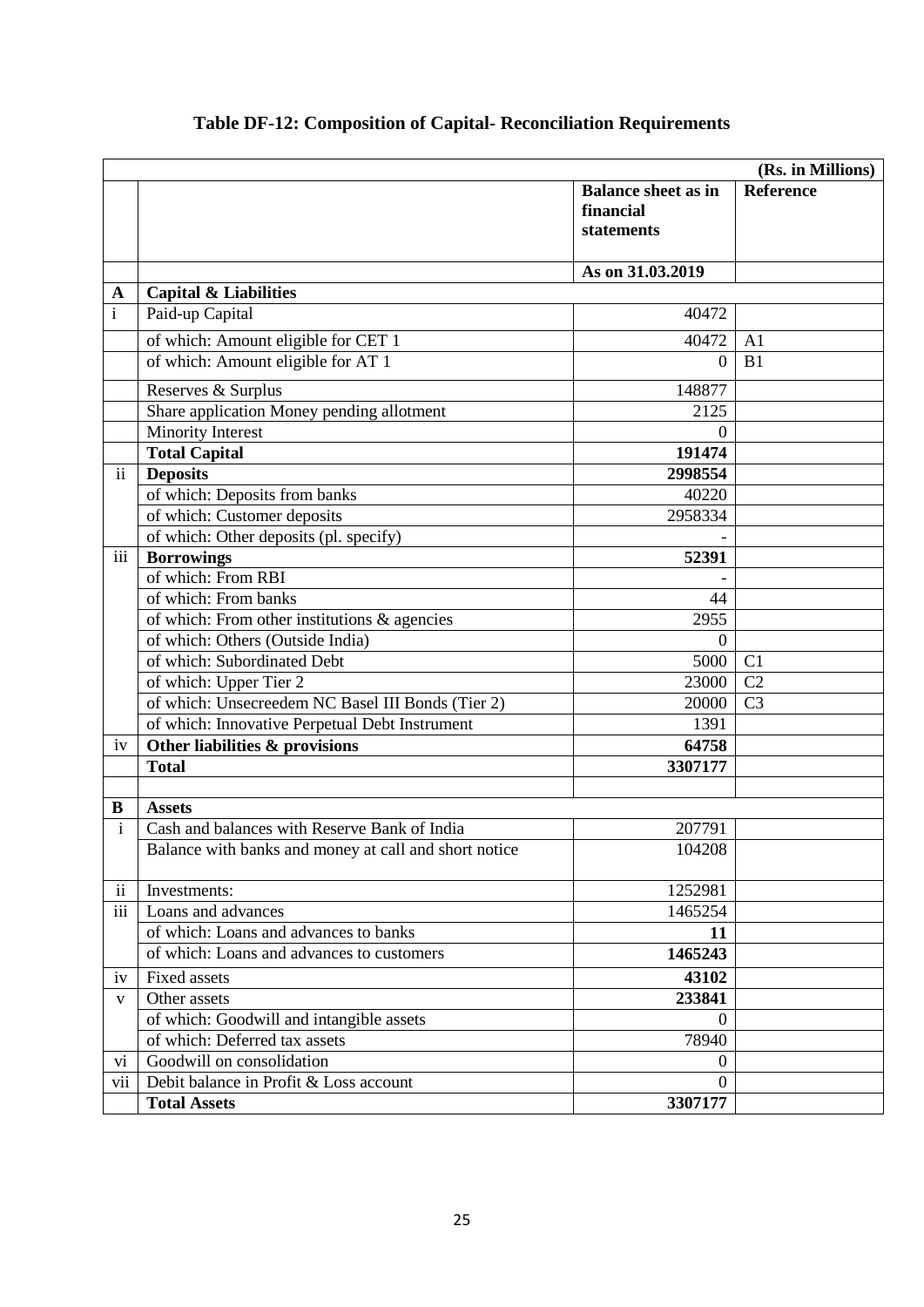| <b>Details</b>                                                                                | Equity                                 |
|-----------------------------------------------------------------------------------------------|----------------------------------------|
|                                                                                               |                                        |
| Issuer                                                                                        | <b>CENTRAL BANK OF</b><br><b>INDIA</b> |
| Unique identifier (e.g. CUSIP, ISIN or Bloomberg identifier<br>for private placement)         | INE483A01010                           |
| Governing law(s) of the instrument                                                            | <b>Indian Laws</b>                     |
| Regulatory treatment                                                                          |                                        |
| <b>Transitional Basel III rules</b>                                                           | Common Equity Tier 1                   |
| Post-transitional Basel III rules                                                             | Common Equity Tier 1                   |
| Eligible at solo/group/ group & solo                                                          | Solo and Group                         |
| Instrument type                                                                               | <b>Common Shares</b>                   |
| Amount recognised in regulatory capital (Rs. in million, as of<br>most recent reporting date) | Rs. 40,472                             |
| Par value of instrument                                                                       | Rs. 10 per share                       |
| Accounting classification                                                                     | Shareholder's Equity                   |
| Original date of issuance                                                                     | Various                                |
| Perpetual or dated                                                                            | Perpetual                              |
| Original maturity date                                                                        | N.A.                                   |
| Issuer call subject to prior supervisory approval                                             | N <sub>o</sub>                         |
| Optional call date, contingent call dates and redemption<br>amount                            | N.A.                                   |
| Subsequent call dates, if applicable                                                          | N.A.                                   |
| Coupons / dividends                                                                           |                                        |
| Fixed or floating dividend/coupon                                                             | Floating                               |
| Coupon rate and any related index                                                             | N.A.                                   |
| Existence of a dividend stopper                                                               | N <sub>o</sub>                         |
| Fully discretionary, partially discretionary or mandatory                                     | Fully discretionary                    |
| Existence of step up or other incentive to redeem                                             | No                                     |
| Noncumulative or cumulative                                                                   | N.A.                                   |
| Convertible or non-convertible                                                                | N.A.                                   |
| If convertible, conversion trigger(s)                                                         | N.A.                                   |
| If convertible, fully or partially                                                            | N.A.                                   |
| If convertible, conversion rate                                                               | N.A.                                   |
| If convertible, mandatory or optional conversion                                              | N.A.                                   |
| If convertible, specify instrument type convertible into                                      | N.A.                                   |
| If convertible, specify issuer of instrument it converts into                                 | N.A.                                   |
| Write-down feature                                                                            | N.A.                                   |
| If write-down, write-down trigger(s)                                                          | N.A.                                   |
| If write-down, full or partial                                                                | N.A.                                   |
| If write-down, permanent or temporary                                                         | N.A.                                   |

## **Table DF-13: Main Features of Regulatory Capital Instruments The main features of Tier - 1 capital instruments are given below:**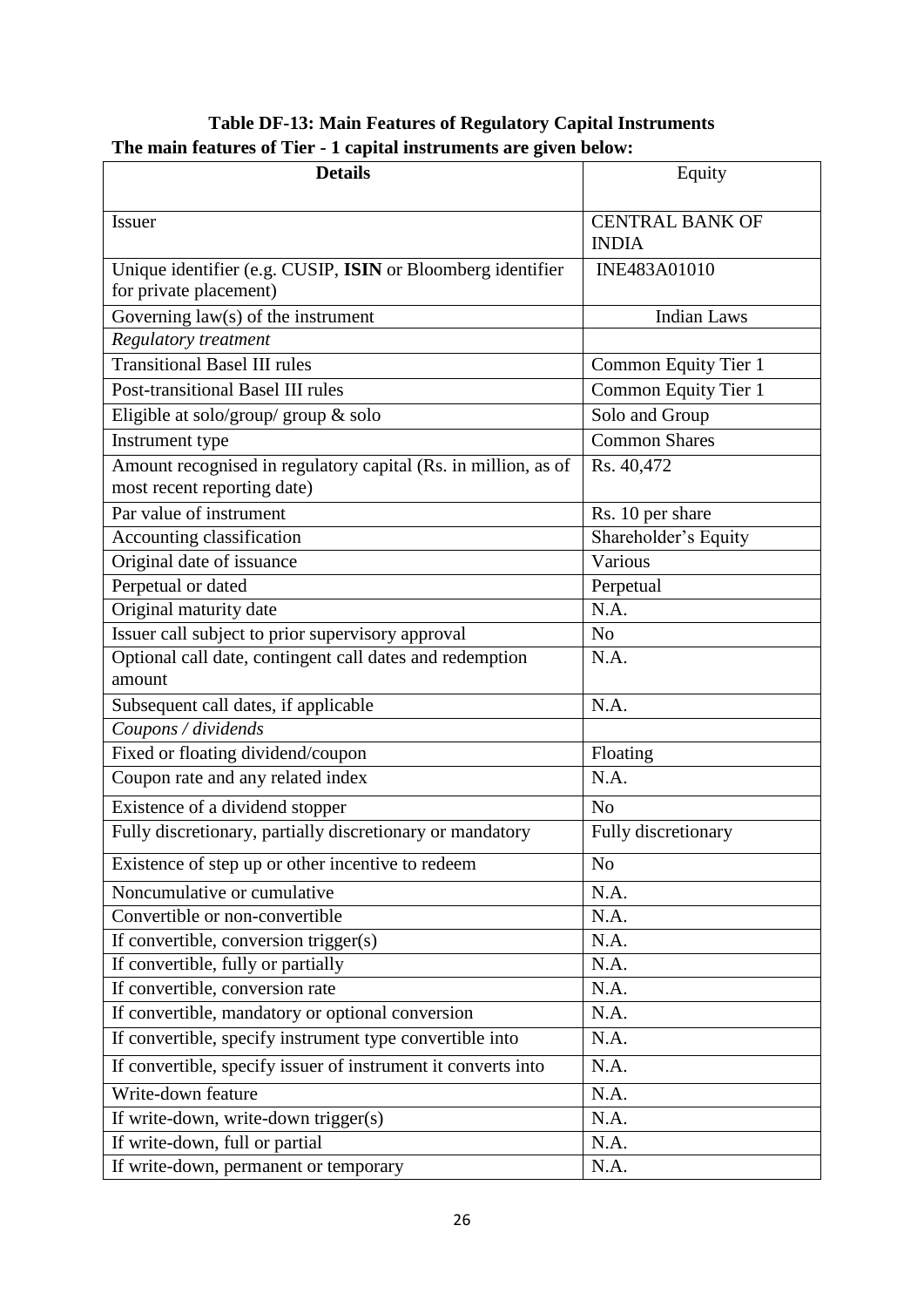| If temporary write-down, description of write-up mechanism                                                       | N.A.                                                               |
|------------------------------------------------------------------------------------------------------------------|--------------------------------------------------------------------|
| Position in subordination hierarchy in liquidation (specify<br>instrument type immediately senior to instrument) | All depositors and others<br>Creditors, bonds, and<br><b>PNCPS</b> |
| Non-compliant transitioned features                                                                              | N <sub>o</sub>                                                     |
| If yes, specify non-compliant features                                                                           |                                                                    |

| <b>SERIES DETAILS</b>                                                                         | Sr. II PDI                        |
|-----------------------------------------------------------------------------------------------|-----------------------------------|
| Issuer                                                                                        | <b>CENTRAL BANK OF INDIA</b>      |
| Unique identifier (e.g. CUSIP, ISIN or<br>Bloomberg identifier for private placement)         | INE483A09252                      |
| Governing $law(s)$ of the instrument                                                          | <b>Indian Laws</b>                |
| <b>Regulatory treatment</b>                                                                   |                                   |
| <b>Transitional Basel III rules</b>                                                           | Ineligible                        |
| Post-transitional Basel III rules                                                             | Ineligible                        |
| Eligible at solo/group/ group $\&$ solo                                                       | Solo and Group                    |
| Instrument type                                                                               | <b>Perpetual Debt Instruments</b> |
| Amount recognised in regulatory capital (Rs. in<br>million, as of most recent reporting date) | $\overline{0}$                    |
| Par value of instrument                                                                       | Rs.1.00 Mn                        |
| Accounting classification                                                                     | <b>LIABILITY</b>                  |
| Original date of issuance                                                                     | 28.09.2012                        |
| Perpetual or dated                                                                            | Perpetual                         |
| Original maturity date                                                                        | N.A                               |
| Issuer call subject to prior supervisory approval                                             | Yes                               |
| Optional call date, contingent call dates and<br>redemption amount                            | 28.09.2022                        |
| Subsequent call dates, if applicable                                                          | N.A.                              |
| Coupons / dividends                                                                           |                                   |
| Fixed or floating dividend/coupon                                                             | Fixed                             |
| Coupon rate and any related index                                                             | 9.40% p.a.                        |
| Existence of a dividend stopper                                                               | N <sub>o</sub>                    |
| Fully discretionary, partially discretionary or<br>mandatory                                  | Mandatory                         |
| Existence of step up or other incentive to<br>redeem                                          | N <sub>o</sub>                    |
| Noncumulative or cumulative                                                                   | Noncumulative                     |
| Convertible or non-convertible                                                                | Nonconvertible                    |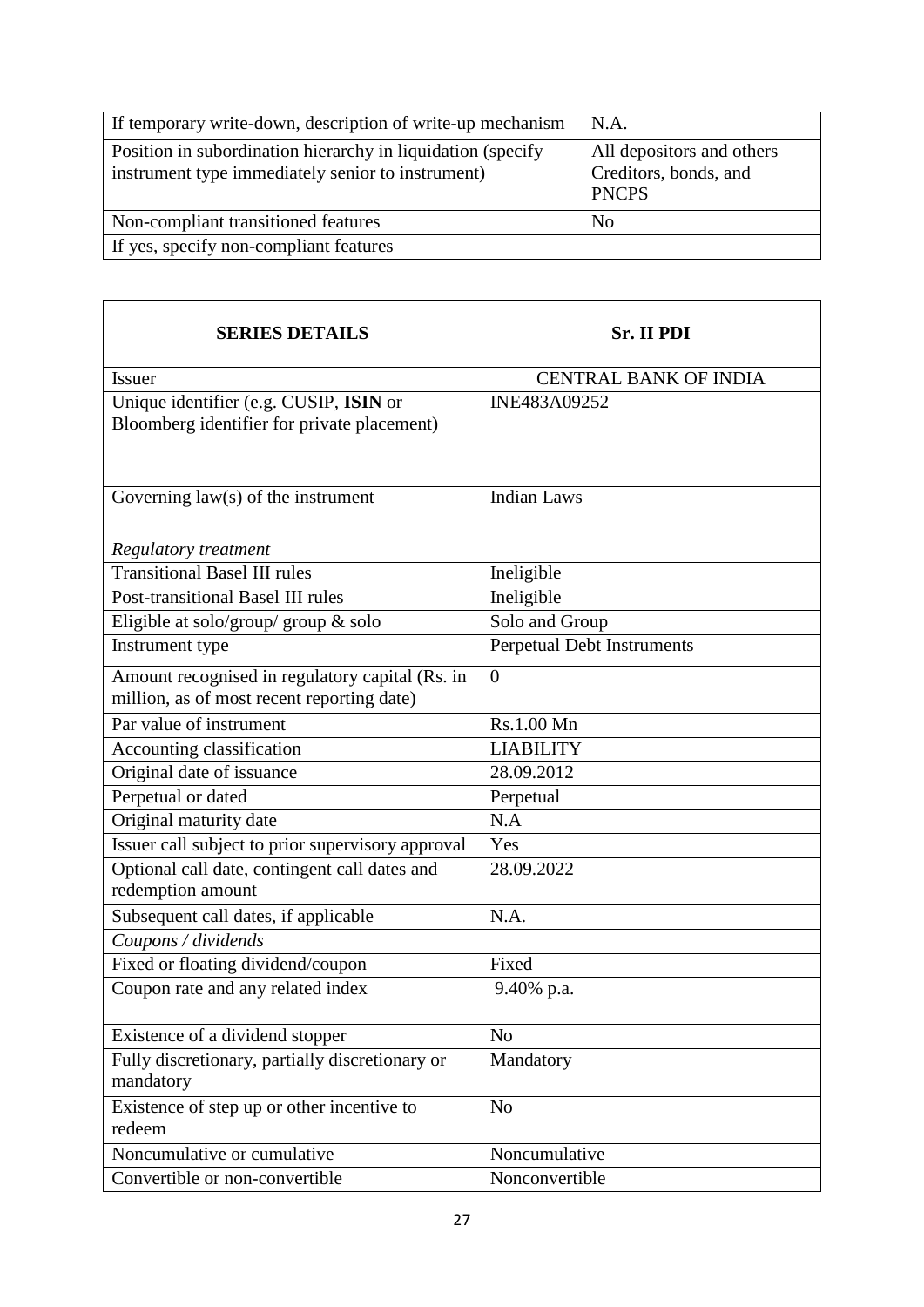| If convertible, conversion trigger(s)           | N.A.                                                          |
|-------------------------------------------------|---------------------------------------------------------------|
| If convertible, fully or partially              | N.A.                                                          |
| If convertible, conversion rate                 | N.A.                                                          |
| If convertible, mandatory or optional           | N.A.                                                          |
| conversion                                      |                                                               |
| If convertible, specify instrument type         | N.A.                                                          |
| convertible into                                |                                                               |
| If convertible, specify issuer of instrument it | N.A.                                                          |
| converts into                                   |                                                               |
| Write-down feature                              | Not Applicable                                                |
| If write-down, write-down trigger(s)            | N.A.                                                          |
| If write-down, full or partial                  | N.A.                                                          |
| If write-down, permanent or temporary           | N.A.                                                          |
| If temporary write-down, description of write-  | N.A.                                                          |
| up mechanism                                    |                                                               |
| Position in subordination hierarchy in          | All depositors                                                |
| liquidation (specify instrument type)           | and other Creditors                                           |
| immediately senior to instrument)               |                                                               |
| Non-compliant transitioned features             | Yes                                                           |
| If yes, specify non-compliant features          | Fully derecognized, Not Basel III Loss<br>absorbency features |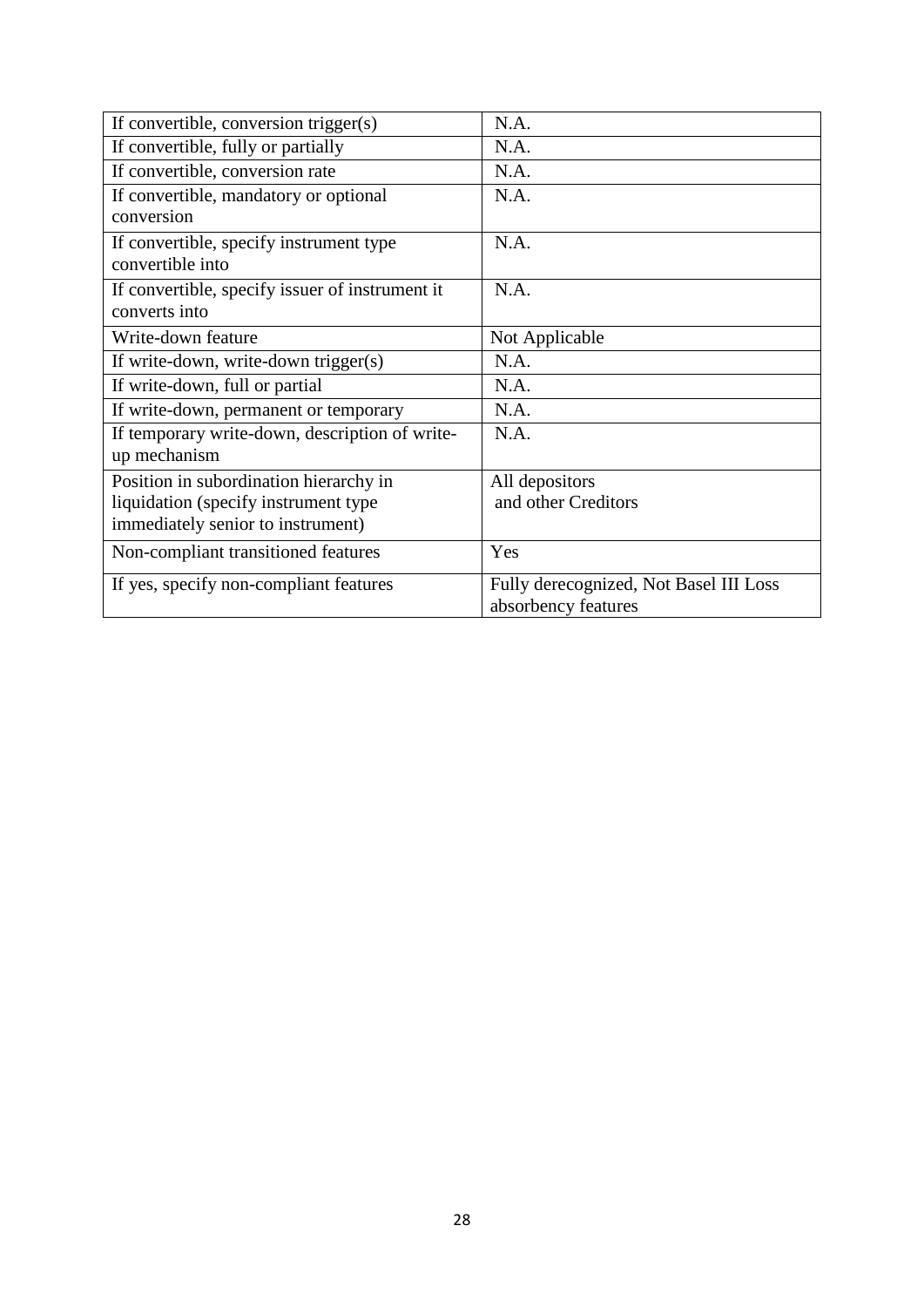# **The main features of Upper Tier - 2 capital instruments are given below**

| <b>SERIES DETAILS</b>                                                                               | <b>Upper Tier II</b><br>(Sr.III)                     | <b>Upper Tier II</b><br>(Sr. IV)                     | <b>Upper Tier</b><br>$II$ (Sr. V)                    | <b>Upper Tier II</b><br>(Sr. VI)              |
|-----------------------------------------------------------------------------------------------------|------------------------------------------------------|------------------------------------------------------|------------------------------------------------------|-----------------------------------------------|
|                                                                                                     |                                                      |                                                      |                                                      |                                               |
| <b>Issuer</b>                                                                                       |                                                      | <b>CENTRAL BANK OF INDIA</b>                         |                                                      |                                               |
| Unique identifier (e.g.<br>CUSIP, ISIN or<br>Bloomberg identifier<br>for private placement)         | INE483A09203                                         | INE483A09211                                         | <b>INE483A0922</b><br>9                              | INE483A08015                                  |
| Governing $law(s)$ of<br>the instrument                                                             | <b>Indian Laws</b>                                   | <b>Indian Laws</b>                                   | <b>Indian Laws</b>                                   | <b>Indian Laws</b>                            |
| Regulatory treatment                                                                                |                                                      |                                                      |                                                      |                                               |
| <b>Transitional Basel III</b><br>rules                                                              | Tier <sub>2</sub>                                    | Tier <sub>2</sub>                                    | Tier <sub>2</sub>                                    | Tier <sub>2</sub>                             |
| <b>Post-transitional Basel</b><br>III rules                                                         | Ineligible                                           | Ineligible                                           | Ineligible                                           | Ineligible                                    |
| Eligible at solo/group/<br>group $&$ solo                                                           | Solo and Group                                       | Solo and Group                                       | Solo and<br>Group                                    | Solo and Group                                |
| Instrument type                                                                                     | <b>Upper Tier 2</b><br>Capital<br><b>Instruments</b> | <b>Upper Tier 2</b><br>Capital<br><b>Instruments</b> | <b>Upper Tier 2</b><br>Capital<br><b>Instruments</b> | <b>Upper Tier 2</b><br>Capital<br>Instruments |
| Amount recognized in<br>regulatory capital (Rs.<br>in million, as of most<br>recent reporting date) | 1500                                                 | 1500                                                 | 3000                                                 | 900                                           |
| Par value of<br>instrument                                                                          | Rs. 1.00 Mn                                          | Rs. 1.00 Mn                                          | Rs. 1.00 Mn                                          | Rs. 1.00 Mn                                   |
| Accounting<br>classification                                                                        | <b>LIABILITY</b>                                     | <b>LIABILITY</b>                                     | <b>LIABILITY</b>                                     | <b>LIABILITY</b>                              |
| Original date of<br>issuance                                                                        | 23.06.2009                                           | 20.01.2010                                           | 11.06.2010                                           | 21.01.2011                                    |
| Perpetual or dated                                                                                  | <b>DATED</b>                                         | <b>DATED</b>                                         | <b>DATED</b>                                         | <b>DATED</b>                                  |
| Original maturity date                                                                              | 23.06.2024                                           | 20.01.2025                                           | 11.06.2025                                           | 21.01.2026                                    |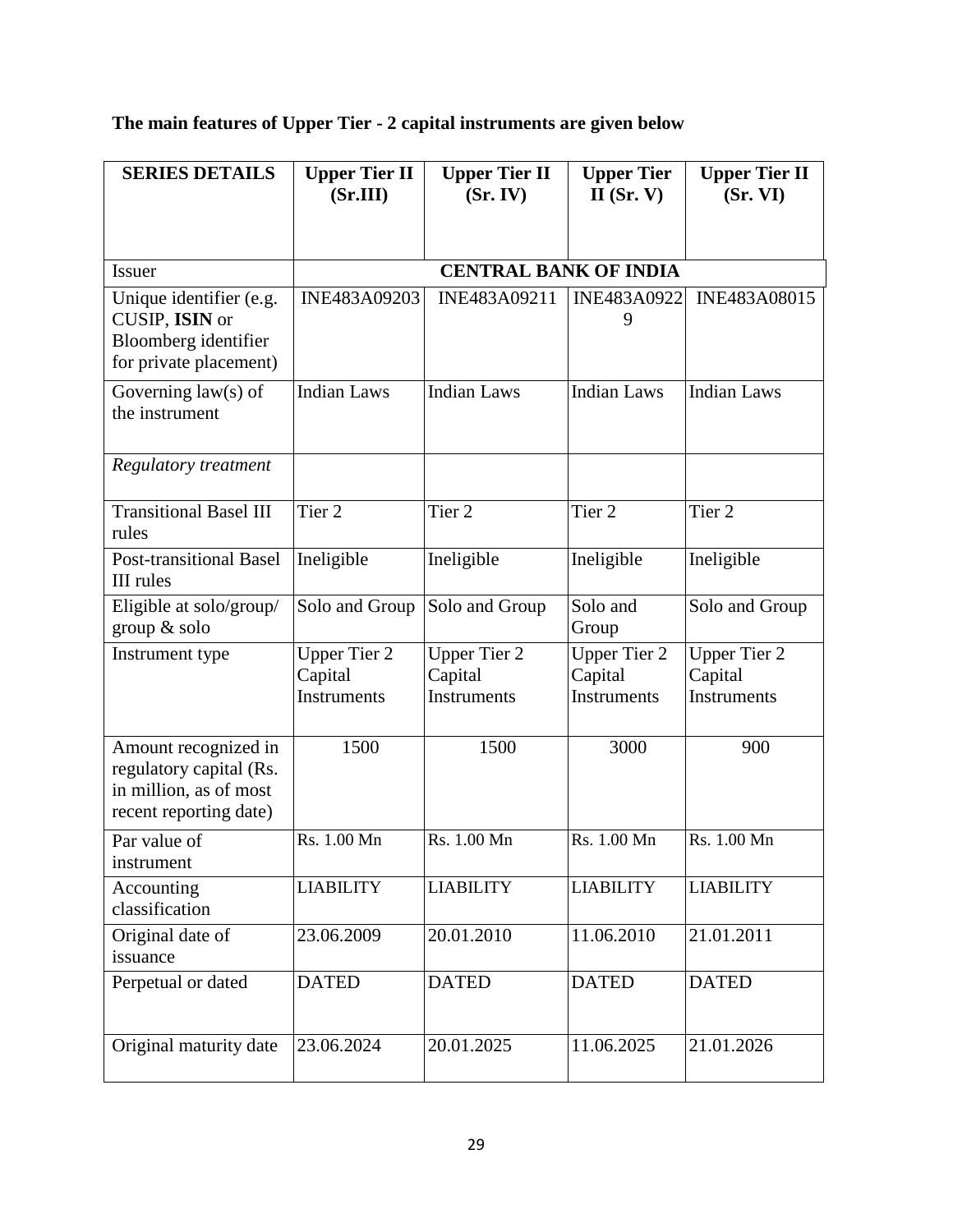| Issuer call subject to<br>prior supervisory<br>approval                  | Yes            | Yes            | Yes            | Yes            |
|--------------------------------------------------------------------------|----------------|----------------|----------------|----------------|
| Optional call date,<br>contingent call dates<br>and redemption<br>amount | 23.06.2019     | 20.01.2020     | 11.06.2020     | 21.01.2021     |
| Subsequent call dates,<br>if applicable<br>Coupons / dividends           | N.A.           | N.A.           | N.A.           | N.A.           |
|                                                                          |                |                |                |                |
| Fixed or floating<br>dividend/coupon                                     | Fixed          | Fixed          | Fixed          | Fixed          |
| Coupon rate and any<br>related index                                     | 8.80%          | 8.63%          | 8.57%          | 9.20%          |
| Existence of a<br>dividend stopper                                       | N <sub>0</sub> | N <sub>o</sub> | N <sub>o</sub> | N <sub>o</sub> |
| Fully discretionary,<br>partially discretionary<br>or mandatory          | Mandatory      | Mandatory      | Mandatory      | Mandatory      |
| Existence of step up or<br>other incentive to<br>redeem                  | Yes            | Yes            | Yes            | N <sub>o</sub> |
| Noncumulative or<br>cumulative                                           | Noncumulative  | Noncumulative  | Noncumulative  | Noncumulative  |
| Convertible or non-<br>convertible                                       | Nonconvertible | Nonconvertible | Nonconvertible | Nonconvertible |
| If convertible,<br>conversion trigger(s)                                 | N.A.           | N.A.           | N.A.           | N.A.           |
| If convertible, fully or<br>partially                                    | N.A.           | N.A.           | N.A.           | N.A.           |
| If convertible,<br>conversion rate                                       | N.A.           | N.A.           | N.A.           | N.A.           |
| If convertible,<br>mandatory or optional<br>conversion                   | N.A.           | N.A.           | N.A.           | N.A.           |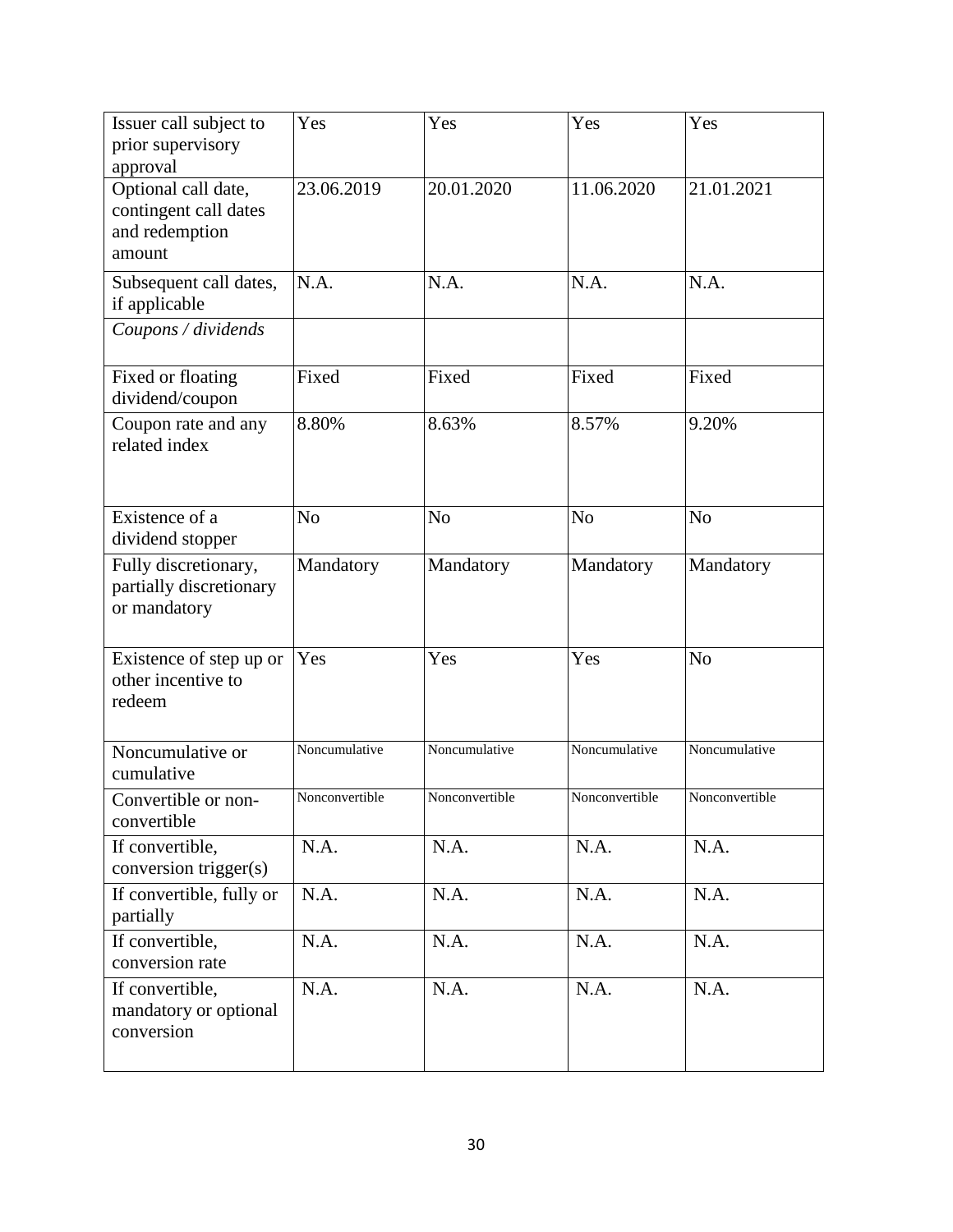| If convertible, specify<br>instrument type<br>convertible into                                                                  | N.A.                                                                | N.A.                                                     | N.A.                                       | N.A.                                         |
|---------------------------------------------------------------------------------------------------------------------------------|---------------------------------------------------------------------|----------------------------------------------------------|--------------------------------------------|----------------------------------------------|
| If convertible, specify<br>issuer of instrument it<br>converts into                                                             | N.A.                                                                | N.A.                                                     | N.A.                                       | N.A.                                         |
| Write-down feature                                                                                                              | N.A.                                                                | N.A.                                                     | N.A.                                       | N.A.                                         |
| If write-down, write-<br>down trigger(s)                                                                                        | N.A.                                                                | N.A.                                                     | N.A.                                       | N.A.                                         |
| If write-down, full or<br>partial                                                                                               | N.A.                                                                | N.A.                                                     | N.A.                                       | N.A.                                         |
| If write-down,<br>permanent or<br>temporary                                                                                     | N.A.                                                                | N.A.                                                     | N.A.                                       | N.A.                                         |
| If temporary write-<br>down, description of<br>write-up mechanism                                                               | N.A.                                                                | N.A.                                                     | N.A.                                       | N.A.                                         |
| Position in<br>subordination<br>hierarchy in<br>liquidation (specify<br>instrument type<br>immediately senior to<br>instrument) | All depositors<br>and other<br>creditors                            | All depositors and All depositors<br>other creditors     | and other<br>creditors                     | All depositors<br>and other<br>creditors     |
| Non-compliant<br>transitioned features                                                                                          | <b>YES</b>                                                          | <b>YES</b>                                               | <b>YES</b>                                 | <b>YES</b>                                   |
| If yes, specify non-<br>compliant features                                                                                      | Step up,<br>Not Basel III<br>Loss absorbency absorbency<br>features | Step up,<br>Not Basel III Loss Not Basel III<br>features | Step up,<br>Loss<br>absorbency<br>features | Not Basel III<br>Loss absorbency<br>features |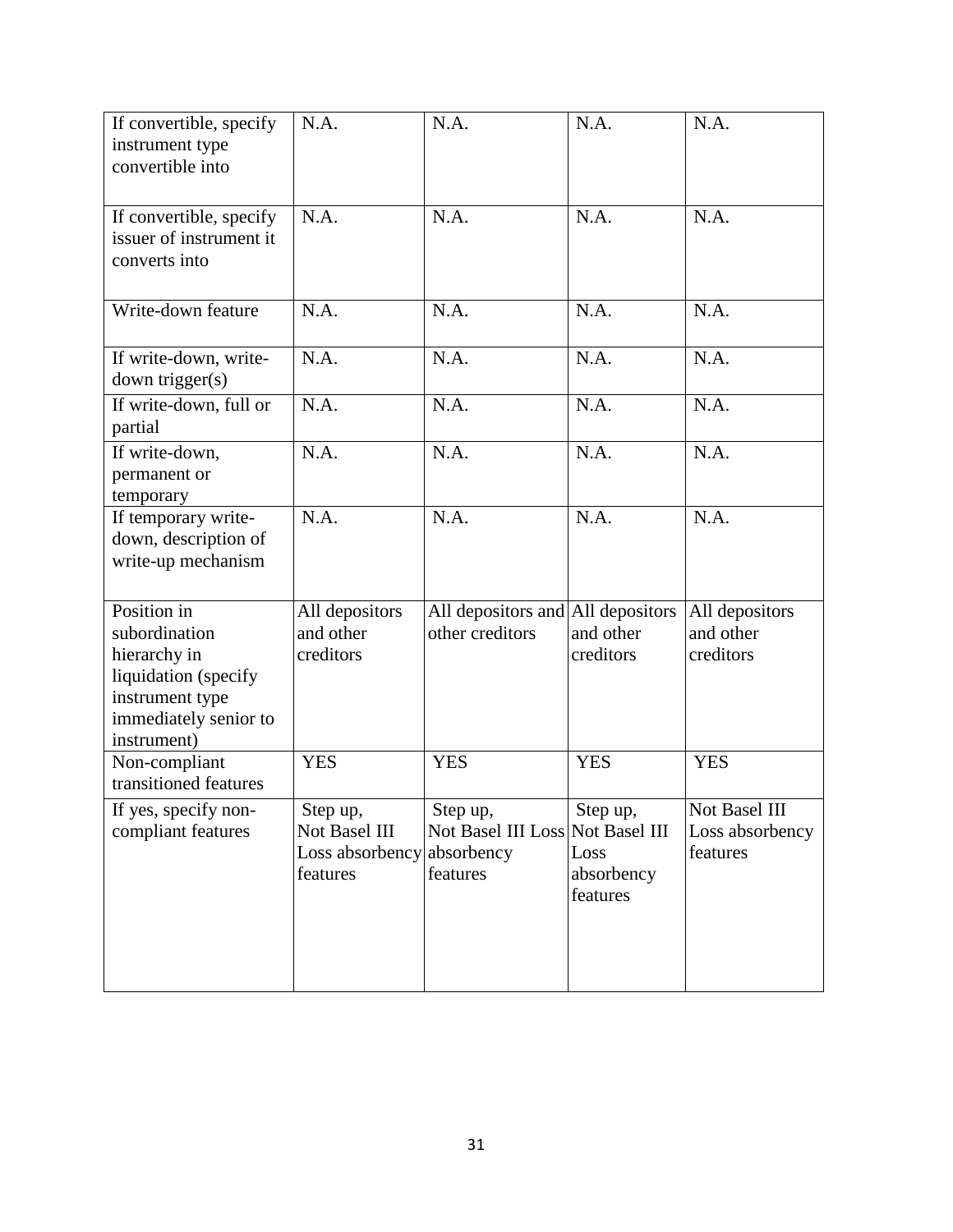# **The main features of Subordinated Debt capital instruments are given below:**

| <b>SERIES DETAILS</b>                               | <b>Lower Tier II</b><br><b>Sr XIV</b> |
|-----------------------------------------------------|---------------------------------------|
| <b>Issuer</b>                                       |                                       |
| Unique identifier (e.g. CUSIP, ISIN or Bloomberg    | INE483A09245                          |
| identifier for private placement)                   |                                       |
| Governing $law(s)$ of the instrument                | <b>Indian Laws</b>                    |
|                                                     |                                       |
| <b>Regulatory treatment</b>                         |                                       |
| <b>Transitional Basel III rules</b>                 | Tier <sub>2</sub>                     |
| Post-transitional Basel III rules                   | Ineligible                            |
| Eligible at solo/group/ group $\&$ solo             | Solo and Group                        |
| Instrument type                                     | <b>Tier 2 Debt Instruments</b>        |
|                                                     |                                       |
| Amount recognised in regulatory capital (Rs. in     | 1500                                  |
| million, as of most recent reporting date)          |                                       |
| Par value of instrument                             | Rs.1.00 Mn                            |
| Accounting classification                           | <b>LIABILITY</b>                      |
| Original date of issuance                           | 21.12.2011                            |
| Perpetual or dated                                  | <b>DATED</b>                          |
| Original maturity date                              | 21.12.2026                            |
| Issuer call subject to prior supervisory approval   | Yes                                   |
| Optional call date, contingent call dates and       | 21.12.2021                            |
| redemption amount                                   |                                       |
| Subsequent call dates, if applicable                | N.A.                                  |
| Coupons / dividends                                 |                                       |
| Fixed or floating dividend/coupon                   | Fixed                                 |
| Coupon rate and any related index                   | 9.33%                                 |
|                                                     |                                       |
| Existence of a dividend stopper                     | No                                    |
| Fully discretionary, partially discretionary or     | Mandatory                             |
| mandatory                                           |                                       |
| Existence of step up or other incentive to redeem   | N <sub>o</sub>                        |
|                                                     |                                       |
| Noncumulative or cumulative                         | Noncumulative                         |
| Convertible or non-convertible                      | Nonconvertible                        |
| If convertible, conversion trigger(s)               | N.A.                                  |
| If convertible, fully or partially                  | N.A.                                  |
| If convertible, conversion rate                     | N.A.                                  |
| If convertible, mandatory or optional conversion    | N.A.                                  |
|                                                     |                                       |
| If convertible, specify instrument type convertible | N.A.                                  |
| into                                                |                                       |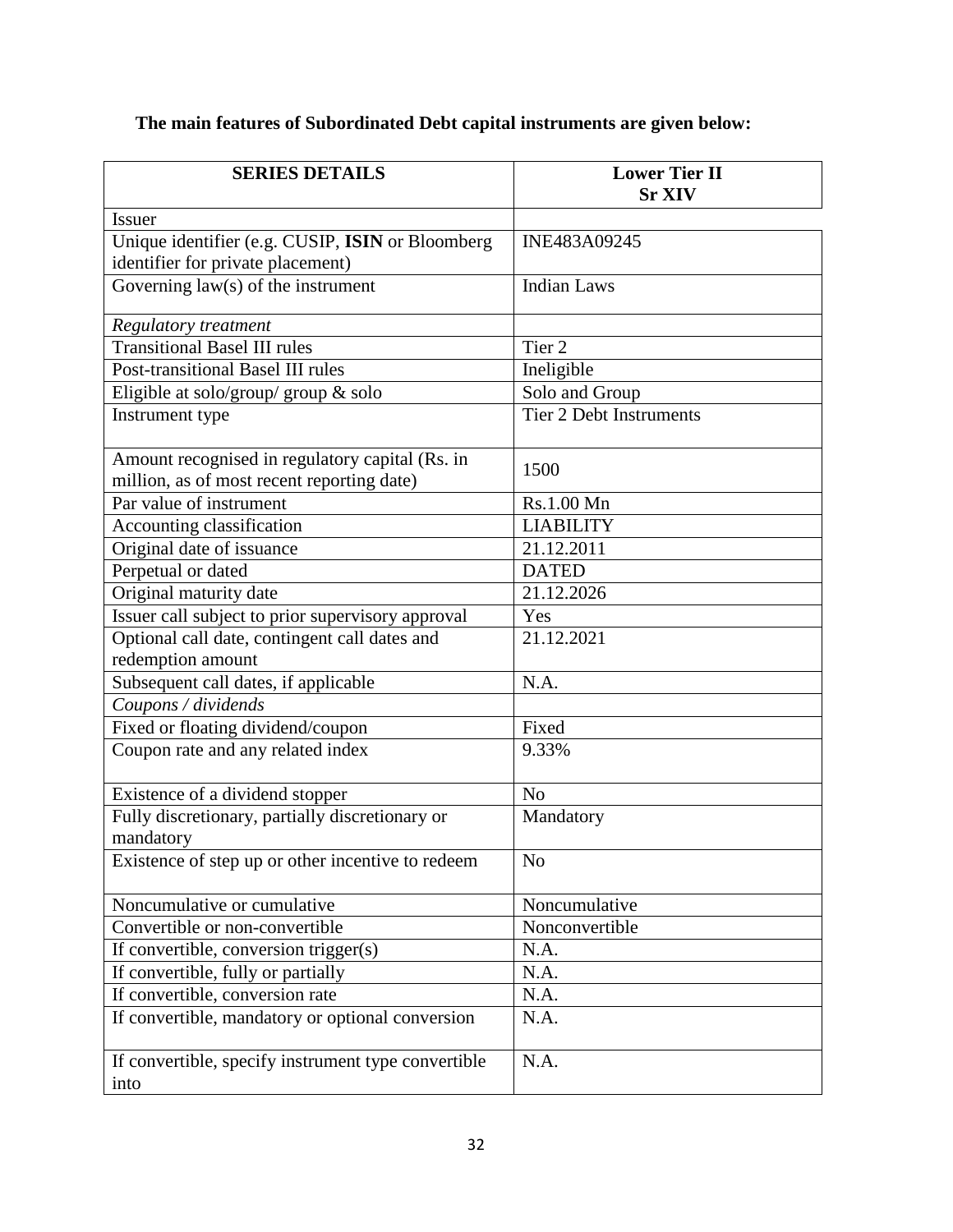| If convertible, specify issuer of instrument it    | N.A.                                   |
|----------------------------------------------------|----------------------------------------|
| converts into                                      |                                        |
| Write-down feature                                 | Not Applicable                         |
| If write-down, write-down trigger(s)               | N.A.                                   |
| If write-down, full or partial                     | N.A.                                   |
| If write-down, permanent or temporary              | N.A.                                   |
| If temporary write-down, description of write-up   | N.A.                                   |
| mechanism                                          |                                        |
| Position in subordination hierarchy in liquidation | All depositors and other creditors     |
| (specify instrument type immediately senior to     |                                        |
| instrument)                                        |                                        |
| Non-compliant transitioned features                | <b>YES</b>                             |
| If yes, specify non-compliant features             | Not Basel III Loss absorbency features |

## **The main features of BASEL III compliant Tier 2 Bonds are given below:**

|                                              | <b>BASEL III COMPLIANT TIER II BONDS</b> |                                |                                |  |
|----------------------------------------------|------------------------------------------|--------------------------------|--------------------------------|--|
|                                              | <b>SRI</b>                               | <b>SRII</b>                    | <b>SRIII</b>                   |  |
| <b>Issuer</b>                                |                                          |                                |                                |  |
| Unique identifier<br>(e.g. CUSIP,<br>ISIN or | INE483A09260                             | INE483A09278                   | INE483A09286                   |  |
| Bloomberg                                    |                                          |                                |                                |  |
| identifier for                               |                                          |                                |                                |  |
| private                                      |                                          |                                |                                |  |
| placement)                                   |                                          |                                |                                |  |
| Governing<br>$law(s)$ of the                 | <b>Indian Laws</b>                       | <b>Indian Laws</b>             | <b>Indian Laws</b>             |  |
| instrument                                   |                                          |                                |                                |  |
| Regulatory                                   |                                          |                                |                                |  |
| treatment                                    |                                          |                                |                                |  |
| Transitional                                 | Tier <sub>2</sub>                        | Tier <sub>2</sub>              | Tier <sub>2</sub>              |  |
| <b>Basel III rules</b>                       |                                          |                                |                                |  |
| Post-transitional<br><b>Basel III rules</b>  | <b>ELIGIBLE</b>                          | <b>ELIGIBLE</b>                | <b>ELIGIBLE</b>                |  |
| Eligible at<br>solo/group/<br>group & solo   | Solo and Group                           | Solo and Group                 | Solo and Group                 |  |
| Instrument type                              | <b>Tier 2 Debt Instruments</b>           | <b>Tier 2 Debt Instruments</b> | <b>Tier 2 Debt Instruments</b> |  |
| Amount                                       | 8000                                     | 5000                           | 5000                           |  |
| recognised in                                |                                          |                                |                                |  |
| regulatory                                   |                                          |                                |                                |  |
| capital (Rs. in                              |                                          |                                |                                |  |
| million, as of                               |                                          |                                |                                |  |
| most recent                                  |                                          |                                |                                |  |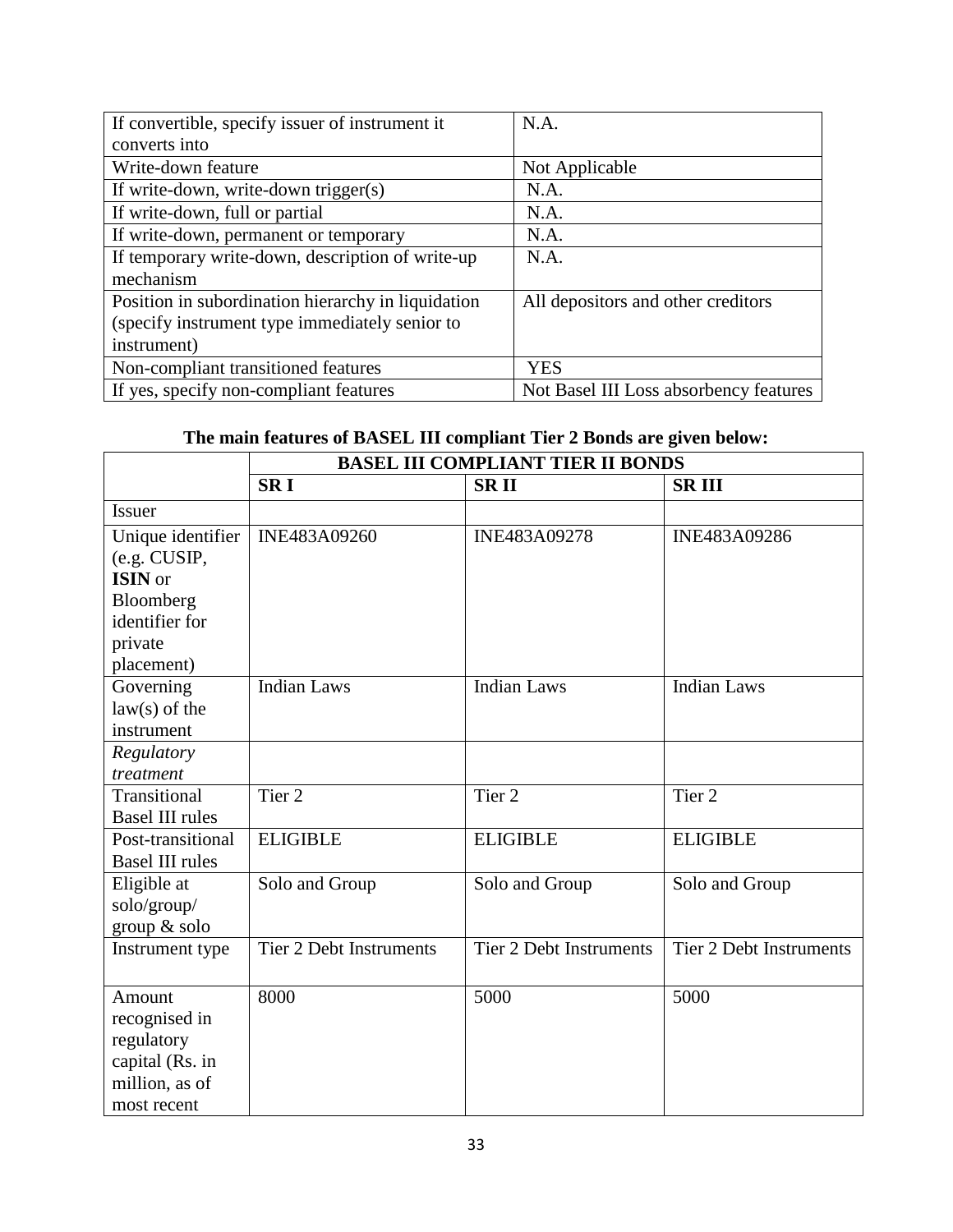| reporting date)                    |                  |                  |                  |
|------------------------------------|------------------|------------------|------------------|
|                                    |                  |                  |                  |
|                                    |                  |                  |                  |
| Par value of<br>instrument         | Rs.1.00 Mn       | Rs.1.00 Mn       | Rs.1.00 Mn       |
| Accounting                         | <b>LIABILITY</b> | <b>LIABILITY</b> | <b>LIABILITY</b> |
| classification                     |                  |                  |                  |
| Original date of                   | 08.11.2013       | 07.03.2017       | 29.03.2019       |
| issuance                           |                  |                  |                  |
| Perpetual or                       | <b>DATED</b>     | <b>DATED</b>     | <b>DATED</b>     |
| dated                              |                  |                  |                  |
| Original                           | 08.11.2023       | 07.05.2027       | 29.05.2029       |
| maturity date                      |                  |                  |                  |
| Issuer call                        | N <sub>o</sub>   | Yes              | Yes              |
| subject to prior                   |                  |                  |                  |
| supervisory                        |                  |                  |                  |
| approval<br>Optional call          | N.A.             | 07.05.2022       | 29.05.2024       |
| date, contingent                   |                  |                  |                  |
| call dates and                     |                  |                  |                  |
| redemption                         |                  |                  |                  |
| amount                             |                  |                  |                  |
| Subsequent call                    | N.A.             | N.A.             | N.A.             |
| dates, if                          |                  |                  |                  |
| applicable                         |                  |                  |                  |
| Coupons /                          |                  |                  |                  |
| dividends                          |                  |                  |                  |
| Fixed or floating                  | Fixed            | Fixed            | Fixed            |
| dividend/coupon                    |                  |                  |                  |
| Coupon rate and                    | 9.90%            | 8.62%            | 10.80%           |
| any related index                  |                  |                  |                  |
| Existence of a<br>dividend stopper | N <sub>o</sub>   | No               | No               |
| Fully                              | Mandatory        | Mandatory        | Mandatory        |
| discretionary,                     |                  |                  |                  |
| partially                          |                  |                  |                  |
| discretionary or                   |                  |                  |                  |
| mandatory                          |                  |                  |                  |
| Existence of step                  | N <sub>o</sub>   | N <sub>o</sub>   | N <sub>o</sub>   |
| up or other                        |                  |                  |                  |
| incentive to                       |                  |                  |                  |
| redeem                             |                  |                  |                  |
| Noncumulative                      | Noncumulative    | Noncumulative    | Noncumulative    |
| or cumulative                      |                  |                  |                  |
| Convertible or                     | Nonconvertible   | Nonconvertible   | Nonconvertible   |
| non-convertible                    |                  |                  |                  |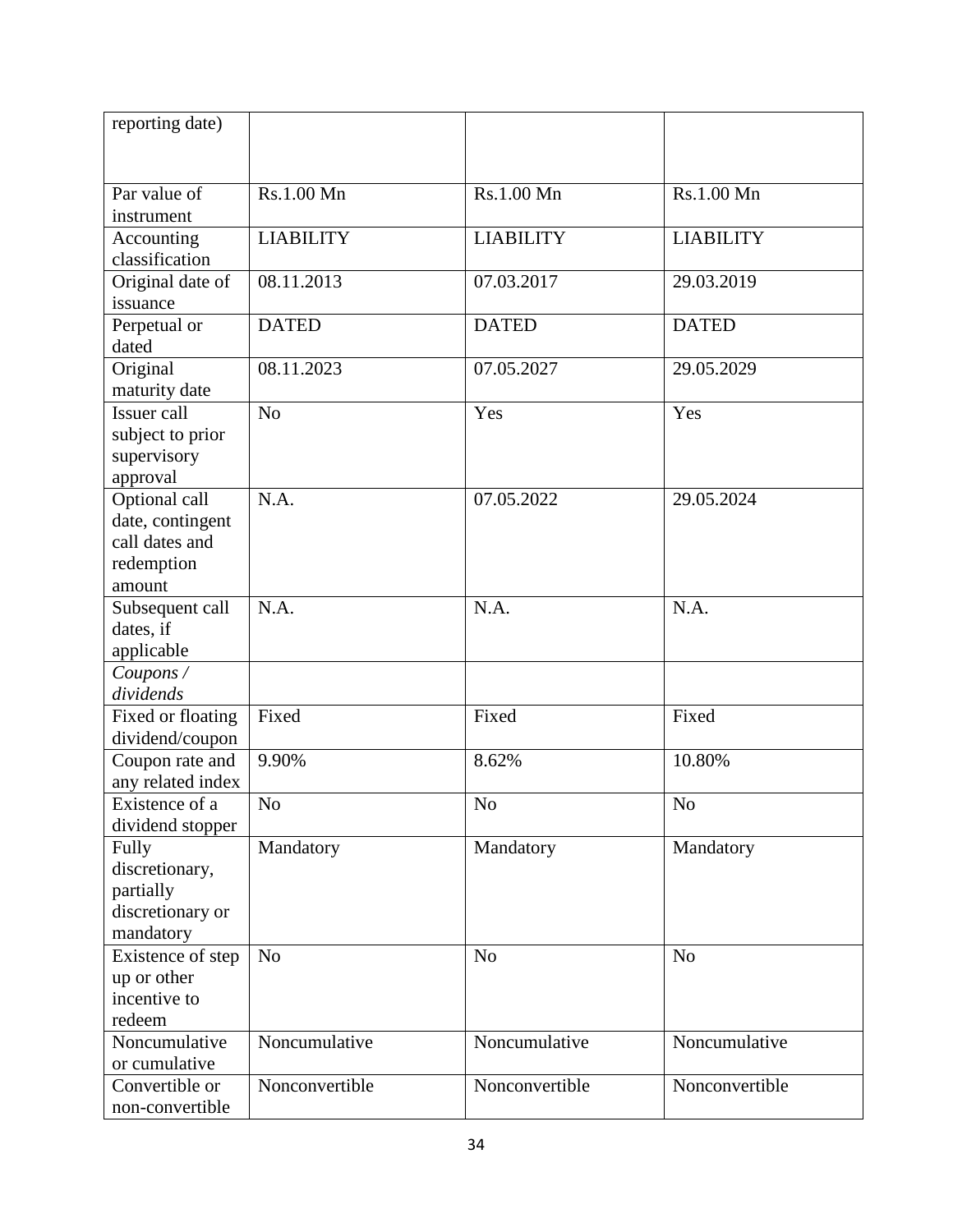| If convertible,    | N.A.                             | N.A.                      | N.A.                      |
|--------------------|----------------------------------|---------------------------|---------------------------|
| conversion         |                                  |                           |                           |
| trigger(s)         |                                  |                           |                           |
| If convertible,    | N.A.                             | N.A.                      | N.A.                      |
| fully or partially |                                  |                           |                           |
| If convertible,    | N.A.                             | N.A.                      | N.A.                      |
| conversion rate    |                                  |                           |                           |
| If convertible,    | N.A.                             | N.A.                      | N.A.                      |
| mandatory or       |                                  |                           |                           |
| optional           |                                  |                           |                           |
| conversion         |                                  |                           |                           |
| If convertible,    | N.A.                             | N.A.                      | N.A.                      |
| specify            |                                  |                           |                           |
| instrument type    |                                  |                           |                           |
| convertible into   |                                  |                           |                           |
| If convertible,    | N.A.                             | N.A.                      | N.A.                      |
| specify issuer of  |                                  |                           |                           |
| instrument it      |                                  |                           |                           |
| converts into      |                                  |                           |                           |
| Write-down         | <b>YES</b>                       | <b>YES</b>                | <b>YES</b>                |
| feature            |                                  |                           |                           |
| If write-down,     | These bonds, at the option       | These bonds, at the       | These bonds, at the       |
| write-down         | of the Reserve Bank of           | option of the Reserve     | option of the Reserve     |
| trigger(s)         | India, can be temporarily        | Bank of India, can be     | Bank of India, can be     |
|                    | down<br>written<br><sub>or</sub> | temporarily<br>written    | temporarily<br>written    |
|                    | permanently written<br>off       | down or permanently       | down or permanently       |
|                    | upon occurrence of the           | off<br>written<br>upon    | written<br>off<br>upon    |
|                    | trigger event, called the        | of<br>the<br>occurrence   | the<br>of<br>occurrence   |
|                    | 'point<br>of non-viability       | trigger event, called the | trigger event, called the |
|                    | trigger'("ponv trigger")         | 'point of non-viability   | 'point of non-viability   |
|                    |                                  | trigger'("ponv trigger")  | trigger'("ponv trigger")  |
| If write-down,     | Partial                          | Partial                   | Partial                   |
| full or partial    |                                  |                           |                           |
| If write-down,     | Temporary                        | Temporary                 | Temporary                 |
| permanent or       |                                  |                           |                           |
| temporary          |                                  |                           |                           |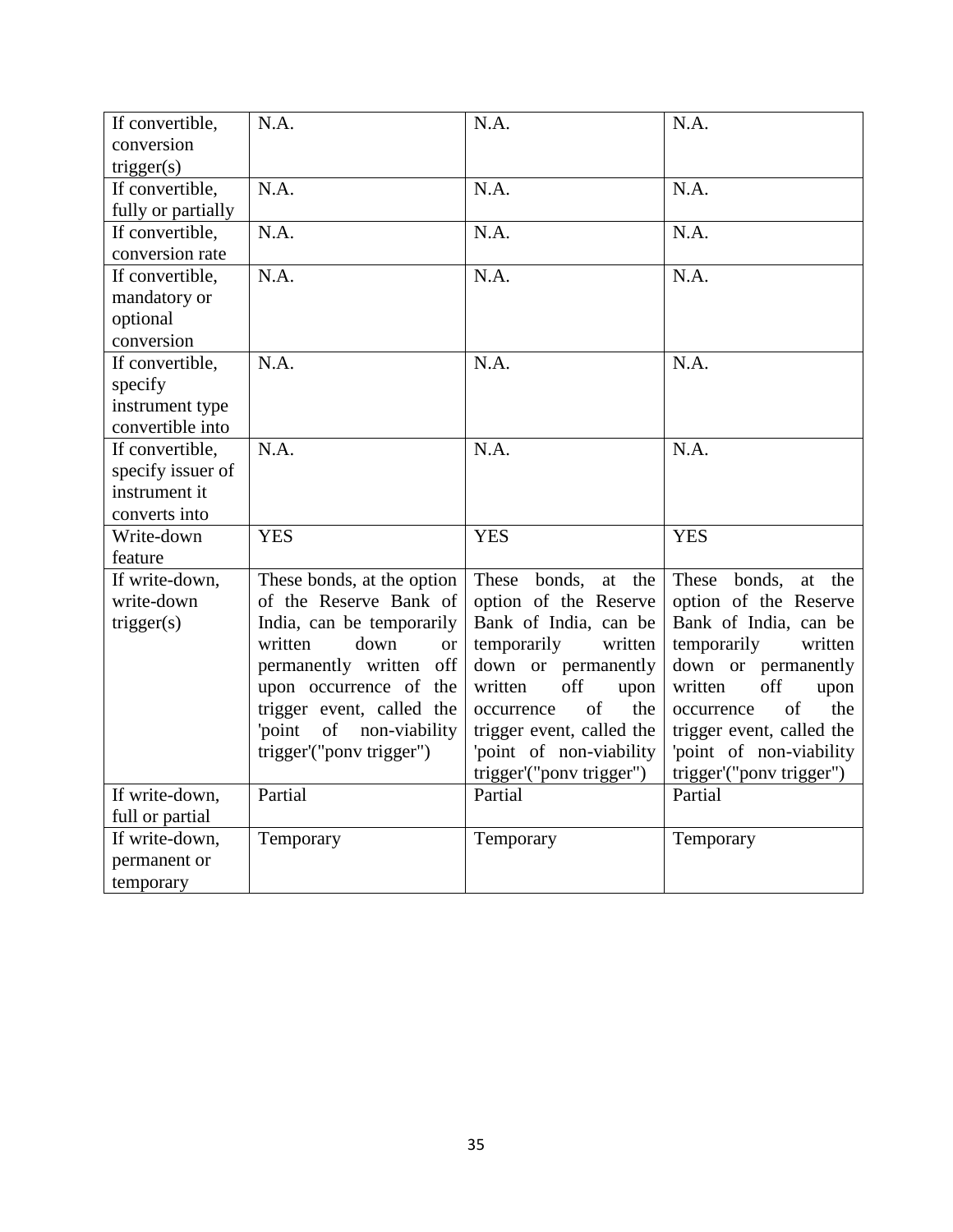| If temporary                   | 1) It should be done at                                                                                                                                                                                                                                                                              | It should be done at                                                                                                                                                                                                                                                                                                | It should be done at                                                                                                                                                                                                                                                                                                      |
|--------------------------------|------------------------------------------------------------------------------------------------------------------------------------------------------------------------------------------------------------------------------------------------------------------------------------------------------|---------------------------------------------------------------------------------------------------------------------------------------------------------------------------------------------------------------------------------------------------------------------------------------------------------------------|---------------------------------------------------------------------------------------------------------------------------------------------------------------------------------------------------------------------------------------------------------------------------------------------------------------------------|
| write-down,                    | least one year after the                                                                                                                                                                                                                                                                             | least one year after the                                                                                                                                                                                                                                                                                            | least one year after the                                                                                                                                                                                                                                                                                                  |
| description of                 | bank makes the first                                                                                                                                                                                                                                                                                 | bank makes the first                                                                                                                                                                                                                                                                                                | bank makes the first                                                                                                                                                                                                                                                                                                      |
| write-up                       | payment of dividend                                                                                                                                                                                                                                                                                  | payment of dividend to                                                                                                                                                                                                                                                                                              | payment of dividend to                                                                                                                                                                                                                                                                                                    |
| mechanism                      | its<br>to<br>common                                                                                                                                                                                                                                                                                  | its<br>common                                                                                                                                                                                                                                                                                                       | its<br>common                                                                                                                                                                                                                                                                                                             |
|                                | shareholders<br>after                                                                                                                                                                                                                                                                                | shareholders<br>after                                                                                                                                                                                                                                                                                               | shareholders<br>after                                                                                                                                                                                                                                                                                                     |
|                                | breaching the<br>pre-                                                                                                                                                                                                                                                                                | breaching<br>the<br>pre-                                                                                                                                                                                                                                                                                            | breaching<br>the<br>pre-                                                                                                                                                                                                                                                                                                  |
|                                | specified trigger.                                                                                                                                                                                                                                                                                   | specified trigger.                                                                                                                                                                                                                                                                                                  | specified trigger.                                                                                                                                                                                                                                                                                                        |
|                                | 2) Aggregate write-up in a<br>year should be restricted<br>percentage<br>of<br>to<br>a<br>dividends declared during<br>a year, the percentage<br>being the ratio of the<br>'equity created by written-<br>down bonds' to 'the total<br>equity minus the equity<br>created by written-down<br>bonds'. | Aggregate write-up in a<br>should<br>year<br>be<br>restricted<br>to<br>a<br>percentage of dividends<br>declared during a year,<br>the percentage being<br>the ratio of the 'equity<br>written-<br>created<br>by<br>down bonds' to<br>'the<br>total equity minus the<br>equity created<br>by<br>written-down bonds'. | Aggregate write-up in a<br>should<br>year<br>be<br>restricted<br>to<br>a<br>percentage of dividends<br>declared during a year,<br>the percentage being<br>the ratio of the 'equity<br>by<br>written-<br>created<br>down bonds'<br>'the<br>to<br>total equity minus the<br>equity<br>created<br>by<br>written-down bonds'. |
|                                | 3) Aggregate write-up in a<br>year, should<br>also<br>not<br>of<br>25%<br>the<br>exceed<br>amount paid as dividend<br>the<br>to<br>common<br>shareholders<br>in<br>a<br>particular year.                                                                                                             | Aggregate write-up in a<br>year, should also not<br>exceed 25%<br>of<br>the<br>paid<br>amount<br>as<br>dividend<br>to<br>the<br>shareholders<br>common<br>in a particular year.                                                                                                                                     | Aggregate write-up in a<br>year, should also not<br>exceed 25%<br>of<br>the<br>paid<br>amount<br>as<br>dividend<br>to<br>the<br>shareholders<br>common<br>in a particular year.                                                                                                                                           |
| Position in                    | All depositors and other                                                                                                                                                                                                                                                                             | All depositors and                                                                                                                                                                                                                                                                                                  | All depositors and                                                                                                                                                                                                                                                                                                        |
| subordination                  | creditors                                                                                                                                                                                                                                                                                            | other creditors                                                                                                                                                                                                                                                                                                     | other creditors                                                                                                                                                                                                                                                                                                           |
| hierarchy in                   |                                                                                                                                                                                                                                                                                                      |                                                                                                                                                                                                                                                                                                                     |                                                                                                                                                                                                                                                                                                                           |
| liquidation                    |                                                                                                                                                                                                                                                                                                      |                                                                                                                                                                                                                                                                                                                     |                                                                                                                                                                                                                                                                                                                           |
| (specify                       |                                                                                                                                                                                                                                                                                                      |                                                                                                                                                                                                                                                                                                                     |                                                                                                                                                                                                                                                                                                                           |
| instrument type<br>immediately |                                                                                                                                                                                                                                                                                                      |                                                                                                                                                                                                                                                                                                                     |                                                                                                                                                                                                                                                                                                                           |
| senior to                      |                                                                                                                                                                                                                                                                                                      |                                                                                                                                                                                                                                                                                                                     |                                                                                                                                                                                                                                                                                                                           |
| instrument)                    |                                                                                                                                                                                                                                                                                                      |                                                                                                                                                                                                                                                                                                                     |                                                                                                                                                                                                                                                                                                                           |
| Non-compliant                  | NO                                                                                                                                                                                                                                                                                                   | NO                                                                                                                                                                                                                                                                                                                  | NO                                                                                                                                                                                                                                                                                                                        |
| transitioned                   |                                                                                                                                                                                                                                                                                                      |                                                                                                                                                                                                                                                                                                                     |                                                                                                                                                                                                                                                                                                                           |
| features                       |                                                                                                                                                                                                                                                                                                      |                                                                                                                                                                                                                                                                                                                     |                                                                                                                                                                                                                                                                                                                           |
| If yes, specify                |                                                                                                                                                                                                                                                                                                      | $\overline{\phantom{a}}$                                                                                                                                                                                                                                                                                            | $\overline{\phantom{a}}$                                                                                                                                                                                                                                                                                                  |
| non-compliant                  |                                                                                                                                                                                                                                                                                                      |                                                                                                                                                                                                                                                                                                                     |                                                                                                                                                                                                                                                                                                                           |
| features                       |                                                                                                                                                                                                                                                                                                      |                                                                                                                                                                                                                                                                                                                     |                                                                                                                                                                                                                                                                                                                           |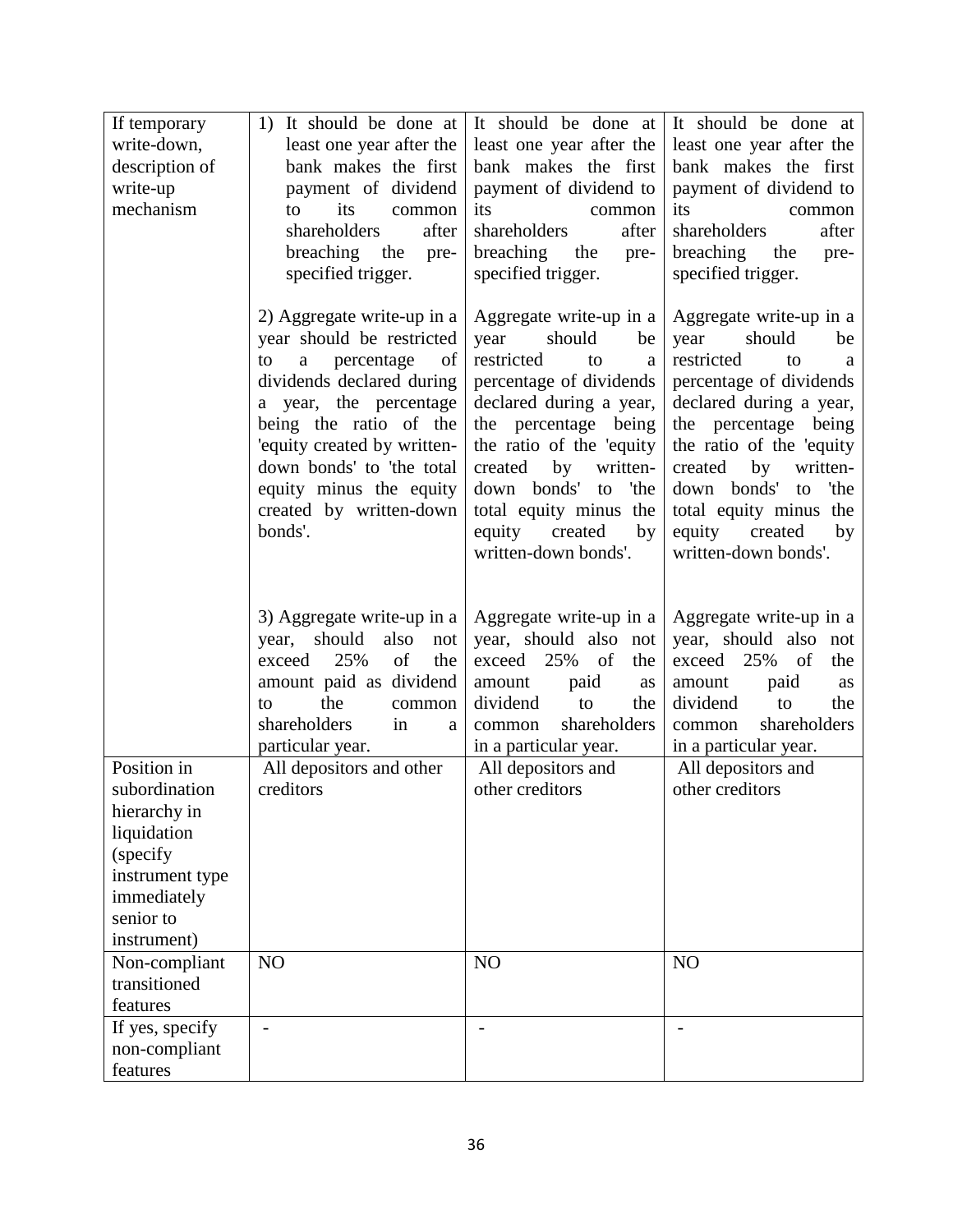| Sr. No. | <b>Capital type</b> | <b>Instruments</b>                        | <b>Full Terms and</b><br><b>Conditions</b> |
|---------|---------------------|-------------------------------------------|--------------------------------------------|
| ı.      | Equity              | Equity                                    | As disclosed in Main<br>features section   |
| 2.      | TIER1               | <b>PDI</b>                                | As disclosed in Main<br>features section   |
| 3.      | TIER <sub>2</sub>   | <b>UPPER TIER 2 BONDS</b>                 | As disclosed in Main<br>features section   |
| 4.      | TIER <sub>2</sub>   | <b>SUBORDINATE</b><br><b>BONDS</b>        | As disclosed in Main<br>features section   |
| 5.      | TIER <sub>2</sub>   | <b>BASEL III</b><br><b>COMPLIANT BOND</b> | As disclosed in Main<br>features section   |

# **Table DF-14: Full Terms and Conditions of Regulatory Capital Instruments**

| Table DF-16: Equities - Disclosure for Banking Book Positions As on 31.03.2019                                                                                                                                                                                                                                                    |                                                                                                                                                                                                                                                                                                                                                                                                                                                                                                      |  |
|-----------------------------------------------------------------------------------------------------------------------------------------------------------------------------------------------------------------------------------------------------------------------------------------------------------------------------------|------------------------------------------------------------------------------------------------------------------------------------------------------------------------------------------------------------------------------------------------------------------------------------------------------------------------------------------------------------------------------------------------------------------------------------------------------------------------------------------------------|--|
| <b>Qualitative Disclosures</b>                                                                                                                                                                                                                                                                                                    |                                                                                                                                                                                                                                                                                                                                                                                                                                                                                                      |  |
| The general qualitative disclosure requirement<br>(Para 2.1 of this annex) with respect to equity<br>risk, including:                                                                                                                                                                                                             |                                                                                                                                                                                                                                                                                                                                                                                                                                                                                                      |  |
| • differentiation between holdings on which<br>capital gains are expected and those taken under<br>other objectives including for relationship and<br>strategic reasons; and                                                                                                                                                      | • Investments in equity of subsidiaries and joint<br>ventures (a Joint Venture would be one in which<br>the bank, along with its subsidiaries, holds more<br>than 25 percent of the equity) are required to<br>classified under HTM category in accordance with<br>the RBI guidelines. These are held with a strategic<br>objective to maintain strategic relationships or for<br>strategic business purposes.                                                                                       |  |
| • Discussion of important policies covering the<br>valuation and accounting of equity holdings in<br>the banking book. This includes the accounting<br>techniques and valuation methodologies used,<br>including key assumptions<br>and<br>practices<br>affecting valuation as well as significant<br>changes in these practices. | • In accordance with the RBI guidelines on<br>classification<br>and<br>valuation,<br>investment<br>Investments are classified on the date of purchase<br>into "Held for Trading" (HFT), "Available for<br>Sale" (AFS) and "Held to Maturity" (HTM)<br>categories (hereinafter called "categories").<br>Investments which the Bank intends to hold till<br>maturity are classified as HTM securities. In<br>accordance with the RBI guidelines, equity<br>investments held under the HTM category are |  |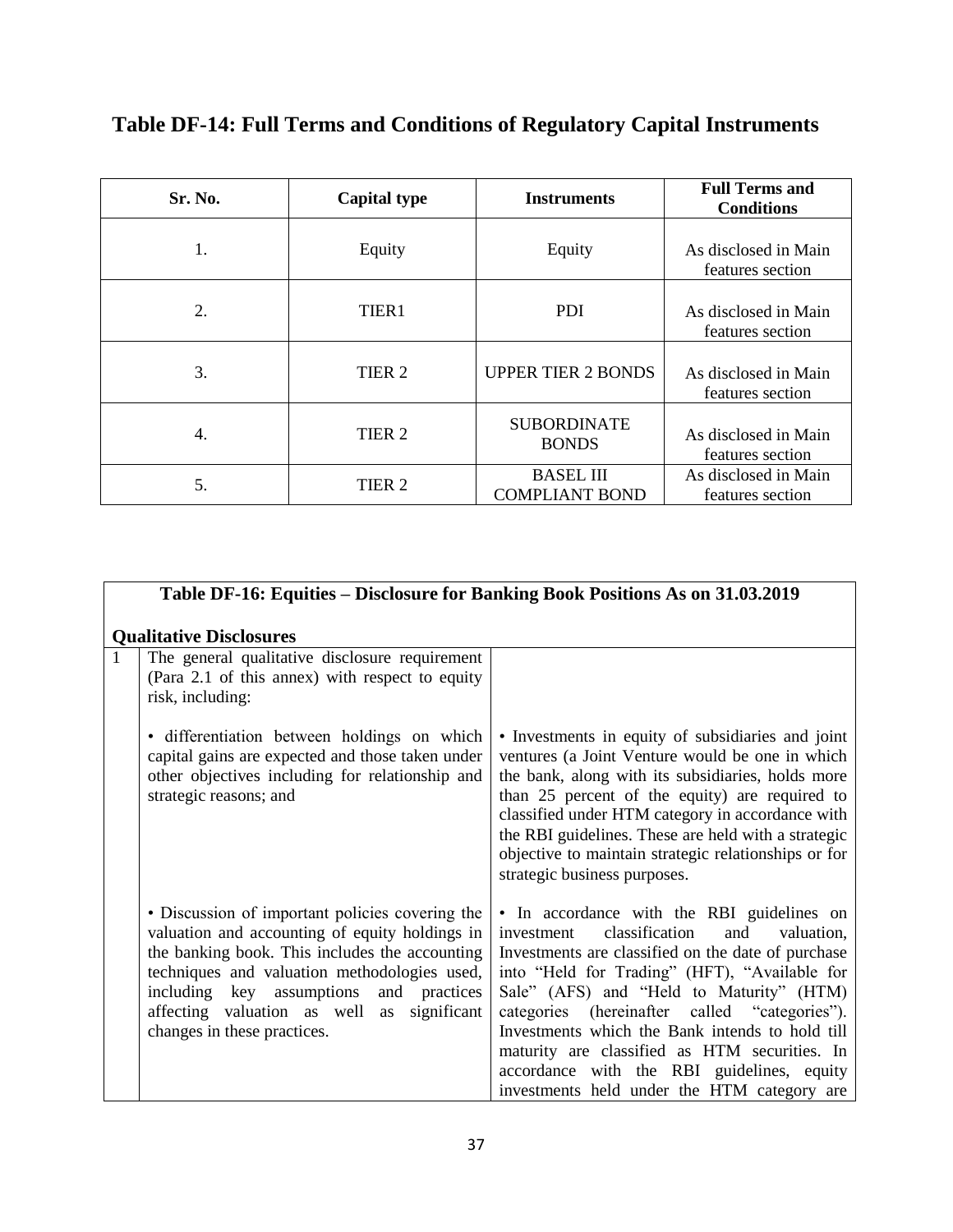classified as banking book for capital adequacy purpose. Investments classified under HTM category are carried at their acquisition cost and not marked to market. Any diminution, other than temporary, in the value of equity investments is provided for. Any loss on sale of investments in HTM category is recognised in the Statement of Profit and Loss. Any gain from sale of investments under HTM category is recognised in the Statement of Profit and Loss and is appropriated, net of taxes and statutory reserve, to "Capital Reserve" in accordance with the RBI Guidelines.

| <b>Quantitative Disclosures</b> |                                                                  |                   | Rs. in Mn         |
|---------------------------------|------------------------------------------------------------------|-------------------|-------------------|
|                                 |                                                                  | <b>BOOK VALUE</b> | <b>FAIR VALUE</b> |
|                                 |                                                                  | 31.03.2019        | 31.03.2019        |
| $\mathbf{1}$                    | Value disclosed in the balance                                   | 3590              | 3590              |
|                                 | sheet of investments, as well                                    |                   |                   |
|                                 | the fair value of those<br><b>as</b>                             |                   |                   |
|                                 | investments                                                      |                   |                   |
|                                 | Publicly quoted share values                                     |                   |                   |
|                                 | where the share price is                                         |                   |                   |
|                                 | materially different from fair                                   |                   |                   |
|                                 | value<br>The                                                     |                   |                   |
| $\overline{2}$                  | types<br>and<br>nature<br>of<br>investments,<br>including<br>the |                   |                   |
|                                 | amount that can be classified as:                                |                   |                   |
|                                 |                                                                  |                   |                   |
|                                 | Publicly traded                                                  |                   |                   |
|                                 | Privately held.                                                  | 3590              | 3590              |
|                                 | JV In India (Cent Bank Home                                      | 219               | 219               |
|                                 | Finance)                                                         |                   |                   |
|                                 | Associate Outside India (JV in                                   | 475               | 475               |
|                                 | Indo Zambia Bank Ltd)                                            |                   |                   |
|                                 | <b>RRBs</b>                                                      | 2771              | 2771              |
|                                 | Subsidiaries(Cent<br><b>Bank</b>                                 | 50                | 50                |
|                                 | Financial Services Ltd)                                          |                   |                   |
|                                 | Strategic Investments-                                           | 21                | 21                |
|                                 | Central<br>Ware<br>housing                                       |                   |                   |
|                                 | Corporation<br>Strategic Investments-IFCI                        | 40                | 40                |
|                                 | Strategic Investments-Other                                      | 20                | 20                |
|                                 | FIs (IFCI,<br>GSFC,<br>JKFC,                                     |                   |                   |
|                                 | WBFC)                                                            |                   |                   |
| 3                               | The cumulative realised gains                                    |                   |                   |
|                                 | (losses) arising from sales and                                  |                   |                   |
|                                 | liquidations in the reporting                                    |                   |                   |
|                                 | period.                                                          |                   |                   |
| 4                               | Total unrealised gains (losses)                                  |                   |                   |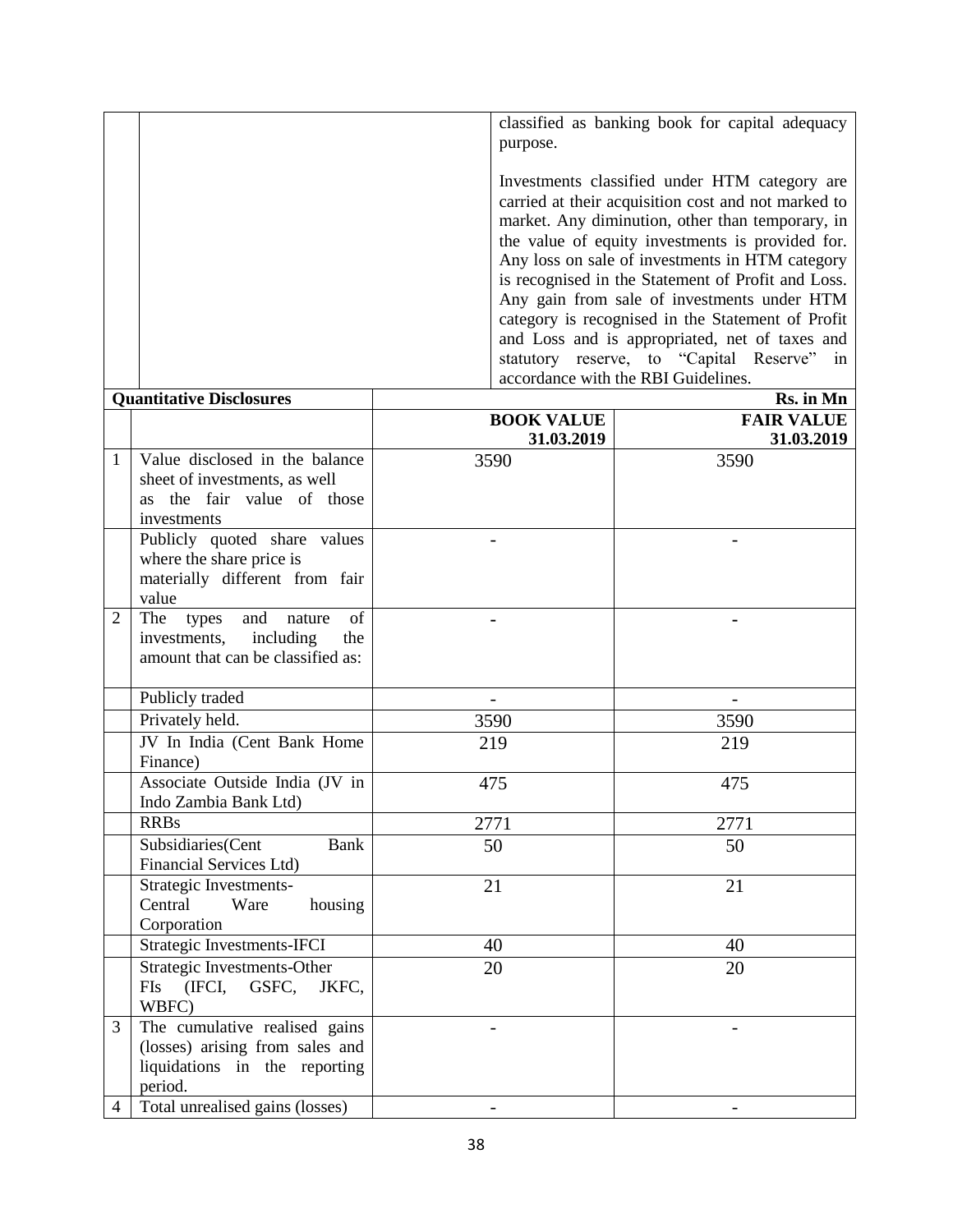| 5 | Total latent revaluation gains   | <b>NIL</b> | <b>NIL</b> |
|---|----------------------------------|------------|------------|
|   | (losses)                         |            |            |
| 6 | Any amounts of the above         |            |            |
|   | included in Tier 1 and/or Tier 2 |            |            |
|   | capital.                         |            |            |
|   | Capital requirements broken      | <b>NA</b>  | <b>NA</b>  |
|   | down by appropriate equity       |            |            |
|   | groupings, consistent with the   |            |            |
|   | bank's methodology, as well as   |            |            |
|   | the aggregate amounts and the    |            |            |
|   | type of equity investments       |            |            |
|   | subject to any supervisory       |            |            |
|   | transition or grandfathering     |            |            |
|   | provisions regarding regulatory  |            |            |
|   | capital requirements.            |            |            |

## **LEVERAGE RATIO DISCLOSURES AS ON 31.03.2019**

## **LEVERAGE RATIO**

The minimum risk-based capital requirements under Basel III will be supplemented by nonrisked-based **Tier 1 leverage ratio.** 

|                | <b>Table DF 17- Summary comparison of</b>                                                                                                                                                      |                             |  |
|----------------|------------------------------------------------------------------------------------------------------------------------------------------------------------------------------------------------|-----------------------------|--|
|                | Accounting assets vs. leverage ratio exposure measure<br>Item                                                                                                                                  | (Rs. in<br><b>Million</b> ) |  |
| 1              | Total consolidated assets as per published financial statements                                                                                                                                | 3318846                     |  |
| $\overline{2}$ | Less: Adjustment for investments in banking, financial, insurance or<br>commercial entities that are consolidated for accounting purposes but<br>outside the scope of regulatory consolidation |                             |  |
| 3              | Adjustment for fiduciary assets recognised on the balance sheet pursuant<br>to the operative accounting framework but excluded from the leverage<br>ratio exposure measure                     | (62944                      |  |
| $\overline{4}$ | Adjustments for derivative financial instruments                                                                                                                                               | 15257                       |  |
| 5              | Adjustment for securities financing transactions (i.e. repos and similar<br>secured lending)                                                                                                   | 2706                        |  |
| 6              | Adjustment for off-balance sheet items (i.e. conversion to credit<br>equivalent amounts of off-balance sheet exposures)                                                                        | 158501                      |  |
| $\overline{7}$ | Other adjustments                                                                                                                                                                              | 1479                        |  |
| 8              | Leverage ratio exposure                                                                                                                                                                        | 3433845                     |  |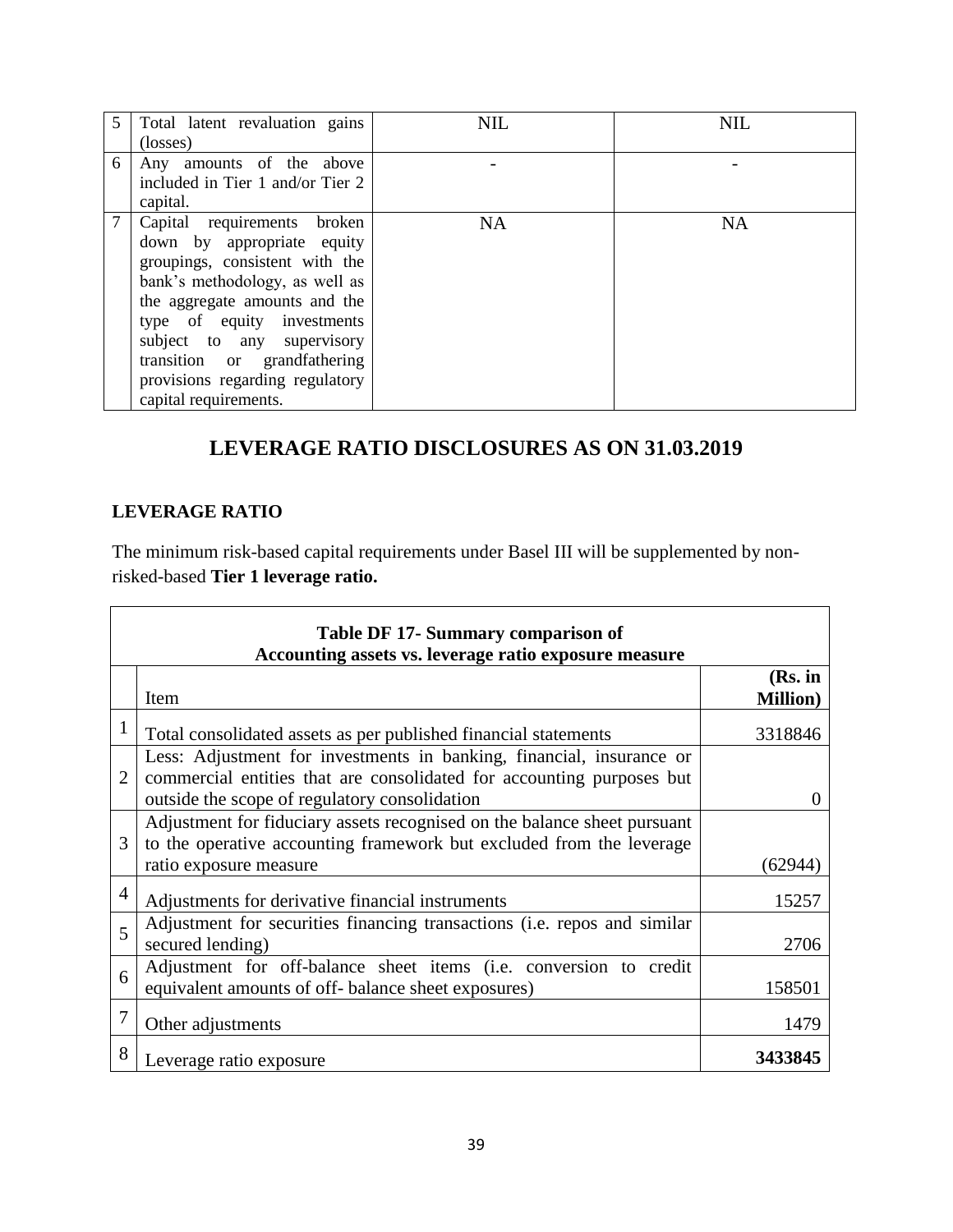|                | DF-18: Leverage ratio common disclosure template                                                                                               |                       |
|----------------|------------------------------------------------------------------------------------------------------------------------------------------------|-----------------------|
|                |                                                                                                                                                | (Amount in<br>Rs. mn) |
|                |                                                                                                                                                |                       |
| $\mathbf{1}$   | <b>On-balance sheet exposures</b><br>On-balance sheet items (excluding derivatives and SFTs, but<br>including collateral)                      | 3162859               |
| $\overline{2}$ | (Asset amounts deducted in determining Basel III Tier 1 capital)                                                                               | (62944)               |
| $\mathbf{3}$   | Total on-balance sheet exposures (excluding derivatives and<br>SFTs) (sum of lines 1 and 2)                                                    | 3099915               |
|                | <b>Derivative exposures</b>                                                                                                                    |                       |
| $\overline{4}$ | Replacement cost associated with all derivatives transactions (i.e.<br>net of eligible cash variation margin)                                  | 4304                  |
| 5              | Add-on amounts for PFE associated with all derivatives<br>transactions                                                                         | 10953                 |
| 6              | Gross-up for derivatives collateral provided where deducted from<br>the balance sheet assets pursuant to the operative accounting<br>framework | $\theta$              |
| $\tau$         | (Deductions of receivables assets for cash variation margin<br>provided in derivatives transactions)                                           | $\overline{0}$        |
| 8              | (Exempted CCP leg of client-cleared trade exposures)                                                                                           | $\theta$              |
| 9              | Adjusted effective notional amount of written credit derivatives                                                                               | $\boldsymbol{0}$      |
| 10             | (Adjusted effective notional offsets and add-on deductions for<br>written credit derivatives)                                                  | $\overline{0}$        |
| 11             | Total derivative exposures (sum of lines 4 to 10)                                                                                              | 15257                 |
|                | <b>Securities financing transaction exposures</b>                                                                                              |                       |
| 12             | Gross SFT assets (with no recognition of netting), after adjusting<br>for sale accounting transactions                                         | 160172                |
| 13             | (Netted amounts of cash payables and cash receivables of gross<br>SFT assets)                                                                  | $\overline{0}$        |
| 14             | CCR exposure for SFT assets                                                                                                                    | $\theta$              |
| 15             | Agent transaction exposures                                                                                                                    | $\theta$              |
| 16             | Total securities financing transaction exposures (sum of lines 12<br>to $15$                                                                   | 160172                |
|                | <b>Other off-balance sheet exposures</b>                                                                                                       |                       |
| 17             | Off-balance sheet exposure at gross notional amount                                                                                            | 602168                |
| 18             | (Adjustments for conversion to credit equivalent amounts)                                                                                      | (443667)              |